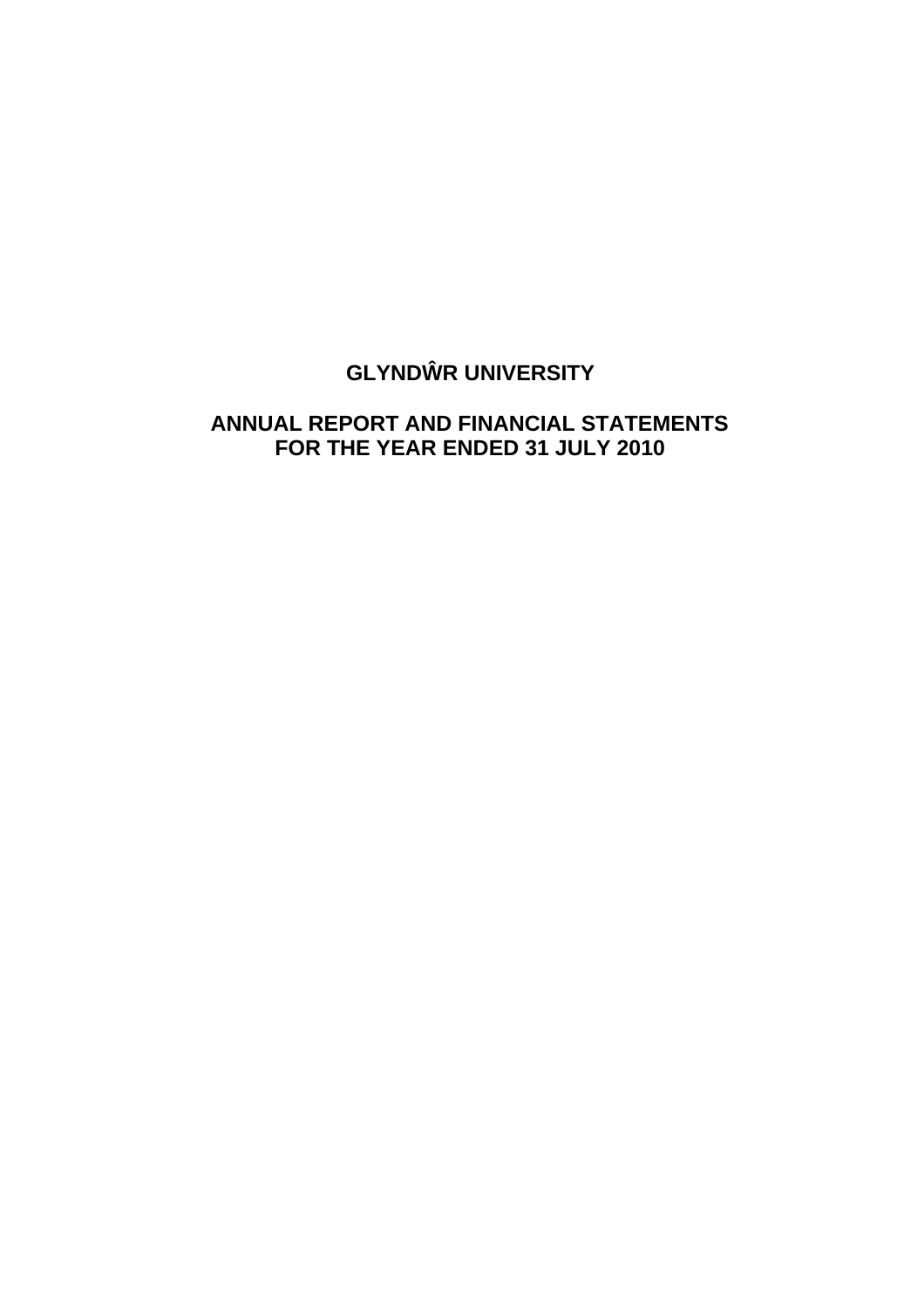## **GLYND R UNIVERSITY**

## **FINANCIAL STATEMENTS FOR THE YEAR ENDED 31 JULY 2010**

## **CONTENTS**

|                                                                  | Page      |
|------------------------------------------------------------------|-----------|
| Report of the Board of Governors                                 | $2 - 8$   |
| <b>Board of Governors</b>                                        | g         |
| <b>Operating and Financial Review</b>                            | $10 - 16$ |
| <b>Corporate Governance</b>                                      | $17 - 18$ |
| Key Elements of the University's Systems of internal controls    | -jg       |
| Responsibilities of the University's Board of Governors          | 20        |
| Independent Auditor's Report to the Governing Body               | $21 - 22$ |
| Consolidated Income and Expenditure Account                      | 23        |
| Consolidated Statement of Historical Cost Surpluses and Deficits | 24        |
| Consolidated Statement of Total Recognised Gains and Losses      | 24        |
| <b>Balance Sheets</b>                                            |           |
| <b>Consolidated Cash Flow Statement</b>                          |           |

Notes to the Financial Statements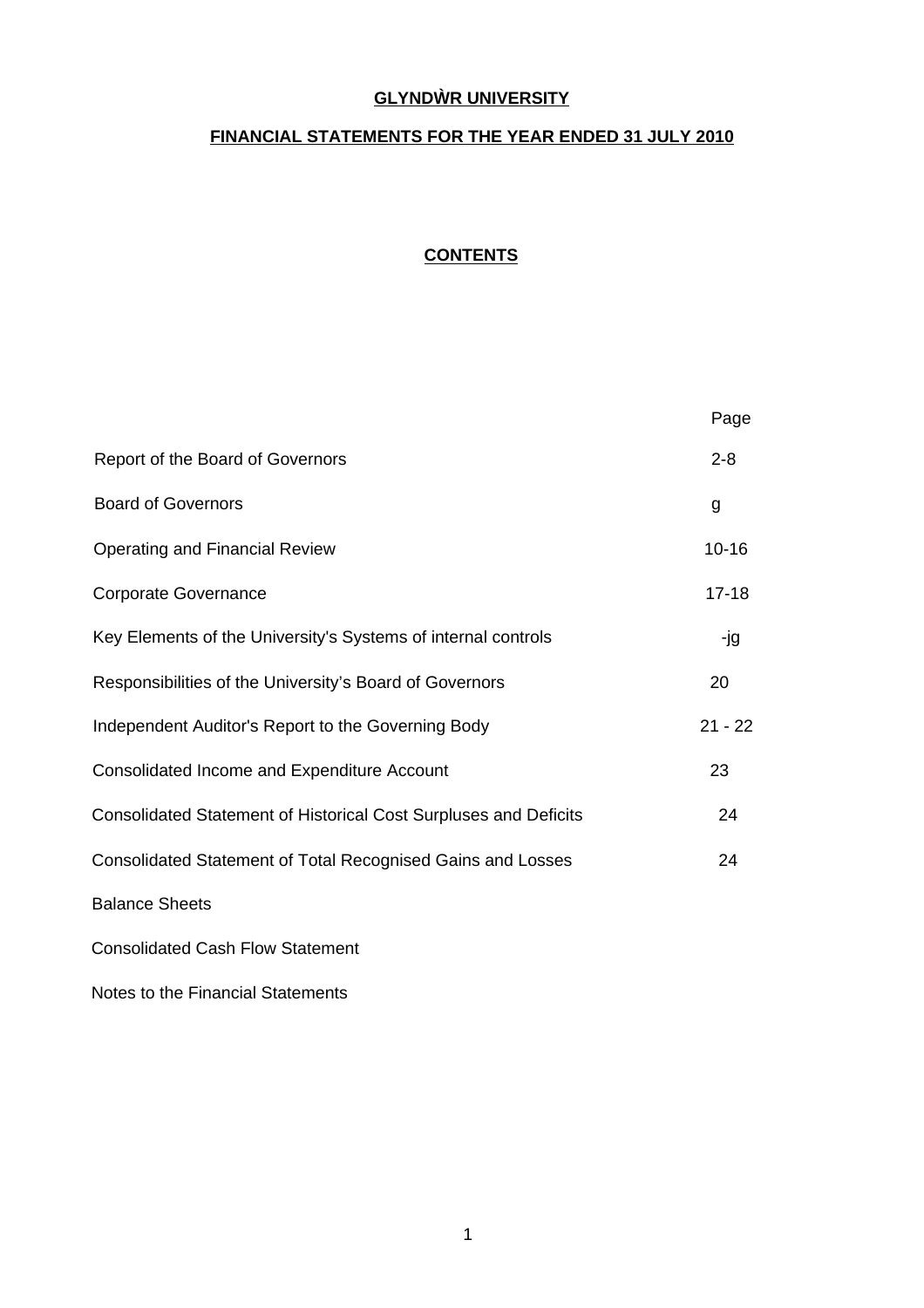## *REPORT OF THE* **BOARD OF GOVERNORS**

## Leading North Wales out of the recession

How can a recently created university in the north east of Waies transform the Welsh economy and help lead the country out of its current economic nightmare? That would be a formidable challenge for any institution but it is the one which Glynd r University has readily taken up and adopted at the core of its own strategic development.

Having been established at the start of the worst economic crisis in decades it was inevitable that Glynd r University would be shaped by the recession and the country's response to it.

Universities have an important role in any economic recovery and both the Assembly and UK Governments have made it very clear what they expect of the university sector - closer collaboration with industry and the creation of a highly skilled and versatile workforce. Both of these expectations are fundamental to Glynd r University. It has extensive links with industry and through them has helped and is continuing to help many businesses overcome problems caused by the economic downturn. It has an excellent employment record for its graduates and many employers actively seek out Glyndwr University graduates for their high level of skills.

## *Reshaping the North Wales Economy*

The University has attracted considerable investment into science and technology in North Wales with the potential for a fundamental reshaping of the Welsh economy as new well-paid employment opportunities open up. It has created new partnerships and strengthened existing ones with multimillion pound developments in industrially based research, and it has *linked a wide range of* economically important initiatives under a single strategy for economic recovery.

Glyndwr University was never intended to be an ivory tower, concentrating on theory or blue skies research. Rather it was always going to be an active participant and partner in the social, cultural and economic development of North Wales. In every aspect of our society, in both public and private sectors, the University has sought not only to provide the intellectual raw materials necessary for social and economic growth but also to act as a facilitator, bringing complementary talents and resources together.

A downturn on the scale of the current economic crisis is bound to have an effect on an organisation such as a university which is so closely integrated within the social and *economic infrastructure of* North Wales. Many companies have closed their doors, laying off loyal staff. Others, feeling the economic pinch, have reduced expenditure on staff development or research to a minimum as cost efficiencies are sought. Despite this the need for universities has never been greater. Companies wishing to increase profitability or even just to survive now more than ever need a competitive edge over other businesses in their sector. This greater competitiveness could be the result of increased productivity resulting from a more effective workforce, better integrated systems, new products or services or even just a better way of doing the existing work. Whatever the need, the University has an important contribution to make in achieving it, whether it is in producing a highly skilled workforce, research and development, consultancy or access to specialist knowledge or equipment.

Rather than meekly accepting this economic tsunami and keeping its head down Glynd r University rose to the challenge and presented an alternative vision, one of recovery and competitiveness, of growth and investment, of hope and prosperity. This vision was contained in the University's strategy for economic growth submitted to the Deputy First Minister and Minister for the Economy and Transport. Rather than merely producing the strategy and leaving it to others to implement, Glynd r University has actively pursued the strategy with exciting initiatives at the sites along the A55 identified for further development.

These initiatives vary from the ESO Extremely Large Telescope at St Asaph, through the new land based provision offered at the University's facility in Northop to the joint Advanced Composite Materials Training and Development Centre with Airbus in Broughton, the Centre for the Child and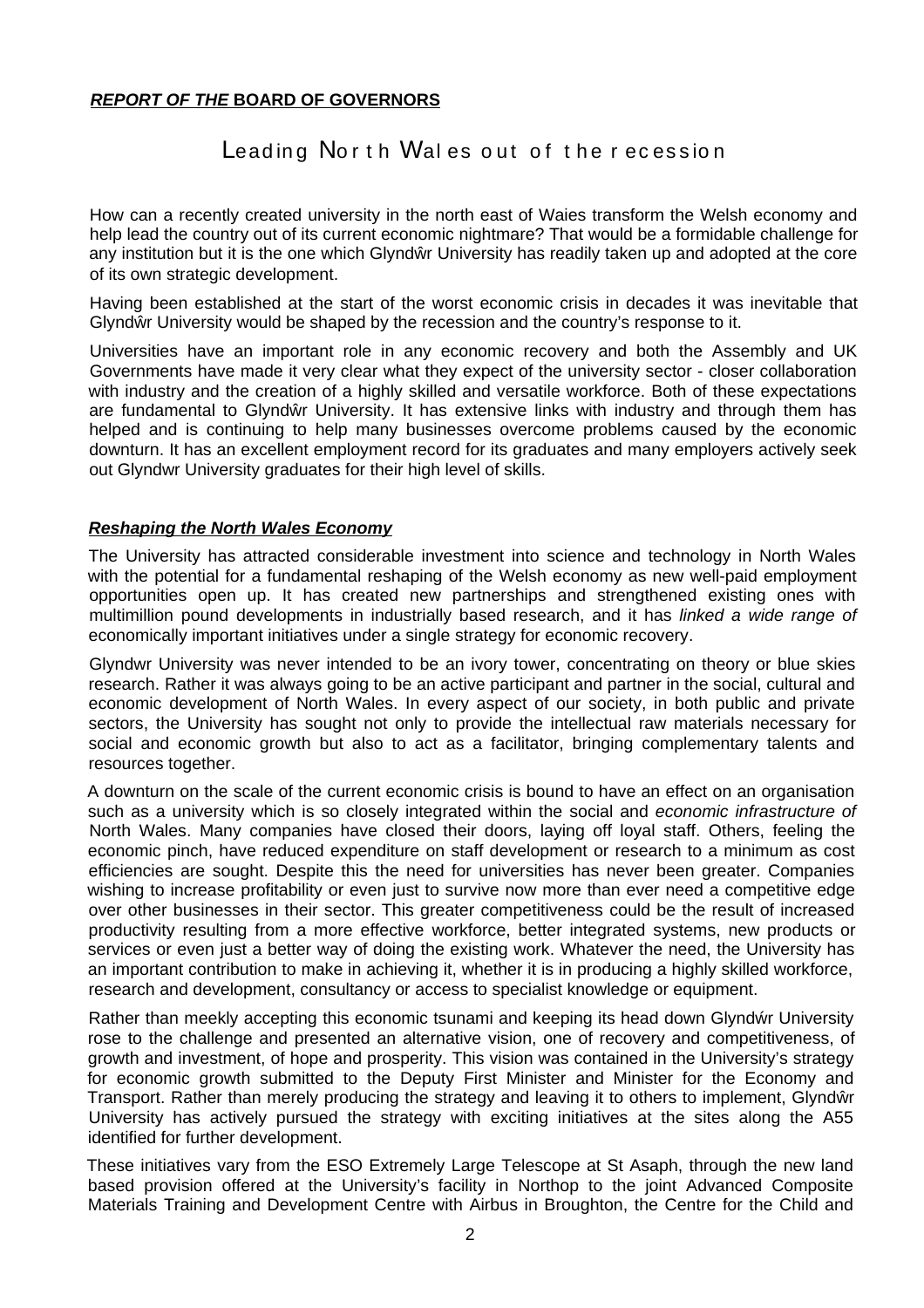the Creative Industries building in Wrexham. At each site a project has been launched to develop an important aspect of the University's activities. These will all be supported by an enhanced supply chain of iocal businesses and partners and will bring employment and income into the areas.

One of the most exciting developments currently being undertaken by the University is its involvement in the ESO (European Southern Observatory) project. ESO is the world's leading intergovernmental astronomy organisation which operates a number of observatories mainly in South America. ESO's most prestigious and scientifically significant project is the designing and building of the European Extremely Large Telescope. When operating, this facility will vastly advance astrophysical knowledge, allowing detailed studies of subjects including planets around other stars, the first objects in the Universe, super-massive black holes and the nature and distribution of the dark matter and dark energy which dominate the Universe. Integral to this project is a revolutionary 42 metre mirror. In order to achieve this 1148 mirror segments have to be produced to an accuracy in excess of onefortieth of a hair's breadth and it is on this aspect that Glynd r University scientists are working.

This project depends on a close partnership between the University and industrial partners, and has the potential to bring over €300 million into the North Wales economy with consequential increases in the skills level of the local workforce.

The Northop site has seen new academic programmes developed and two buildings significantly refurbished. Plans are being drawn up for a further expansion of research activities in Flintshire. Students on programmes at Northop have already started making an important contribution to the image and profile of the University in new areas as they win important RHS prizes for their design work.

The long relationship between the University and Airbus has developed further with the University's growing expertise in composite materials which led to the opening of the new Training and Development Centre at Broughton operated jointly with Airbus.

The two Wrexham capital developments are also integral to the university's continuing links with industry and the professions. The Creative Industries Building scheduled for completion in January 2011 will bring together practitioners in many varied fields of the creative industries sector, while the Centre for the Child and Family scheduled for completion in March 2011, will provide a focal point for the many disciplines surrounding all aspects of a child's development.

At the heart of the University's strategy therefore are its links with industry: getting students into employment; ensuring employers have a suitably skilled workforce; giving businesses the competitive edge through research or consultancies; and bringing greater efficiencies to the public sector.

## *Strength in Partnership*

Much of the high profile research undertaken in the UK today is funded by the Research Councils. With a combined budget of £2.8 billion the seven Councils account for approximately 70% of all universities\* research income. Traditionally and increasingly the Councils have favoured the large traditional research intensive universities for their investment. The result of this is that the smaller, industrially relevant research is funded by the businesses themselves and much of it is conducted by the smaller, more locally based universities in partnership with businesses.

Partnership is an important part of everything the University does. Indeed all the work undertaken by Glynd r University in the development of new programmes, in research and increasingly in the University's administration is in partnership with other educational providers, with industry or the public sector. 23% of the University's research income currently comes from industry, a figure far higher than any other university in Wales.

Small and medium sized enterprises make up approximately 95% of businesses in North Wales. These rarely benefit from the often blue skies research carried out for the Research Councils. Instead they have to fund their own research or rely on a number of government-funded programmes aimed at supporting the SMEs. The most popular of these programmes are Knowledge Transfer Partnerships (KTPs) which allow businesses to work with universities on projects designed to meet the company's needs in a cost effective manner. As such these schemes are ideal for the industrial profile of North Wales. Glynd r University is leading the way with KTPs.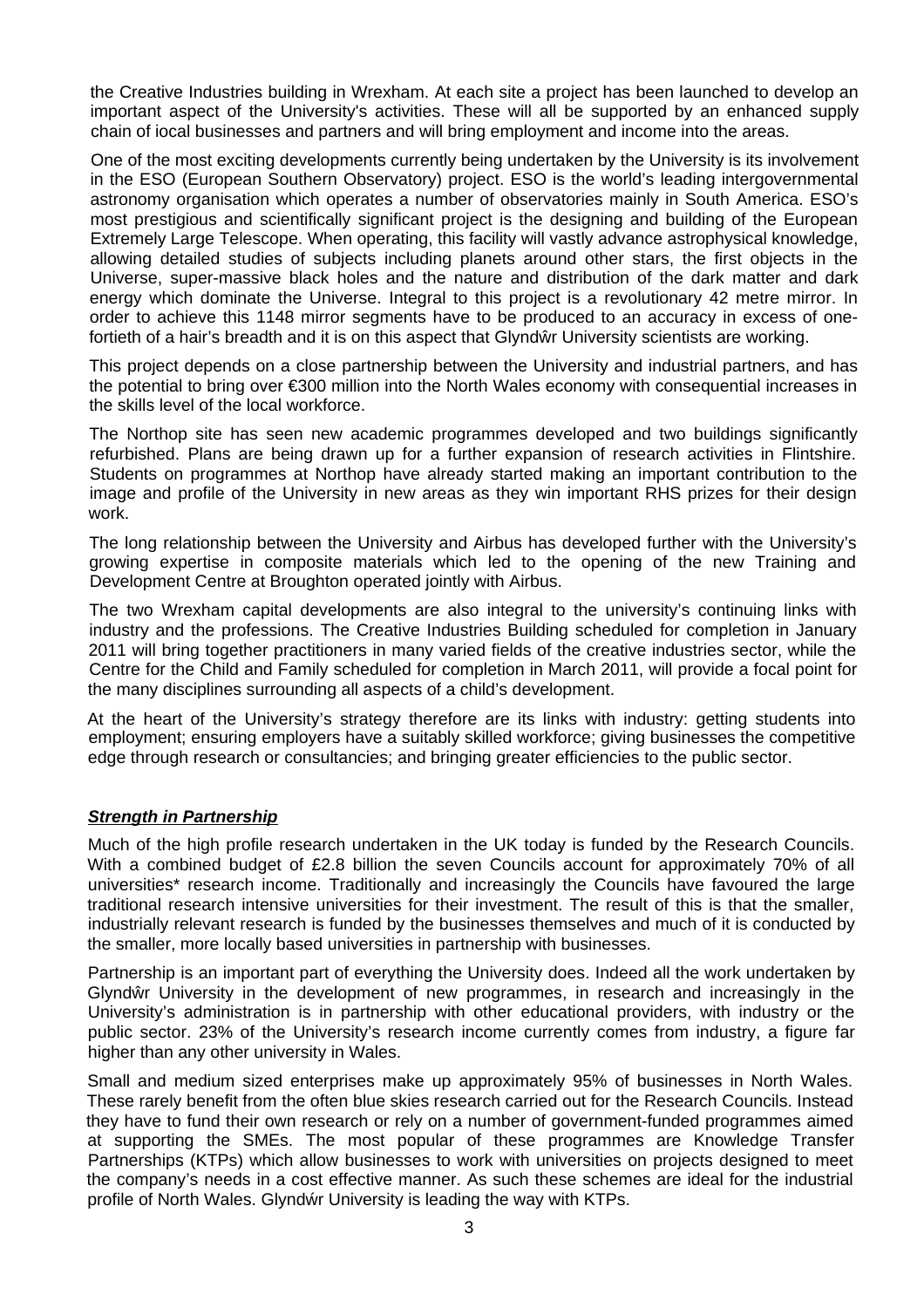The University's activities are not restricted to SMEs. It has hugely successful links with many larger organisations such as Airbus, Toyota, United Utilities, Japanese food giant San Ei Gen.

## *Working for Social Justice*

At the heart of the University's mission is the belief that the financial benefits associated with higher education should flow through to all sections of society. This means that the University should try to ensure that people from all sectors of society have an equal chance to enter and succeed in higher education regardless of their social and economic background. The University has consistently appeared at the top of the various league tables for widening participation, such as entry from state schools.

The commitment to meeting the industrial needs of North Wales and the belief that education is a right for anyone who can benefit from it is at the heart of the University's philosophy.

The University's role is not restricted to Wales. Its international profile has grown significantly with a record intake of international students and the development of new links with universities and colleges across the globe.

## *The University Cultural Role*

The University is also working to build competitiveness and reinforce cultural awareness. The role of a University is not restricted to economic development. For centuries universities have produced graduates with a wide and usually classically based education. Reforms of the university system in the nineteenth century updated to some extent the university curriculum, but it was the creation of the new universities in the twentieth century that introduced the more utilitarian aspect of the university's role. By the end of that century the university was seen purely in terms of economic prosperity. It has an important civic role as well. This takes many forms including acting as a cultural centre and providing a community educational role.

Ministers have stated that universities are integral to the building and maintaining of national values and cultural awareness. As such the university has worked hard to strengthen the Welsh identity of the University, building on the inspiration the name Glynd r University has given. One aspect of this feature is the growth in the number of Welsh speaking staff and students at Glynd r University and the University's response in increasing the opportunities for Welsh speakers to use the language in their dealings with the University including an increase in the number and range of programmes available through the medium of Welsh.

The facility is also being used for a number of events in preparation for the National Eisteddfod's visit to Wrexham in 2011 and is expected to be used considerably during the festival itself.

Preparations continue across Wrexham to welcome the National Eisteddfod back to the town for the first time since 1977. Representatives from the University sit on many of the Eisteddfod's local organising committees.

Building on the success of Techniques! Glynd r the University was chosen as one of the four centres for the National Science Academy for Wales. With an increased emphasis on the STEM subjects (Science, Technology, Engineering and Mathematics) the importance of the activities undertaken by Techniques! Glynd r continues to grow.

The performing arts in Wrexham have received a considerable boost since the opening in 2009 of the Catrín Finch Centre, at which the former Royal Harpist played JS Bach's Goldberg Variations. This state of the art 200-seat theatre provides an excellent facility for students on the theatre and performance degree programme and has seen a number of their highly popular productions, including Blood Brothers and Under Milk Wood. Other touring theatre companies have also used the Centre which has also hosted concerts, workshops and lectures.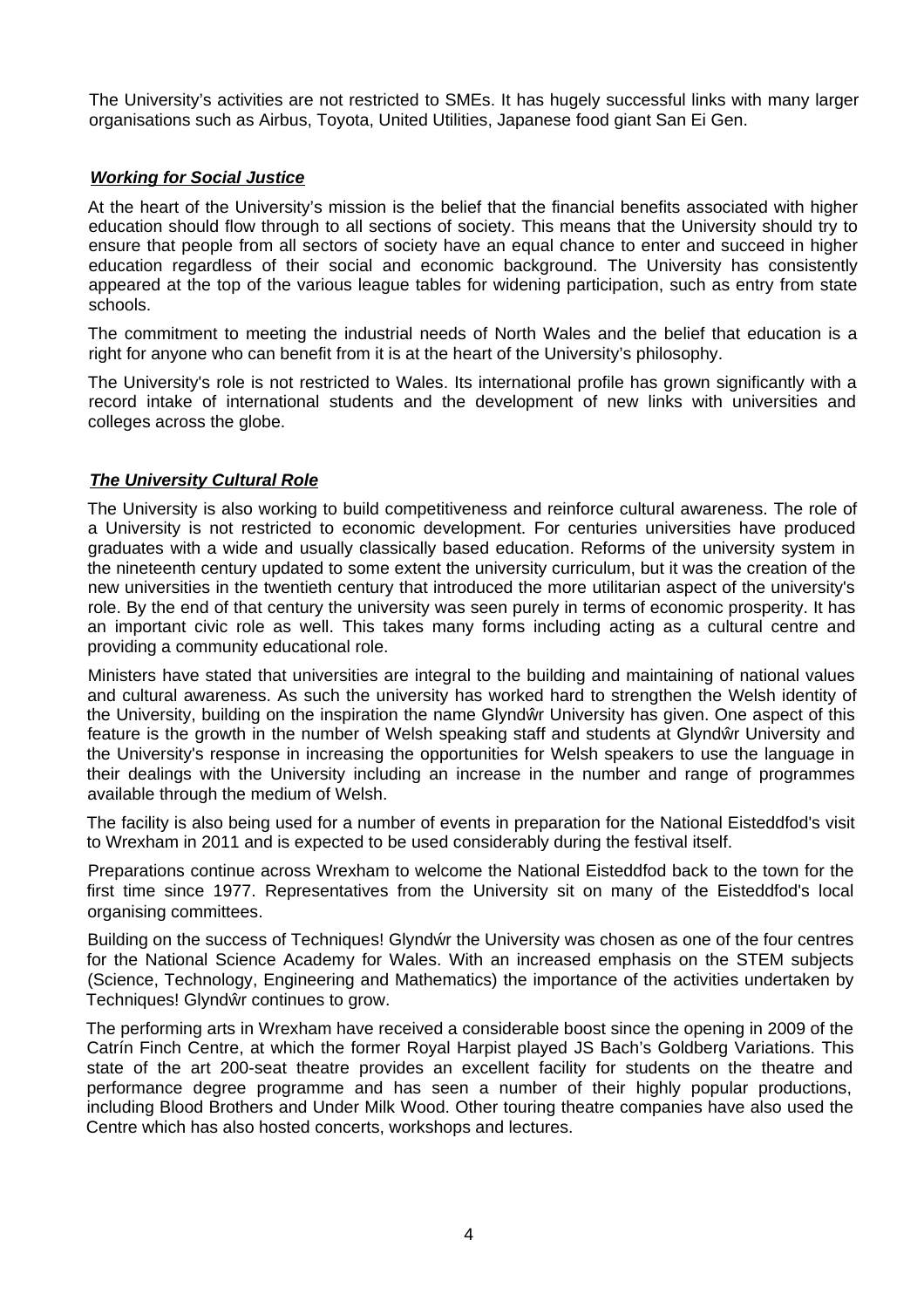## *Preparing for the Future*

The past year has seen a number of new appointments to the University as it seeks out the best in their field. Nearly ail these new appointments are research active with the result that new areas of research are opening up the University. They are also encouraging existing academic staff in their research areas.

In responding to the changing economic environment the University has introduced an innovative and bold internal structure unique in the UK. Out have gone the seven old academic schools based on discipline, to be replaced by two Schools ™ the School for Undergraduate Studies and the Graduate School which will commission the academic programmes from the two University Institutes - the Institute of Arts, Science & Technology and the Institute of Health, Medical Sciences & Society. All the courses offered by the University will therefore be subject to careful scrutiny and the University's portfolio will be continually *updated.*

*A new* commissioning system means that each academic programme is continually assessed against a wide range of key performance indicators. These will demonstrate whether students on the programme are getting the experience they require and whether the students are getting jobs at the end of their studies. Programmes will be assessed for their contribution to the economic wellbeing of North Wales, the academic profile of the University and their strategic importance will be assessed.

This system is unique in the UK. A few other universities have made tentative steps towards adopting such a model but none has had the courage so far to adopt the system totally. Many universities and other organisations associated with the university sector will be watching the developments with great interest.

The greatest feature of this new system is the transparency it provides. Decisions on which programmes to offer are made on the basis of clearly defined criteria measured in an open and public manner. The process is also in line with the concept recently adopted in Westminster of the postbureaucratic age, where the people responsible for meeting targets are those who deliver the service.

Universities do not work in a vacuum. They are an important part of civic society and as such have a number of common interests with other organisations. As the whole of the public sector tightens its belt, opportunities are explored into how closer collaboration could save money and provide a more effective & efficient service.

Glynd r University is working closely with Yale College and other further education colleges across North Wales in order to promote greater progression from further education into higher education.

Alongside and closely linked to this increasingly productive network is the government's Regionalisation agenda. Having first advocated it in For Our Future, the government is seeking to insert a regional dimension into higher education planning in Wales in order to reduce nugatory competition. In order to achieve this Wales has been split into three regions with Glynd r University in the Mid and North Wales region alongside Bangor and Aberystwyth Universities. Discussions continue within the regions in order to meet the required timescales.

Glyndwr University was born into difficult times. But never was an organisation like Glynd r University more needed. Its focus on industrial needs and on serving the social, economic and cultural life of our communities has never been greater. Everyone agrees that there are difficult times ahead, yet Glyndwr University is well placed to lead North Wales out of the recession.

## **Public Benefit**

Glyndwr University became an 'excepted' charity from 1 st June 2010 under the terms of the Charities Act 2006.

The University is in the process of registering with the Charity Commission and this statement has been included in anticipation of the University's registration and therefore of the formal reporting requirement which has been introduced by the Charity Commission as the principal regulator of Welsh higher education institutions under the Charities Act 2006.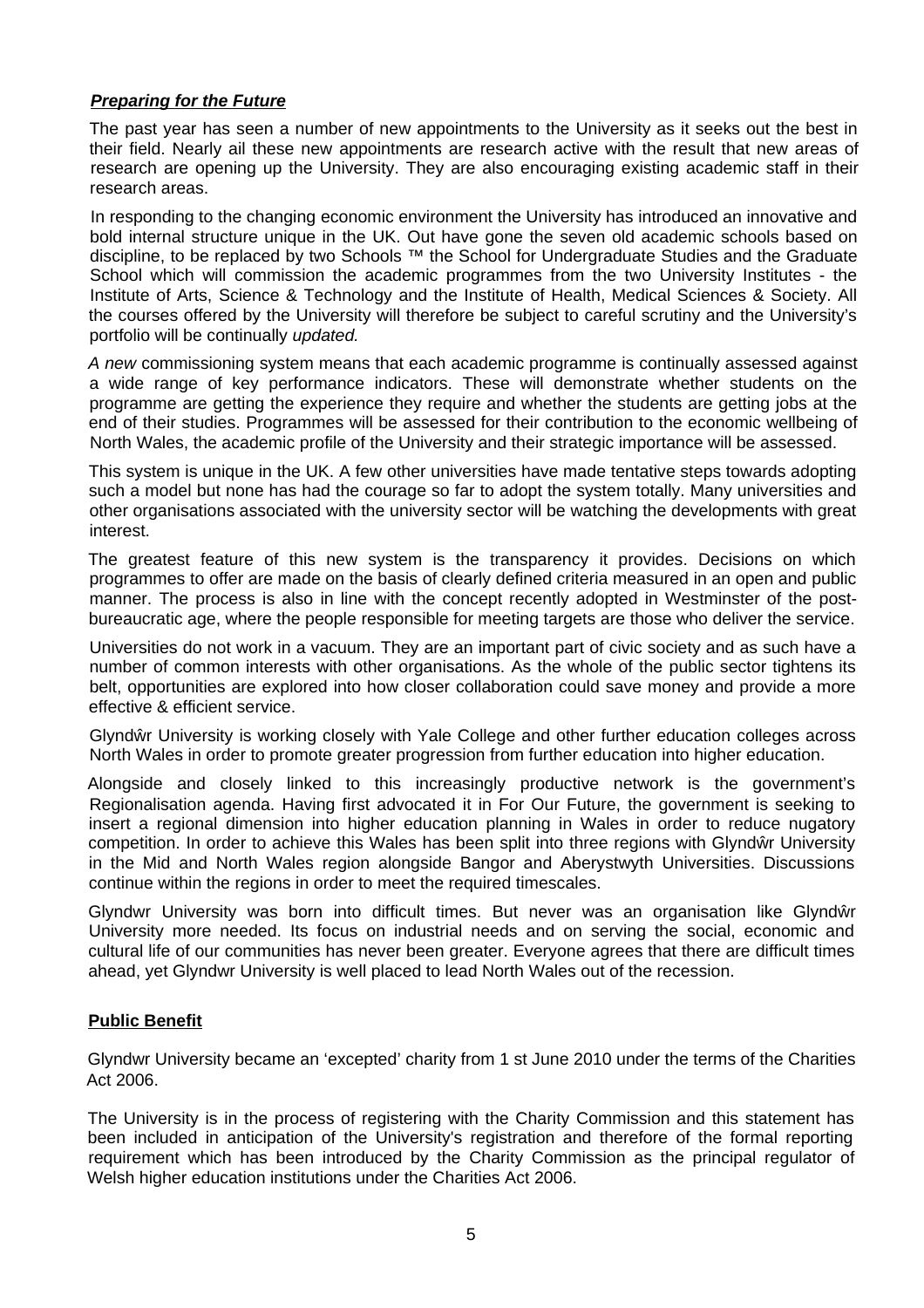The University's Board of Governors has had due regard to the Charity Commission's guidance on the reporting of public benefit and particularly to its supplementary public benefit guidance on the advancement of education.

## **Aims and Objectives**

The overall aim of the University is set out in the Education Reform Act 1988 which states that a higher education corporation "shall have the powers to provide higher education, further education and to carry out research and to publish the results of research or any other material arising out of or connected with it in such a manner as the corporation thinks fit"

The University's mission is to be a market led, student *centred university of international significance,* open to all. The University's Strategic Plan 2009 - 2014, which is available on the University website, builds upon both the University's overall aims and its mission.

The implementation of the University's Strategic Plan will always be influenced by the University's Core Values which are:

- Respect for the individual, for the expression of ideas and the pursuit of knowledge;

- Educational, academic and professional integrity;
- Care for students, colleagues and customers and the anticipation of their needs and requirements;
- Organisational commitment to the pursuit of excellence and loyalty to the University as a community of learning.

## **Education for Sustainable Development and Global Citizenship**

Throughout 2009/10 Glynd r University has continued to make good progress in this area, with a proactive approach to issues of environment sustainability and the take up of issues raised in the Welsh Assembly Government's EDSGC and subsequent HEFCW funding with work focused through the Sustainability Forum. Environmental sustainability was recognised as a cardinal element of wider sustainability, and an Environmental Policy has been developed which provides a framework within which issues relating to environmental sustainability can be progressed. The key to this is the establishment of an Environmental management system with the monitoring of the institution's environmental impact in order to ensure continual improvement of performance and compliance with all legislative and regulatory requirements.

The University's Environmental Policy is designed to:

- Raise levels of environmental awareness in all of its staff and students through ongoing campaigns and monitoring of all taught programmes to see where sustainability and global citizenship could be further incorporated.
- Minimise energy use through improved energy conservation measures, training staff and students in the better use of energy and by the phased introduction of more efficient boilers and energy management systems and equipment.
- Maintain existing buildings and estates in good condition and ensuring that the environmental impact of new buildings and facilities is assessed, with all new projects subject to BREEAM assessment and a target rating of "excellent".
- Work towards more efficient use of materials and the reusing or recycling of materials.
- Encourage through a new green travel plan: public transport use; bicycles and lift-sharing for staff and students; the use of video and telephone conferencing where appropriate; and furthermore will minimise the environmental impact of its own transport fleet by purchasing vehicles of appropriate engine capacities using low-emission fuel.
- Minimise waste generation by addressing the use, re-use and recycling of materials in-house, disposal of its general wastes externally with regard to the best recycling practices and disposal of chemical/biological wastes in accordance with prevailing legal regulations.
- More effective use of water, with rigorous monitoring of usage, ensuring use is made of recycled water where possible, and raising awareness of water usage amongst staff and students.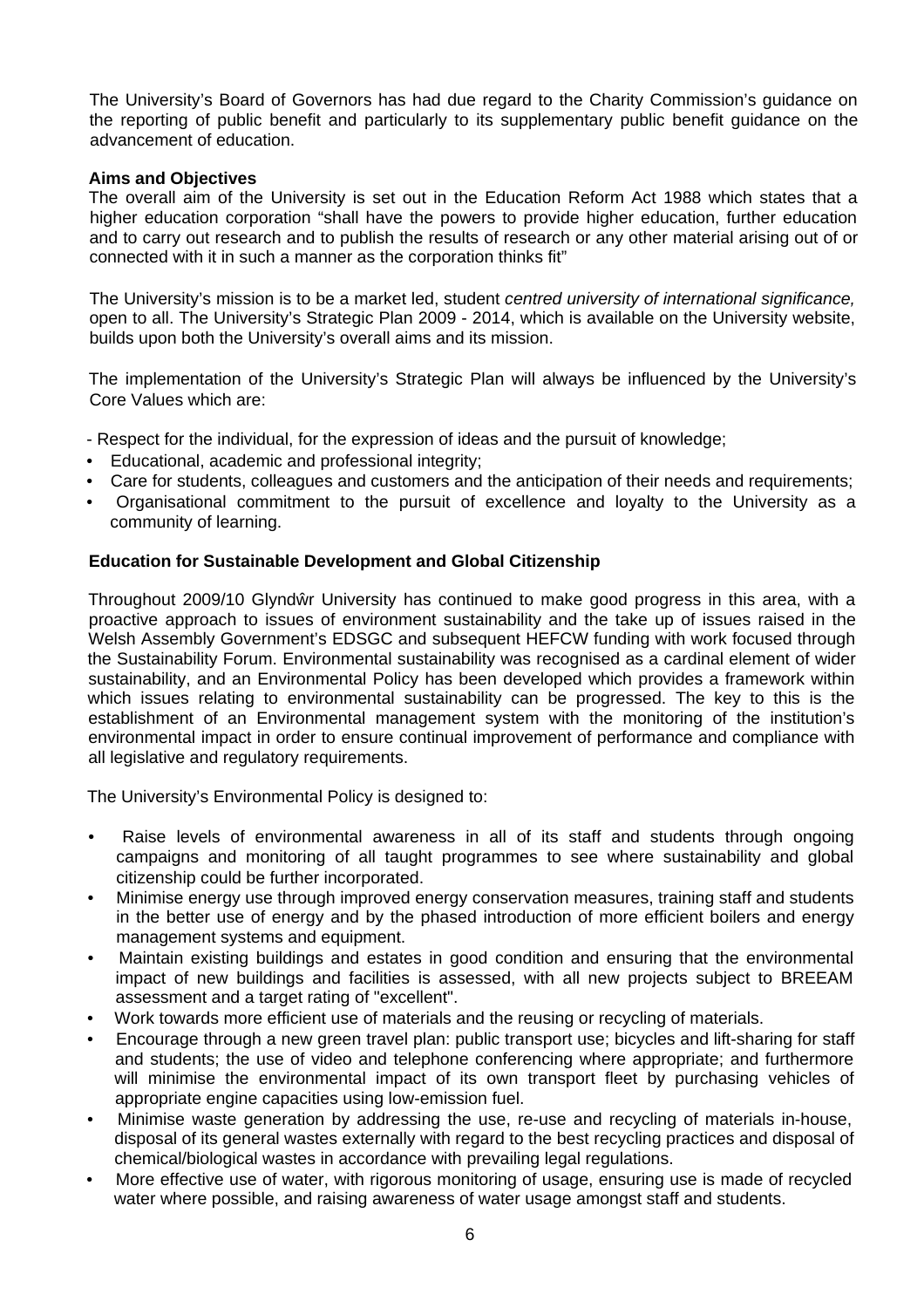- Ensuring that outputs to its drainage systems comply with anti-pollution regulations and do not pose an environmental hazard in the event of the accidental spillage of any potentially polluting materials on-site.
- Maximisation of campus biodiversity through the judicious planting of native species and provision of nest boxes and refuges for birds and insects.
- Review of purchase and procurement policy to assess the environmental impact of purchases and services.

These policy commitments to environmental sustainability provide a central focus within the Estates Strategy (2008), which is designed to address the impact and costs of environmental sustainability including reducing energy consumption, the control and reduction in generated waste and the introduction of waste recycling initiatives. The Estates Department has an energy policy and a policy for the environmental management of waste.

The Energy Policy sets out the University's aim to reduce consumption and eliminate waste without adversely affecting living and working conditions. The policy is based on the conservation and protection of the environment, whilst also seeking to reduce costs through use of the most cost effective suppliers. It also addresses overall energy consumption and utilisation and means of increasing energy efficiency. This is implemented in number of ways, including all building and maintenance works (increasing double glazing, more efficient boiler systems, energy efficient lighting, etc) and the purchase and consumption of energy and water. Setting targets for energy use, increasing the awareness of staff and students and the use of effective energy and environmental management practices/systems form part of the policy document. A key dimension is the improved monitoring of energy and resource use, and the setting up of an energy monitoring group and the installation of sub-meters which have improved the University's ability to monitor and target energy and water consumption across the campus. The University has recently completed its registration under the Carbon Reduction Commitment scheme and is in the early stages of developing a Carbon Management Plan.

The University's Environmental Policy for the Management of Waste is designed to review sustainable waste management and disposal practices within the Institute. This policy aims to achieve the Welsh Assembly Government targets for reducing the amount of municipal waste destined for landfill sites, whilst also obtaining financial savings, increase the positive, public profile of the University and have positive benefits for public health. The policy clearly identifies the roles and responsibilities of all managers for environmental matters and will set targets to reduce waste. The Sustainability Forum provides a platform for the determination of effective methods for waste segregation and associated resource and cost implications, as the first steps towards *a* comprehensive recycling scheme throughout the Institute.

Work on Environmental Sustainability and Global Citizenship has been progressed more widely in the work undertaken *on* the review and monitoring of the curriculum, and an assessment of ways in which awareness can be embedded within the curriculum and its delivery.

## **Estates and Sustainability.**

The University's Estates Strategy (2008) provides a clear statement of estates and resource development to support the planned growth of student numbers and diversification of curriculum. Planned capital and estates investments include the building of a new Centre for the Child and a major new Centre for the Creative Industries to support the development and delivery of new interdisciplinary curriculum. The Estates Strategy also places considerable focus on measures and performance indicators linked to environmental sustainability, as signalled above, including procedures for monitoring environmental indicators and ensuring more efficient use of resources.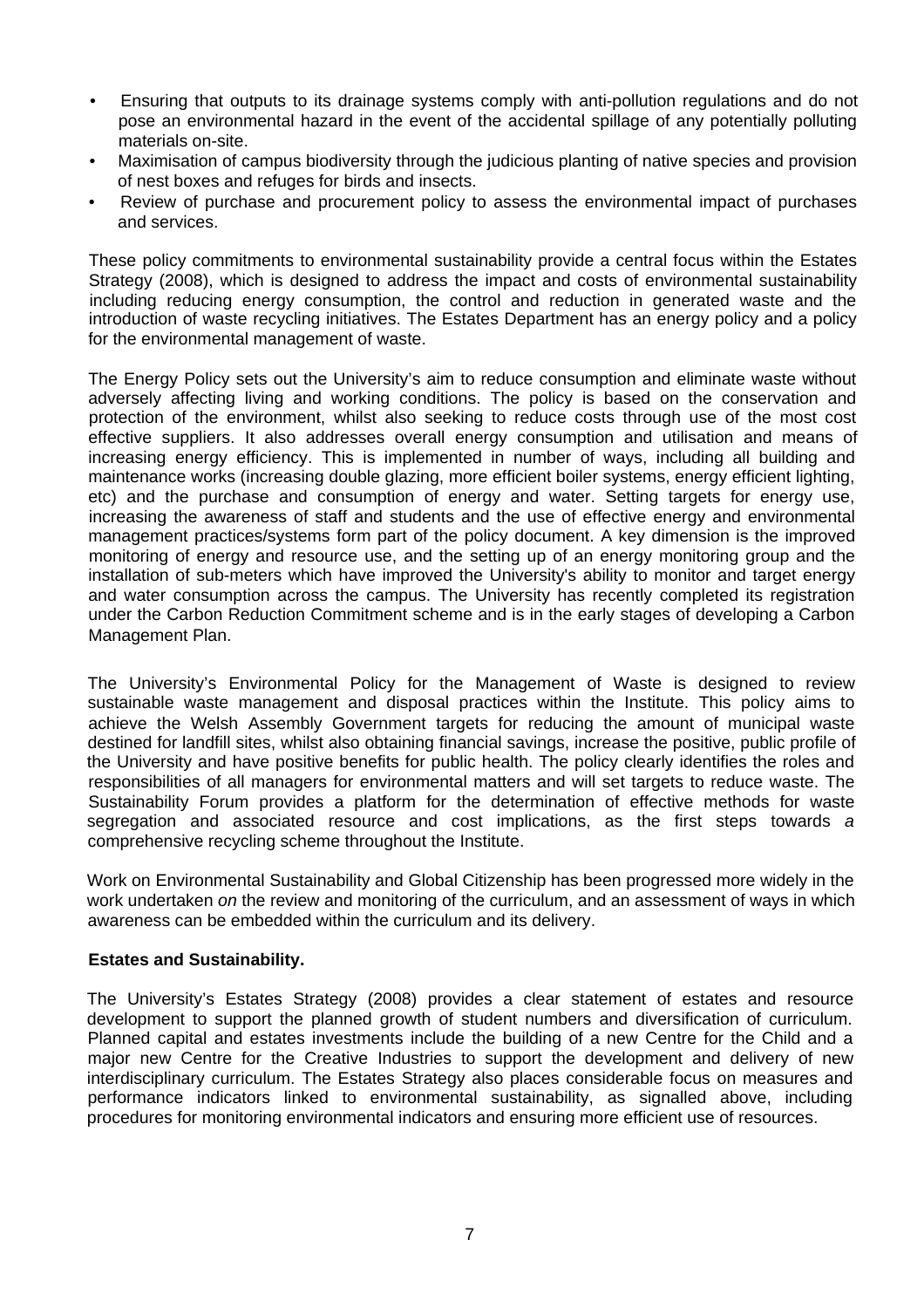## **Widening Access/Participation**

Glynd r University's strong record of performance in terms of Widening Access was again confirmed in 2009/10 through performance in national Performance Indicators, and also against internal measures. Performance against Reaching Higher targets although improved, was not as strong as might be hoped across all measures. The number of full-time students confirmed in receipt of DSA is 434, compared with 345 in 2008/09, representing 14.6% of the full-time student population. The recruitment of ethnic minority students also saw some improvement with 104 students in 2009/10 from ethnic minority groups (3.5% of the of the UK/EU student population compared to 2.8% in 2008/09). The performance on Welsh Communities First areas also saw an increase to 8.7% for 2009/10 compared to 7% in 2008/09.

The Board approved a new strategic plan for the University during 2009 for the years to 2014. The Board monitors progress of the strategic plan to ensure that it continues to be fit for purpose and allow the University to respond to political agendas both within Wales and UK-wide, in an evolving higher education environment which continues to strive for the best possible experience for students and the maintenance of a buoyant economy.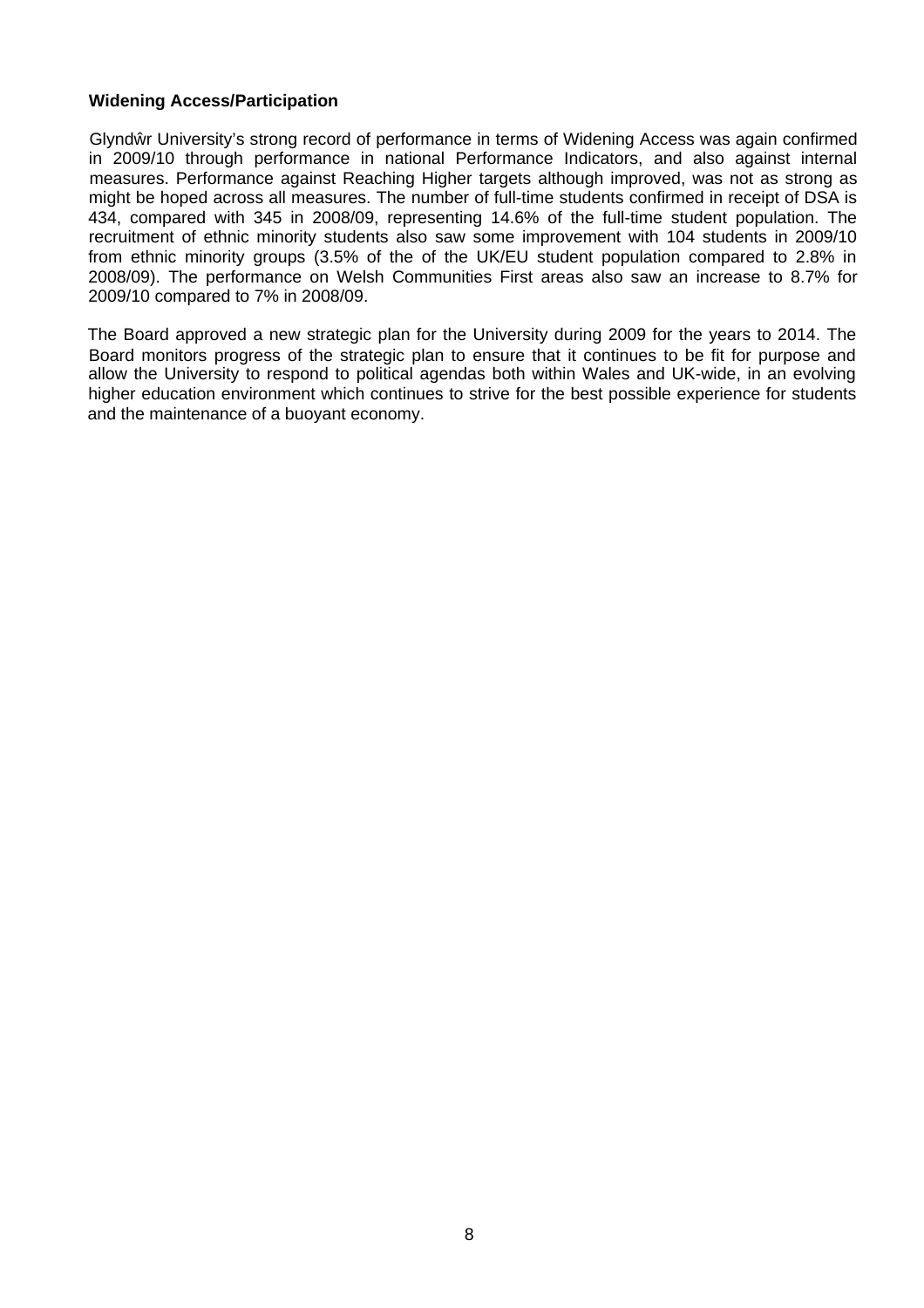## **Board of Governors**

## **Independent Members**

Mr G Andrews BSc MSc (resigned 28/1/10) Professor Eileen Baker OBE BA MSc PGCE DLltt FRSA (Interim Chair, resigned 6/11/09) Mr Michael Cant BArch MBA MLoD MRICS

Mr Mervyn Cousins MMus, BMus, PGCE Mr Derek Griffin Ms Julia Grime LLB ACA Mr David Howard BSc (Hons) ACII Mr Robert Hill

Judge R Philip Hughes Mrs Jane James Lady Janet Jones Mr John Kenworthy Mr Bruce Roberts BSc BA FCA Mr Malcolm Thomas Professor Peter Toyne CBE DL Mr Ian Williams

## **Co-opted Members**

Professor Bim Bhowmick DL OBE MD FRCP

## **Vice Chancellor and Chief Executive**

Professor M Scott DL BA MA PhD FRSA

## **Academic Board Nominee**

Ms Pam Hope BSc,DipN,PGCDE,RGN,RNT

## **Co-opted member of teaching staff**

Mr Brian Heath BSc,MSc,MASI,FRSPH

## **Co-opted member of operational staff**

Mrs Lynda Powell MBA MIH

## **Students' Nominee**

Mr Carwyn Minard

**Co-opted Members of Audit Committee** Mr Ian Morris Dr Janet Wademan

Coined 1/09/09)

## **Governor's remuneration**

Members of the Board of Governors are not reimbursement of expenses necessarily incurred in the performance of their duties. remunerated for their posts but may receive

## **Auditors**

The University has, for the year, appointed the firm PricewaterhouseCoopers LLP as its external auditors and RSM Tenon as internal auditors for the year to 31 July 2010.

Acting Chairman 9/11/09 to 15/7/10 Chairman from 15/7/10 onwards) Coined 22/4/10)

(joined 22/4/10) (joined 22/4/10) Acting Vice Chairman 9/11/09 to 15/7/10 Vice Chairman from 15/07/10 onwards)

(resigned 15/11/09) (resigned 10/11/09)

(joined 1/9/09)

Coined 1/09/09)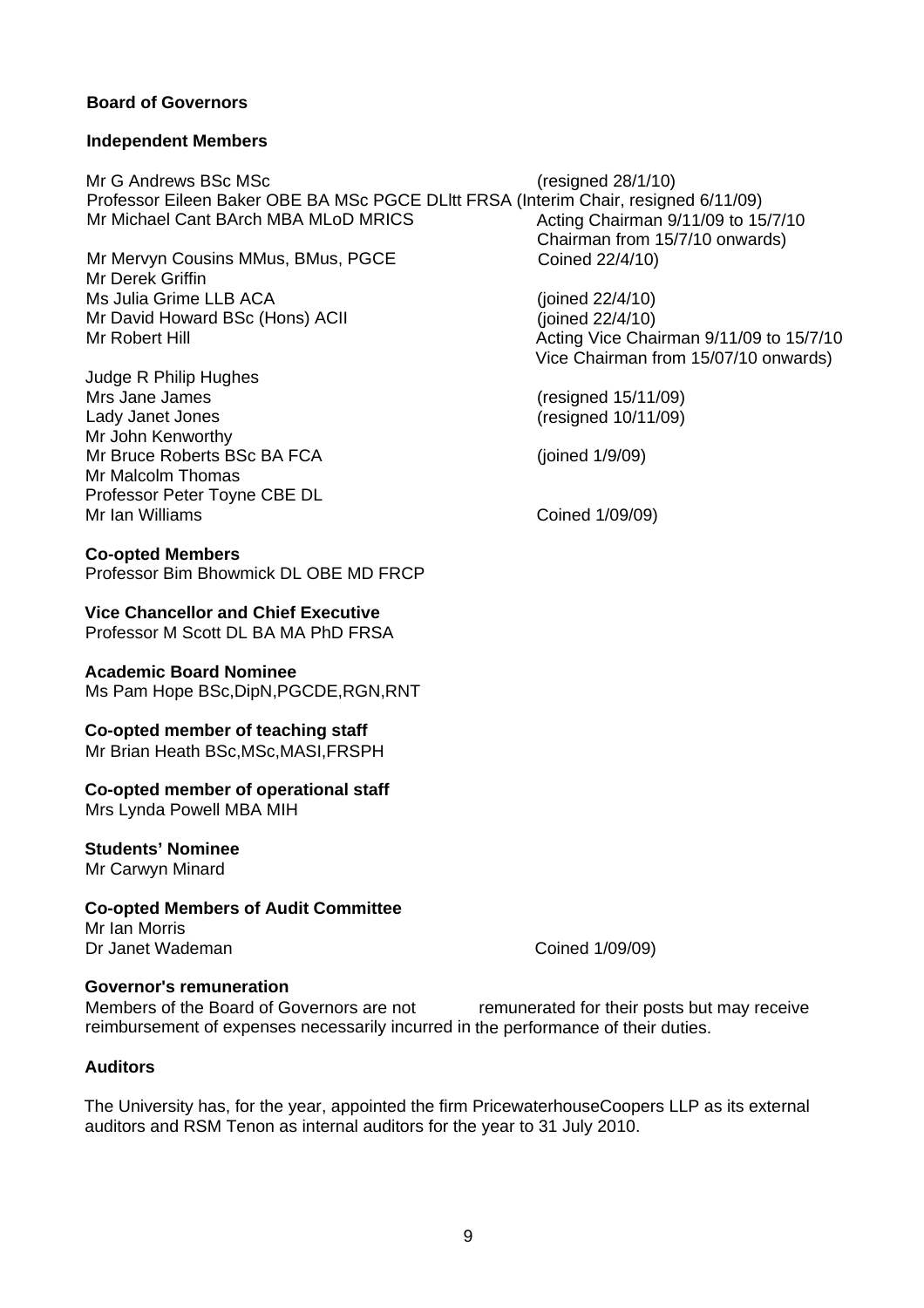## **OPERATING AND FINANCIAL REVIEW**

## **Scope of the financial statements**

These financial statements cover the activities of the University and its subsidiary companies, for the year ended 31 July 2010. The subsidiaries donate their taxable profits to the University.

## **Operating Review**

Giynd r University has inherited a 120 year history of providing higher education for the people of North East Wales. It was established by the people as a result of what they saw as a gap in educational provision in the North Wales. It soon established excellent links with business, a relationship it is *proud* to continue today. The University is committed to two core priorities:

- 1. Employability of graduates
- 2. Contribution to the socio-economic growth of the region,

and it has bold and exciting plans to create a new kind of institution, one able to meet the needs and priorities of Wales, to meet the higher-level skills needs of Wales, to work closely with industry and public sectors to deliver a dynamic and relevant curriculum. It will retain its strengths in terms of Widening Access and Participation, strengthening the quality of student experience, whilst also growing significantly in the period of its Strategic Plan. The University will grow as a sustainable, forward-looking and business-facing organisation, with a clear and integrated approach to strategic planning at all levels and with clear and deliverable targets reviewed and monitored through well-developed systems and processes.

## **Aspirations**

Glynd r University has clear aspirations for the next five years.

- 1. To position itself as a new University, with a clear and distinctive vision, and new 21<sup>st</sup> Century University of, and for Wales. It will be modern, responsive and dynamic in outlook, committed to growing and being recognised, nationally and internationally, with a growing research profile and socio-economic contribution to the regional and national economy.
- 2. It will continue to build on its existing strengths, the commitment to employability, socio-economic development and its partnerships with *industry and employers. Its curriculum will be vibrant,* modern and close to market, including interdisciplinary and innovative programmes in areas such as Creative Industries, Technology and work-based programmes and its research will be applied and close to market.
- 3. It will also build on its existing strengths of Widening Access, its well-developed close community basis (including the Science Festival and the *Children's University) and its commitment to student*centeredness and proactive student support.

## **Strengths and Areas for Development**

There are a number of reasons why Giynd r University can be seen to be developing on sound foundations. Its energy, commitment and vision can be ascertained from the range, breadth and pace of curriculum development which it has undertaken in the last two years, with the processes of Curriculum Review and Curriculum Implementation ensuring that Gîynd r University has a range of modern and innovative programmes which will meet the current and future needs of the market. This new curriculum will help to ensure that it can deliver on the ambitious targets it has set itself for the growth of student numbers both full-time and part-time.

The University retains a clear and relevant vision which is wholly in line with Welsh Assembly Government priorities for HE provision which meets the needs for employability and higher skills development. It is already well-placed in the delivery of work-based programmes and Foundation Degrees (such as those offered in association with Airbus UK and the Health and Social Care professions), and has a range of active partnerships with industry and public sector organisations. It is establishing itself as a lead institution in Wales in the delivery of work-based learning programmes.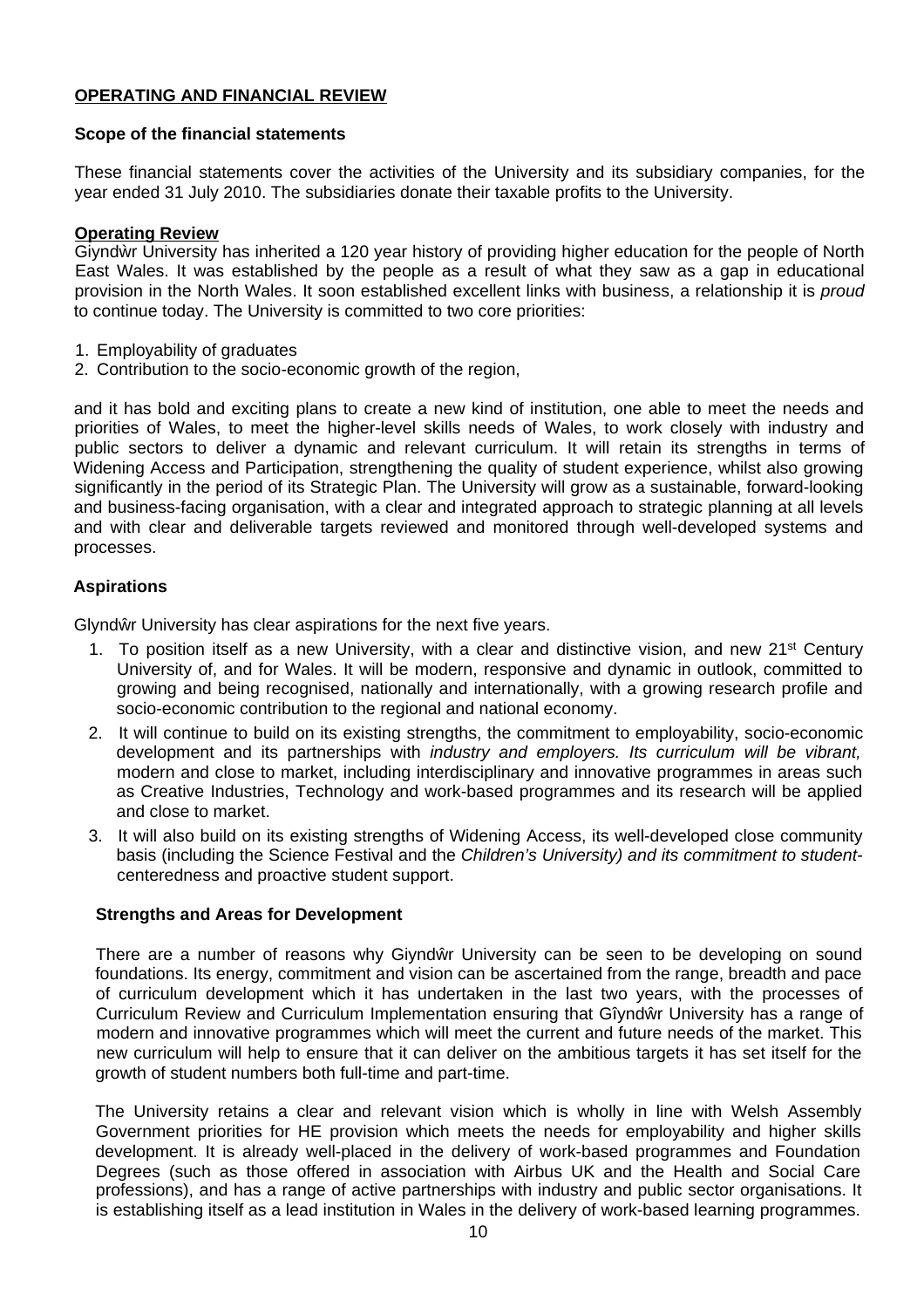It also has a well-established position in terms of Widening Access and Participation, and consistently over-performs against benchmark in these areas. It is, therefore, well-placed to develop its strengths in Employability as a significant USP, building on current work-based and industry links, and *curricular innovations.*

The University remains in a strong financial position, having no loans or mortgages, with strong capital reserves and a well-developed capital investment programme. Its long-term financial health will be secured through the fee income derived from the growth of numbers across targeted levels and modes of delivery, the on-going commitment to securing greater cost efficiencies, and through the growth of research and consultancy income. It is well-placed to grow, with an excellent estate, an ambitious capital investment programme, a well-developed geographical base (population base, skills base and the strengths of industry links within the region, including two of the largest industrial parks in Europe within 15 miles), which will enable it to realise this growth.

The University is committed to excellence in learning and teaching, with a strong record in terms of pedagogic research and national profile in these areas. It was the first in Wales to have an Higher Education Academy accredited professional development programme, and these foundations will ensure that it is well-placed to enhance this reputation and status.

In terms of governance and management the University has evidence of sound governance and effective managements. The University has a well articulated planning process, based on clear overall strategic vision, and a full range of sub-plans and systems for tracking, monitoring and review of progress against targets.

In our view, Glynd r University is therefore, well-placed amongst Welsh HEIs and has a clear sustainable future as a university in its own right. It recognises that there are areas for further action and development in a number of areas, but does have plans to address each of these. In Welsh Medium provision, for example, growth and diversification (including validation of new bilingual provision) has taken place, although it is recognised that this has been from a low base. In respect of Research the University was delighted with the outcome of the Research Assessment Exercise 2008, which showed for the first time in such a detailed evaluation the overall quality of the Research work being undertaken in the University compared to national and international standards. Overall, more than half of the University's research was judged to be at least of a quality that is recognised internationally in terms of originality, significance and rigour, with almost a quarter being considered internationally excellent or world leading. This is an excellent base from which to work towards our commitment to securing rDAPs.

## **Planning Assumptions**

The University is fully committed to supporting the policies of the Welsh Assembly Government as documented in the One Wales agreement and the higher education strategy, which flowed from it, *For our Future.* It sees both the economic and the social development of Wales as the key drivers of its activities. The Plan for the period of the strategic plan to 2009/14 is underwritten by a number of assumptions, a number of which are detailed below:

- There will be growth in student numbers overall over the next five years, rising to over 6,000 enrolments, with a 20% increase in overseas student enrolments which builds upon our success in developing partnerships in India and China. This will be supplemented by an increase of 25% by 2014/15 in the number of students enrolled on post-graduate programmes.
- In terms of the student experience the retention rate is targeted at 10% with a projected completion rate of 70% and an overall student satisfaction from the National Students Survey of 86% over the life of the plan.
- Included within the economic indicators is a target of a graduate employability rate of 95%.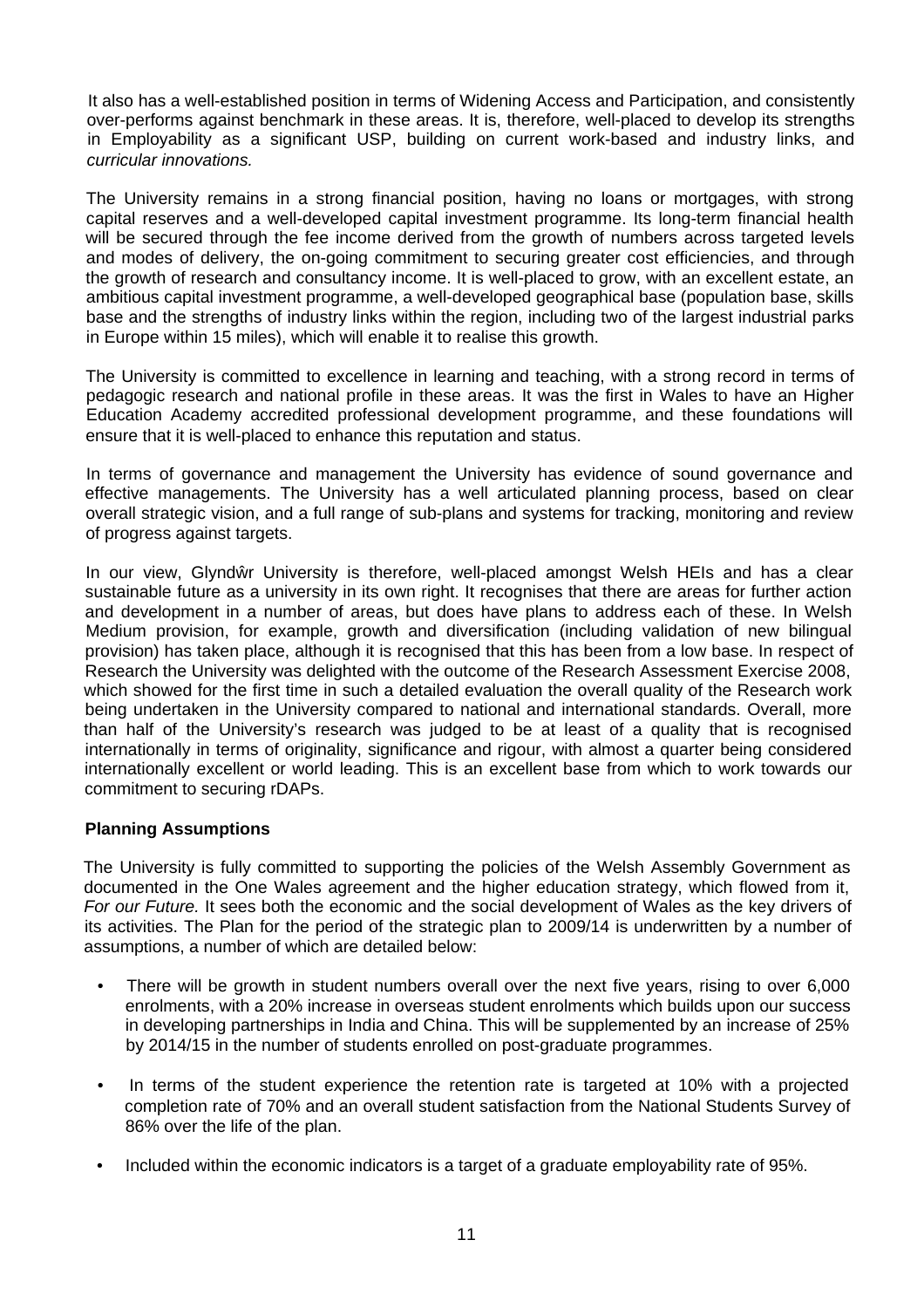- ® The financial position will continue to remain healthy and robust and with a consistent surplus in excess of 3% achieved over the life of the plan, HEFCW funding and the recent announced cuts in Government public sector spending. Growth will be supported on the basis of growth in parttime students and overseas fee income.
- Income from Research and Consultancy to increase also in line with planned projections to 10% of overall Income.
- Capital investment programme to continue as outlined in Estates Strategy,
- The University will continue to maintain planned performance levels in Widening Access and participation.

## **Research and Scholarship.**

The University has set itself the target of securing Research Degree Awarding Powers (rDAPs) by 2012/13 and has undertaken a major revision and updating of the Research and Scholarship Strategy to define key objectives and targets, drawn directly from the rDAPs criteria but directed towards capacity building of staff research and qualification base, research income and professional staff development.

The University's latest research report describes both advanced research and development and the application of research and knowledge in support of businesses, industry, external bodies, and the community. It also shows how the research underpins the academic courses offered by the University and ensures that students are exposed to the latest ideas at the forefront of their fields of study.

## **Welsh Medium Provision**

The strengthening of the Welsh *language in the North* East of Wales is reflected in the University's Welsh medium development strategy which aims to create a sustainable and deliverable system of Welsh medium higher education which will provide increased Welsh and bilingual learning opportunities at the University for the benefit of the economic, social and cultural life of North East Wales,

The strategy emphasises the development of Welsh medium elements of programmes rather than programmes delivered exclusively through the medium of Welsh. In terms of performance, the number of Welsh domiciled students undertaking some element of their course through the medium of Welsh is targeted at 750 by 2014 (current performance is 460),

## **Student Statistics**

There was an increase of 3% in total enrolments in 2009/10, from 7,732 in 2008/9 to 8,000, and an increase in overall FTE to 5,045. The main increase was due to significant increases in full-time student numbers, from 2,991 to 3,696 enrolments, an increase of 24% overall, and with 36% increase in the number of new full-time students.

International student numbers increased by 58%, including enrolments to partner colleges taking the total to 728 International students.

The majority of Degree programmes saw increased enrolments, with an overall increase of 17%, and Foundation Degree enrolments also increased by 66%.

Part-time enrolments fell, by 9% overall. This was due in part to reduced Franchised Out enrolments at partner colleges and organisations, but also to lower recruitment to short courses.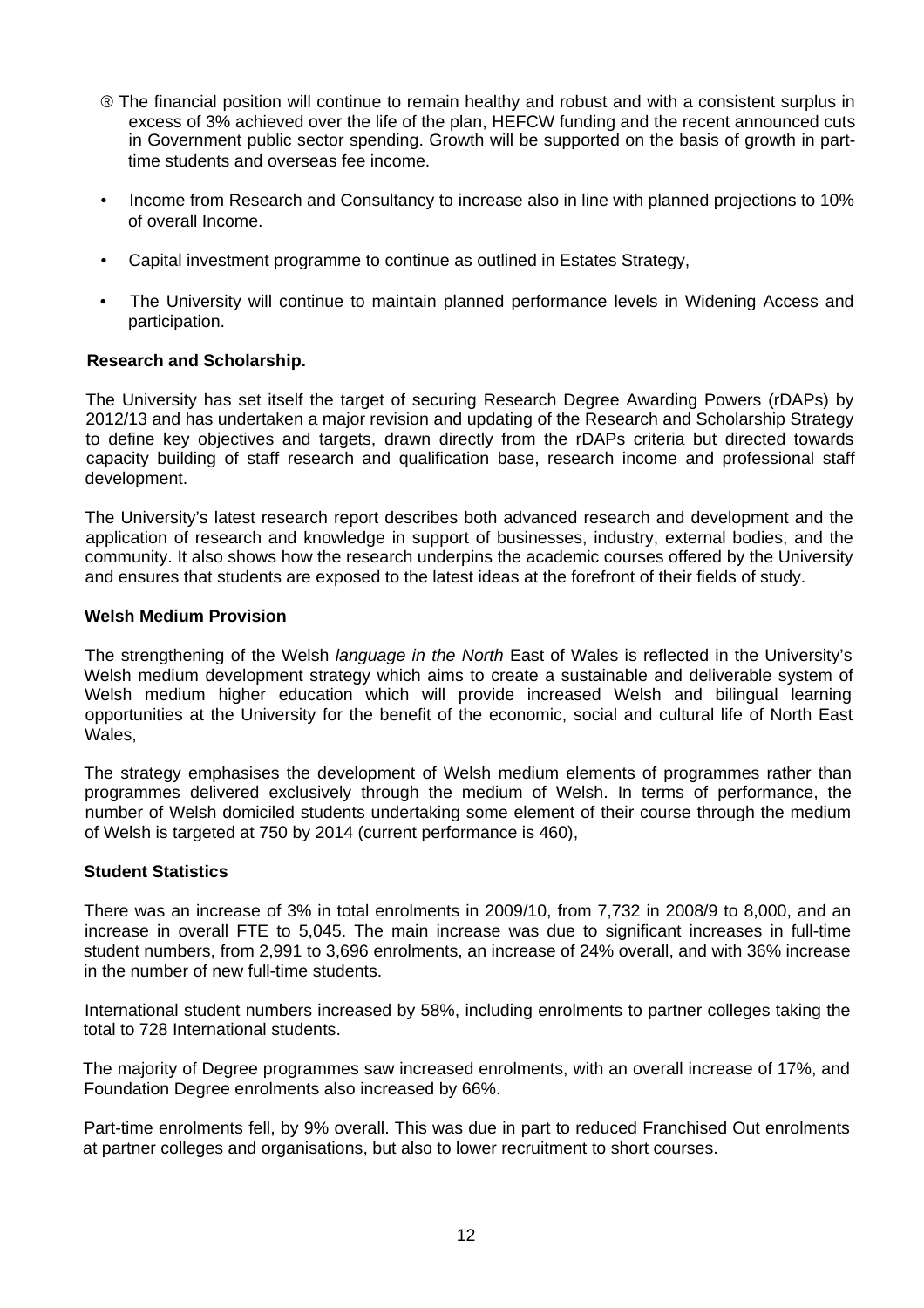There was increased recruitment to full-time Postgraduate programmes, up 22% for PGR students to 50, and up 46% to 597 Postgraduate Taught. Part-time PGR increased by 106% to 66, whereas parttime postgraduate taught remained static at 434 enrolments.

In terms of the classification of degree qualifications, the distribution was generally in line with the previous year with First Class at 11% (10.7% in 2008/09), Upper Second at 33% (35.6% in 2008/09), Lower Second at 36% (31.3% in 2008/09) and Third/Pass at 20% (22.4% in 2008/09).

## **Financial Strategy**

The University's financial strategy is concerned with financing the strategic plan of the University, the fundamental purpose being to support the achievement and sustainability of the University's mission and positioning in the current funding and financial environment. The financial strategy has been structured on the basis of five guiding principles that are fundamental to long term viability, compliance with which is demonstrated by:

- 1. Long-term viability and matching resources with objectives.
- 2. Maintaining productive capacity to meet current objectives.
- 3. *Financing development and investment.*
- 4. Evaluating strategic alternatives and managing risks.
- 5. Integrating financial and other corporate strategies.

These principles are considered in the development and implementation of the treasury policy, its normal planning, budgeting and medium-term forecasting cycle, and in the planning and execution of its capital investment programme. This is further articulated through four key parameters:

- 1. Reduce reliance on funding council income as a percentage of total income -41.6% achieved in 2009/10 (47% in 2008/09).
- 2. Maintain an operating surplus, before exceptional costs, as a percentage of total income at 3% - 3.8% achieved in 2009/10 (2% in 2008/09).
- 3. Increase total gross turnover for the Group £43.5 million achieved in 2009/10 (£38.7 million in 2008/09).
- 4. Maintain cash liquidity at a minimum of 80 days' of expenditure 70 days in 2009/10 (73 days in 2008/09).

## **Financial Review**

Glynd r University's consolidated group result for the 12 months to 31 July 2010 after exceptional restructuring costs of £634,000, release of an element of a brought forward impairment provision of £630,000 and impairment of goodwill can be summarised as follows:

|                                             | 2010<br>£000 | 2009<br>£000 |
|---------------------------------------------|--------------|--------------|
| Income                                      | 43,508       | 38,673       |
| Expenditure                                 | (41, 825)    | (38,015)     |
| Operating surplus                           | 1,683        | 658          |
| Exceptional<br>Reversai of<br>Impairment    | 630          | (1,500)      |
| Exceptional<br>Restructuring                | (634)        |              |
| Exceptional<br>Impairment<br>Result for the | (513)        |              |
| vear                                        | 1,166        |              |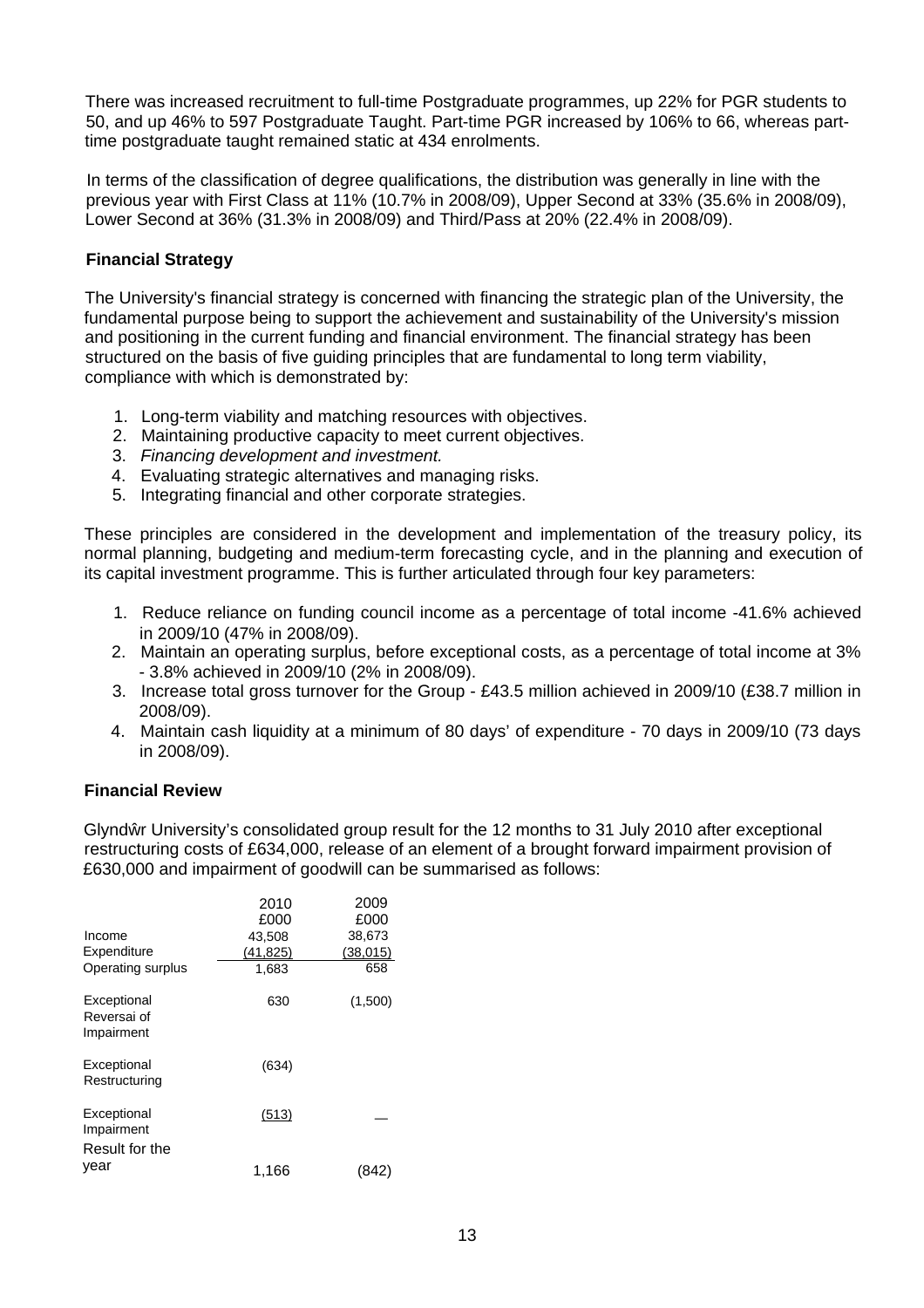The underlying operating surplus on continuing operations for the University and its subsidiary companies, after group recharges, for 2010 is detailed below:

### **£000**

Glynd r University 1,368 Plas Coch Sports Ltd (60) Glyndwr Innovations Ltd (16) North Wales Science Optic Glynd r Ltd (126) Group position 1,166

In 2008/09 the Group recorded an exceptional impairment charge of £1.5million on its treasury deposit with Kaupthing Singer and Friedlander. During 2009/10 the administrators indicated that the final return to the University will be between 63p and 78p in the £. The University has therefore taken the decision to write back the difference between the original 50% write-off and the midpoint of the anticipated dividend at 71 p. To date the University has received back cash of £1.35 million of its £3 million deposit.

The Group *operating surplus performance* before exceptional items was strong with a surplus of £1.7 million (3.8% of total income). Even after allowing for the restructuring costs the surplus is a strong result at £1.2 million (2.6% of total income).

In 2009 the University acquired the trade assets and liabilities of Optic Technium in St Asaph and incorporated these into a new trading subsidiary company - Optic Glynd r Ltd. During 2009/10 a restructuring of activities was undertaken that included amalgamating activities from this subsidiary with the activities of the University in the main but also with the University's other three subsidiary companies, so to achieve economies of scale and remove duplication. As a consequence of the Optic Glyndwr Ltd now only contains the European Space Observatory contract.

The trading of the subsidiary companies of Plas Coch Sports Limited and Glynd r Innovations Limited was in line with budgeted expectations. The activity within Optic Glyndwr Limited relates in the main to the European Southern Observatory (ESO) project. Whilst this Company has incurred a small trading loss, there has been a significant improvement in the overall control environment. The University has confidence that given its strategic importance with regard to the University's research ambitions, it will generate sufficient return to support the carrying value of its fixed assets going forward. Recent progress and discussions with ESO officials have confirmed their satisfaction with the overall project to date which mitigates the inherent funding risk associated with this project.

Goodwill arising from the acquisition of Optic Glyndwr Limited has to date been carried in the balance sheet for amortisation over ten years. A decision has been made to accelerate the amortisation in this financial year and leave one year's amortisation to be carried over to 2010/2011. This is disclosed under Exceptional costs in the income and Expenditure account. The fixed assets associated with the acquisition remain in the fixed assets of the University and are being depreciated in line with normal accounting policy over ten years, reflecting the forecast economic benefit the assets bring to the Group over this life.

## **Income**

Total income has increased by £4.8 million (a 12.5% increase from 2008/09). Funding Council grants decreased slightly due to a reduction in other grant income as opposed to the main teaching grant. Tuition fees and educational contracts increased by £3.1 million or 24% in line with strong growth in Full-time Home and EU students as well as further sustained growth with international student recruitment.

Continuing the University's excellent performance in RAE 2008, income from research grants and contracts has increased by £828k (55%) in 2009/10.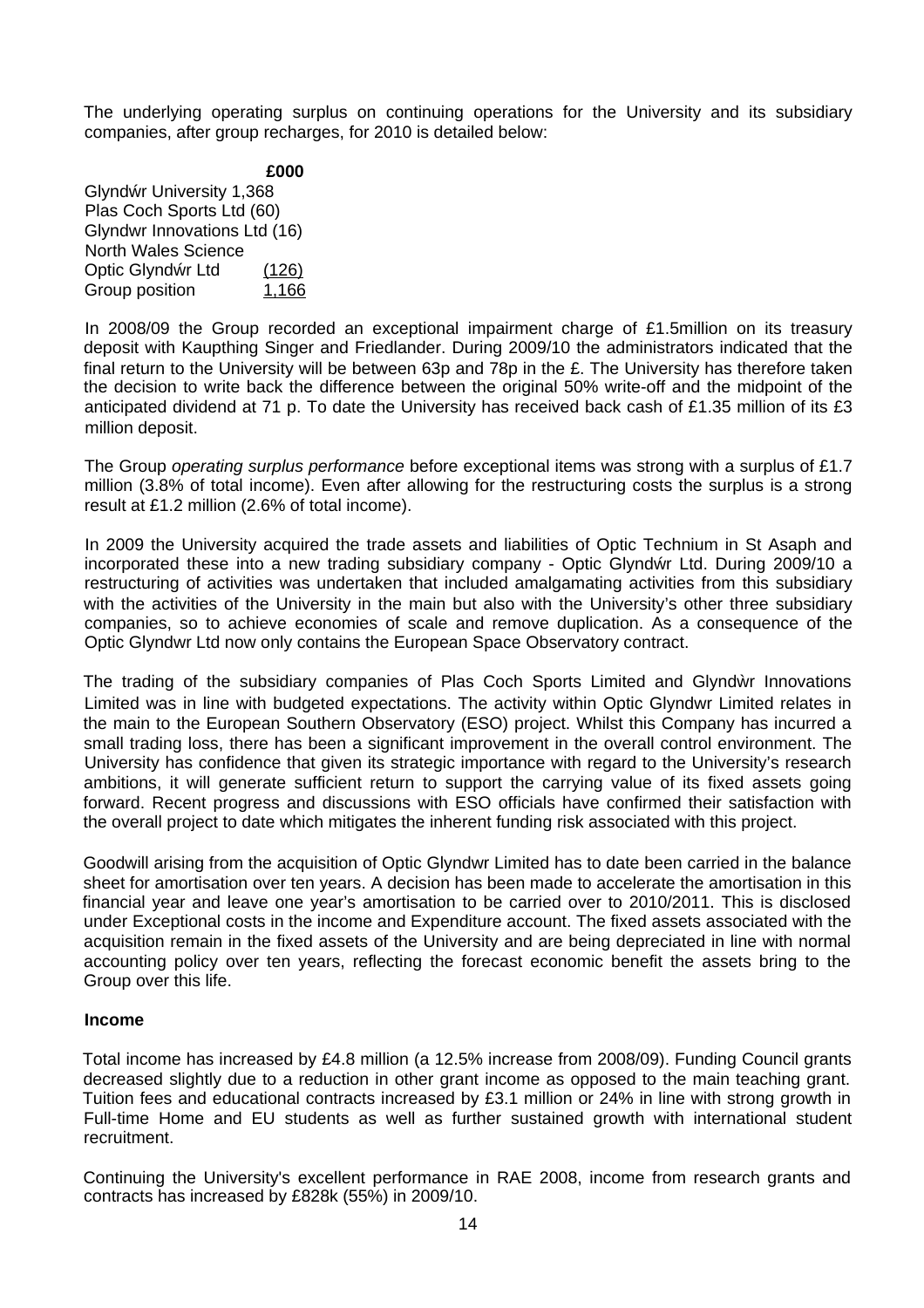Other income generating activities have risen overall by £1.1 million (19%) due mainly to activities within the trading subsidiary companies and *a* donation of land at Northop. Income from residences, catering, and conferences has reduced by 5% reflecting the external economic environment.

Endowment and investment income has reduced by 91% to £17k reflecting the significantly reduced interest rates available in the treasury deposit market.

The University was donated land at the Northop Site. Under the HE Statement of Recommended Practice requirements, this land was valued at £536k and the associated credit taken to the income and expenditure account as a donation in other income.

## **Expenditure**

Total expenditure has increased by 7% (£2.8 million) the majority of which was in relation to staff costs which have increased by 11% (£2.5 million). The biggest element of this (£1.3 million) related to teaching departments as a consequence of the significant increase in research activity. The pay award in year was 0.5% with effect from 1<sup>st</sup> August 2009 which was in line with the Universities & Colleges Employer Association national agreement.

Other operating expenses have increased by 6.9% (£981 k) with the majority being attributable to other teaching support services primarily scholarships payable to overseas students.

## **Balance Sheet review**

The net assets of the University's Group stand at £37.5 million, an increase of £5.8 million from the previous year. This is a result of investments in a new building programme and infrastructure and equipment upgrades supported by deferred capital grants. This figure is after taking into account a pension liability of £10.4 million (£11.7million in 2008/09), valued in accordance with FRS17 'Retirement benefits'.

## **Fixed assets**

The net book value of land and buildings, including assets under construction, increased to £48.3 million over the year reflecting the progress on the University's ambitious capital development programme. There have been additions of £5.9 million in the year under review.

## **Endowment assets**

There was no change in the endowment assets of the University during the year.

## **Current assets**

## **Debtors**

The overall debtors' position for the University has reduced by just over £1.3 million despite an 12.5% increase in total income reflecting the additional resource that has been invested in this area of work during the year.

## **Cash at bank and investments**

This balance represents cash and investments held in current accounts and in treasury deposit accounts. As at the year end date, there was an overall increase in cash of £85k to £7.8 million. Of this just over £4 million is held in short-term deposits.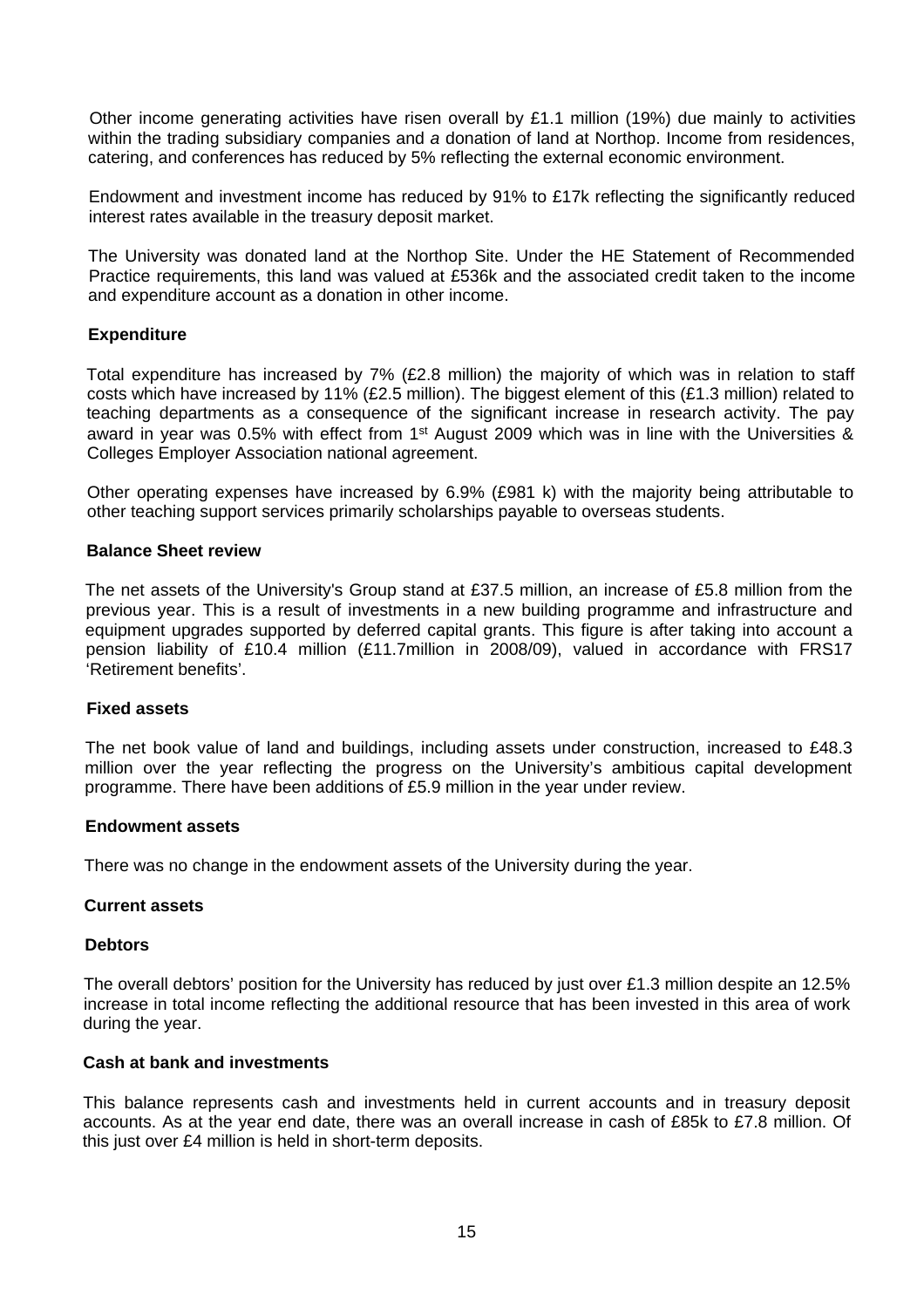## **Creditors**

Creditors falling due within one year are £1.7 million less than 2009 at £9.2 million, largely relating to reductions in trade and other creditors.

There is a single obligation under finance leases of  $£1$  million which is due after more than one year which relates to the acquisition of assets in respect of Optic Glyndwr Ltd.

## **Deferred capital grants**

Deferred capital grants have increased by £2.9 million in line with grants given in relation to the capital development programme.

### **Pension**

The Chancellor of the Exchequer announced in his Emergency Budget on 22 June 2010 that the consumer prices index rather than the retail prices index will be the basis for future public sector pension increases. The impact of this change is to reduce the employer's FRS17 liabilities in the Clwyd Pension Fund. For this University this is a reduction of £2 million.

### **Revaluation reserve**

The revaluation reserve has reduced by £446k reflecting the release of excess depreciation to the l&E.

## **Treasury policy and objectives**

Treasury management comprises the management of all cash, money market investments and capital market transactions connected with the cash and funding resources of the Institute and the identification and control öf all associated risks.

All treasury management activities involve risk and potential reward. Raising of Capital Finance - The policy of the University on borrowing is to minimise the cost while maintaining the stability of the Institute's financial position by sound financial management.

Investment of Surplus Funds - The objective for any lending or investing of funds is to achieve the best possible return whilst minimising risk and preserving capital value. The overriding principle being the avoidance of risk over the maximising of return.

## **Reporting Statement**

This review has been compiled in line with the Operating and Financial Review guidance provided.

Signed on behalf of the Board:

Mr Michael Cant Chairman

Date: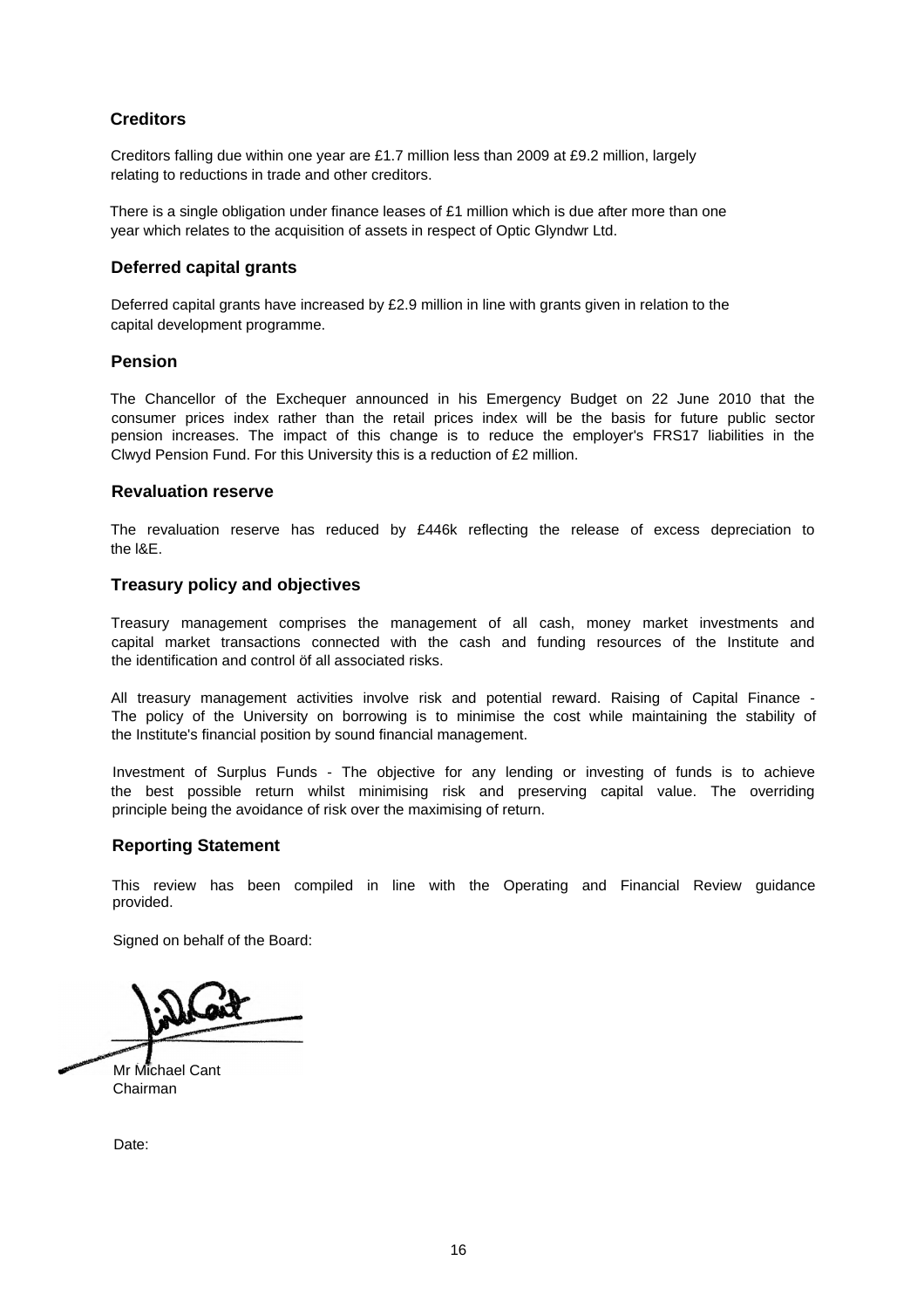## **CORPORATE GOVERNANCE**

<span id="page-17-0"></span>Glynd r University, like other public bodies, has a duty to conduct affairs in a responsible and transparent way, and to take into account the requirements of funding bodies, the standards in public life enunciated by the Nolan Committee, the Combined Code and recommendations arising from the Dearing Inquiry into Higher Education.

Throughout the year ended 31 July 2010, the University has been in compliance with all the Code provisions set out ín the Combined Code insofar as they *relate to Universities.*

The University's corporate governance arrangements have been established in such a way as to conform with these duties, and, where appropriate, are also informed by the guidance on good practice in university governance offered by the Committee of University Chairmen most recently issued in March 2009. This incorporates a Governance Code of Practice.

In respect of the year ended 31 July 2010, the Board of Governors report that whilst a Corporate Governance matter has been raised, and the result of an associated review is awaited, they believe that they have taken appropriate actions to address the matter, and as such believe that there was no element of the code with which the University's practice was not consistent.

The Board of Governors has adopted a statement of primary responsibilities, which is published on the University's governance website. This statement sets out the Board's responsibilities in respect of the proper conduct of public business, strategic planning, monitoring effectiveness and performance, finance, audit, estate management, human resource management, equality and diversity, student welfare, health and safety and the appointment of the University Officers.

The Board has the following committees: a Student Affairs Committee; an Audit Committee; Finance and General Purposes Committee; Human Resources Committee; and a Nominations Committee. The Board, on the recommendation of the Nominations Committee, appoints all members of the Board who sit on these committees. The Board also appoints external members co-opted to Board Committees. A Register of interests is maintained and declarations of any conflicts of interest are made at the start of each Committee and Board meeting. The Audit Committee and the main Board conduct annual effectiveness reviews. All sub committees review and reflect on their work and provide an annual report to the Board of Governors.

As the governing body of the Glynd r University, we have responsibility for maintaining a sound system of internal control that supports the achievement of policies, aims and objectives, while safeguarding the public and other funds and *assets for which we are responsible, in* accordance with the responsibilities assigned to the governing body in the instrument and articles and the Financial Memorandum with HEFCW.

The system of internal control is designed to manage rather than eliminate the risk of failure to achieve policies, aims and objectives; it can therefore only provide reasonable and not absolute assurance of effectiveness against material misstatement or loss.

A strategic risk register has been in place all year up to 31 July 2010 designed to identify the principal risks to the achievement of policies, aims and objectives, to evaluate the nature and extent of those risks and to manage them efficiently, effectively and economically. Risk management and control processes have been in place throughout the period and risk review is embedded within the management culture and applied to the risks on the register and to all new initiatives identified during the year. These processes have been applied up to the date of approval of the financial statements and accords with HEFCW guidance.

As the governing body, we have responsibility for reviewing the effectiveness of the system of internal control. The following processes have been established:

<sup>•</sup> We meet at regular intervals to consider the plans and strategic direction of the University.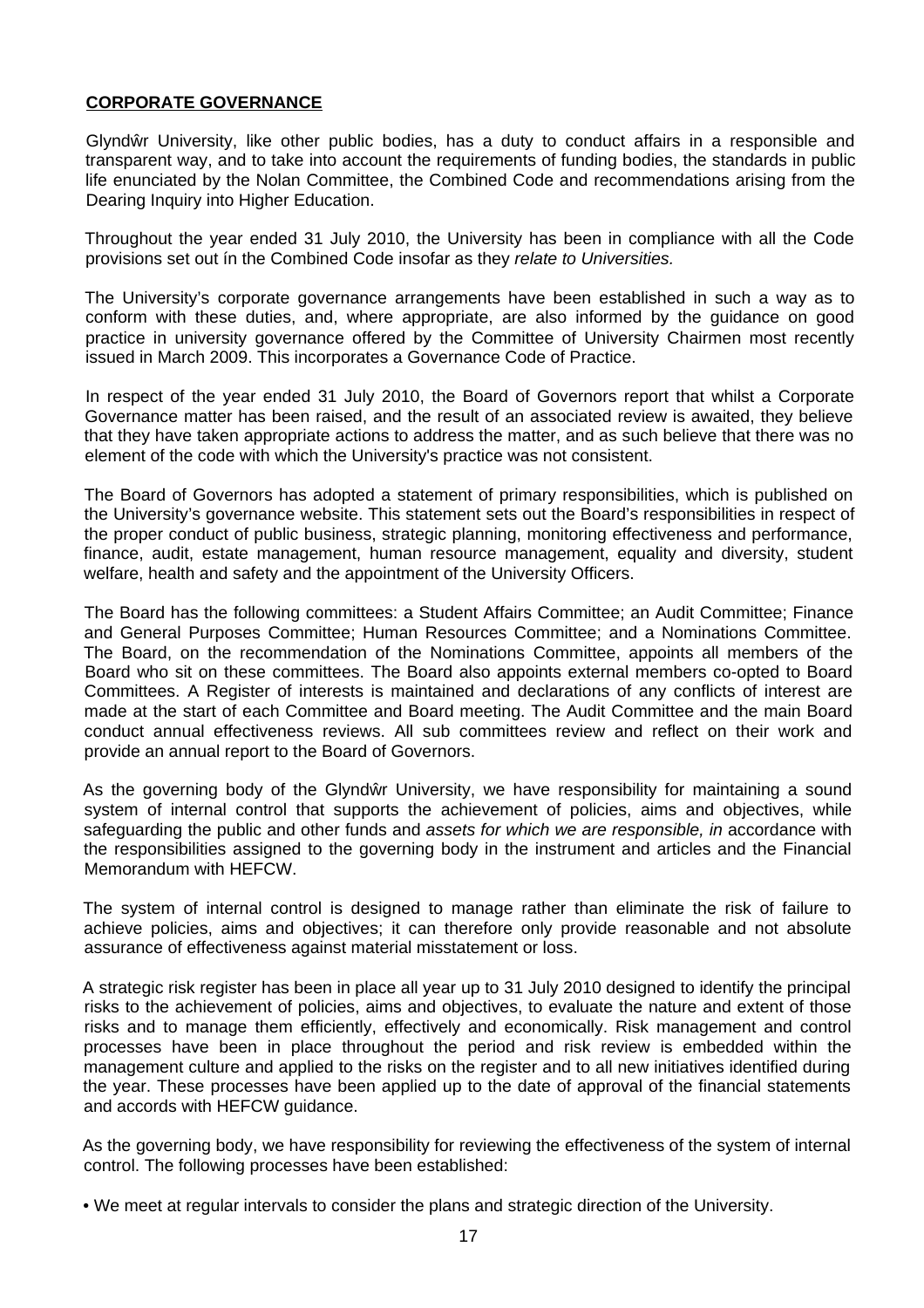*We* receive periodic reports from the Chair of the Audit Committee concerning internal control and we require regular reports from managers on the steps they are taking to manage risks in their areas of responsibility, including progress reports on key projects and issues.

We have requested the Audit Committee to provide oversight of the University's management of risks.

The Audit Committee receives regular reports from the independent internal audit provider, RSM Tenon, which include the internal audit's independent opinion on the adequacy and effectiveness of the University's system of internal control, together with recommendations for improvement.

A programme of facilitated workshops is held for Governors, senior and other managers to identify and keep up to date the key issues and risks for the University, including the anticipation and appropriate response to risks emerging/associated with changing social, environmental and legislation requirements.

The University-wide risk register is maintained and a system of reporting on risk management has been agreed by the Board and Audit Committee. This involves a range of formal reports received during the year.

A risk prioritisation methodology based on risk ranking has been established and is regularly reviewed.

Each risk ís assigned to a relevant director who reports regularly to the Core Executive on the actions taken.

At the end of the year the Chair of the Audit Committee formally reports to the full Board on the Committee's activities during the year in accordance with relevant guidance. This report includes an assessment of the effectiveness of the Internal Control System (including risk management) during the year.

Our review of the effectiveness of the system of internal control is informed by internal audit, which operates to standards defined in the HEFCW Audit Code of Practice.

The key risks for Giynd r University arise from the potential failure to recruit and retain students, retain key staff capability and maintain business systems. Student recruitment was at its highest level for some years in 2009/10 and Glynd r University again met funded student numbers. These risks are of sufficient concern to be the subject of regular review at meetings of both Core Executive and the Governing Body.

Our review of the effectiveness of the system of internal control is also informed by the work of the executive directors within the University, who have responsibility for the development and maintenance of the internal control framework and by comments made by the external auditors in their management letter and other reports from externai bodies such as the Wales Audit Office.

There were no significant issues arising during 2009/10 in respect of Corporate Governance, other than the matter noted earlier in this commentary, for which the Governing Body believes that it took appropriate action.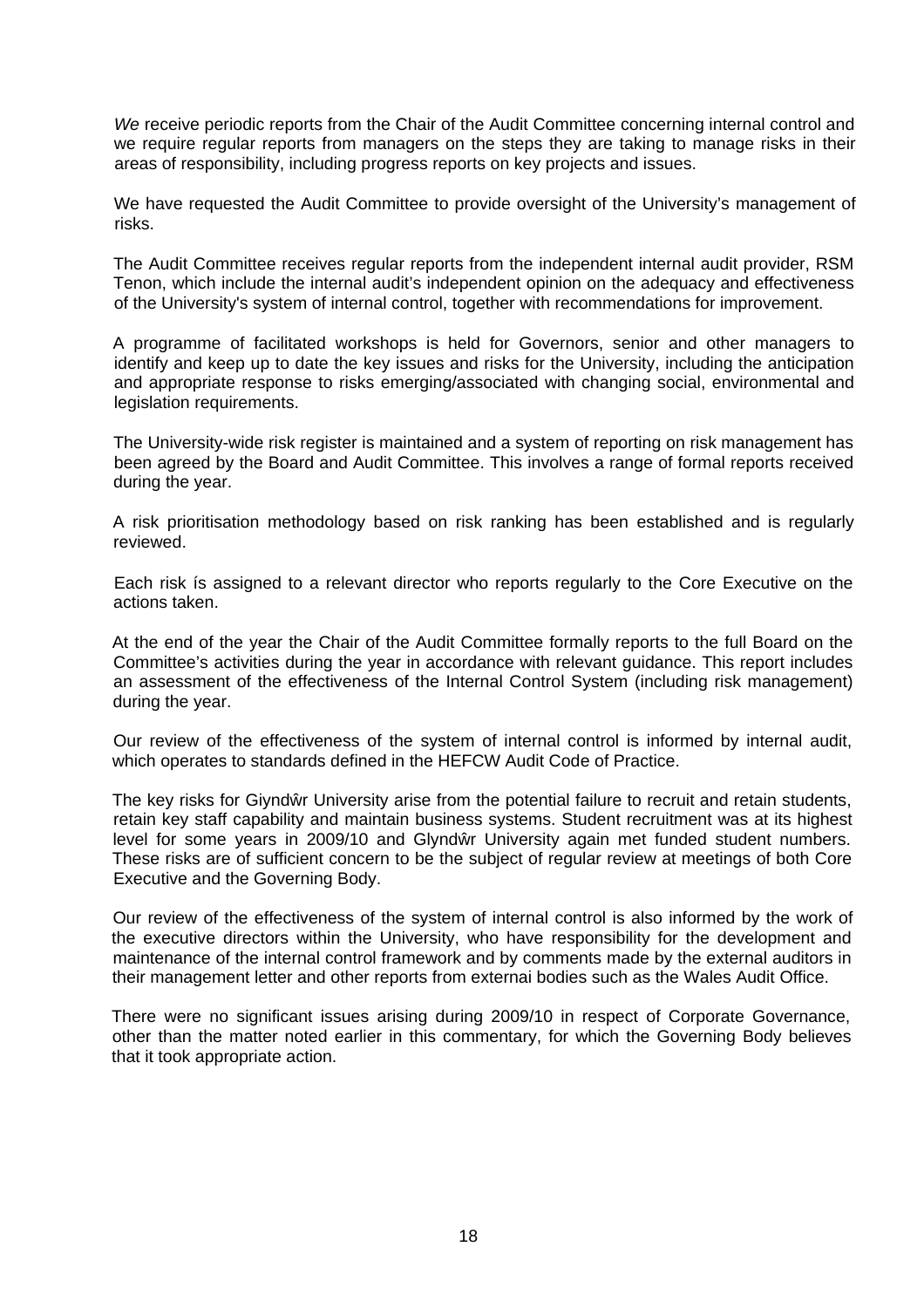## **KEY ELEMENTS OF THE UNIVERSSTY'S SYSTEM OF INTERNAL CONTROLS**

The key elements of the University's system of internal financial controls, which is designed to discharge the responsibilities set out above, include the following:

- ® clear definitions of the responsibilities of, and the authority delegated to, directors of academic and operational areas;
- ® a comprehensive medium and short-term planning process, supplemented by detailed annual income, expenditure, capital and cash flow budgets;
- regular reviews of student recruitment and monthly reviews of financial results involving variance reporting and updates of forecast outturns;
- clearly defined and formalised requirements for approval and control of expenditure, with investment decisions involving capital or revenue expenditure being subject to formal detailed *appraisal and review according to* approved levels set by the Board of Governors or HEFCW;
- comprehensive Financial Regulations, detailing financial controls and procedures, approved by the Audit Committee and Board of Governors;
- a professional independent Internal Audit team whose annual programme is approved by the Audit Committee.
- ® linking the identification and management of risk to the achievement of the University's strategic objectives through the annual planning process;
- » evaluating the likelihood and impact of risks becoming a reality as part of that same process and establishing mitigating controls;
- ® having review procedures that cover business, operational, compliance and financial risk;
- ® embedding risk assessment and internal control processes in the ongoing operation of all units;
- ® reporting regularly to Audit Committee, and then to the Governing body, on internal control and risk;
- ® reporting annually to the Governing body the principle results of risk identification, evaluation and management review.

The Audit Committee, on behalf of the Board of Governors, has reviewed the effectiveness of the system of internal control of both the University and the group. Any systems of internal financial control can, however, only provide reasonable, but not absolute, assurance against material misstatement or loss.

During the period covered by this report and up to the date this report is signed there were no *material* weaknesses or *irregularities in operation or financial* practice brought to the attention of the Board.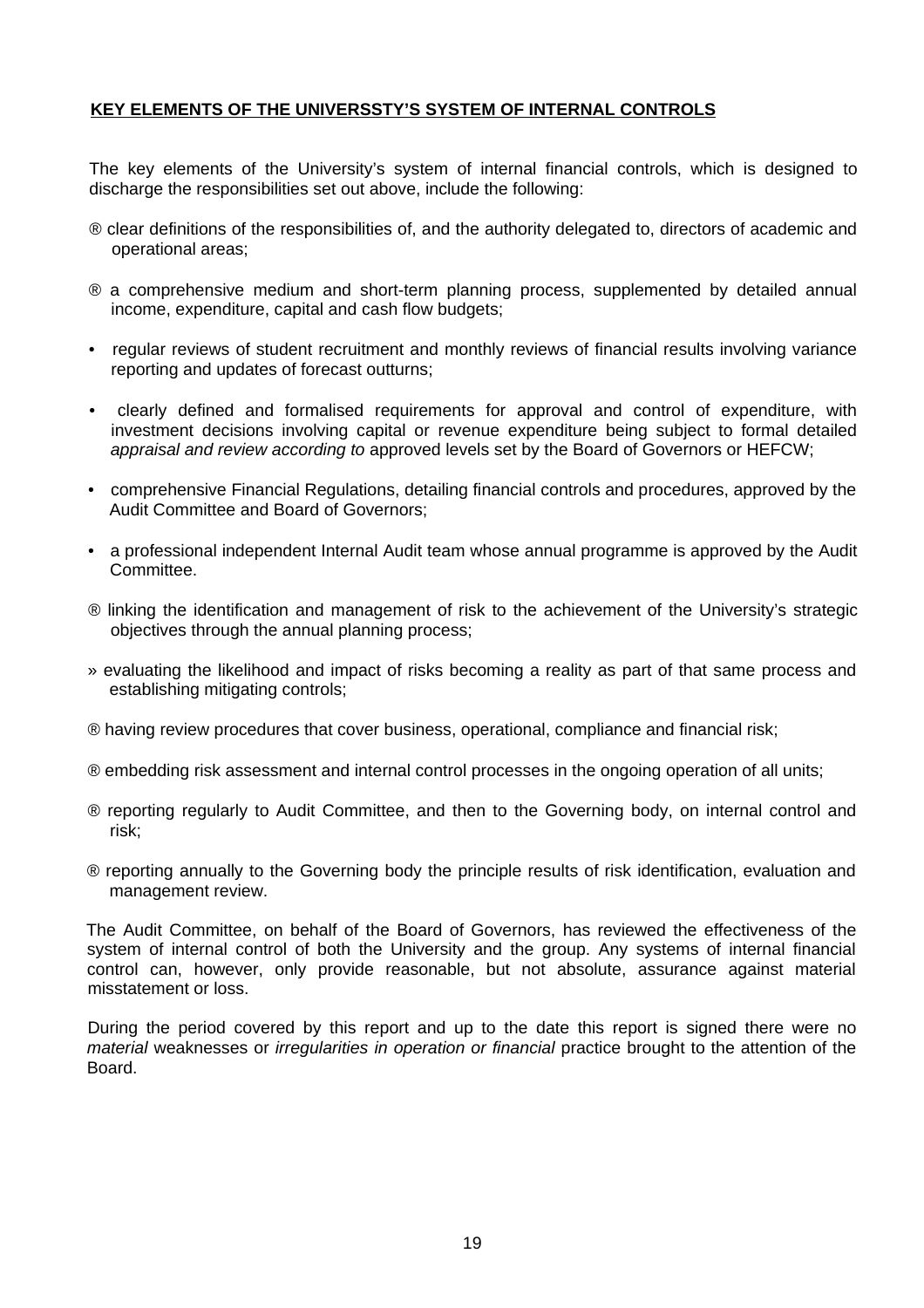## <span id="page-20-0"></span>**RESPONSIBILITIES OF THE UNIVERSITY'S BOARD OF GOVERNORS**

In accordance with the University's Financial Memorandum, the Governing body is responsible for the administration and management of the affairs of the University and is required to present audited financial statements for each financial year.

The Governing body is responsible for ensuring that proper accounting records are kept, which disclose with reasonable accuracy at any time, the financial position of the University and to enable it to ensure that the financial statements are prepared in accordance with the Financial Memorandum, the Statement of Recommended Practice on Accounting in Further and Higher Education Institutions and other relevant accounting standards. In addition, within the terms and conditions of a Financial Memorandum agreed between the Higher Education Funding Council for Wales and the Board of Governors of the University, the Board of Governors, through its designated office holder, is required to prepare financial statements for each financial year which give a true and fair view of the state of affairs of the University and of the surplus or deficit and cash flows for that year.

In causing the financial statements to be prepared, the Board of Governors has ensured that:

- suitable accounting policies are selected and applied consistently;
- judgements and estimates are made that are reasonable and prudent;
- applicable accounting standards have been followed, subject to any material departures disclosed and explained in the financial statements;
- financial statements are prepared on the going concern basis unless it is inappropriate to presume that the University will continue in operation. The governing body is satisfied that it has adequate resources to continue in operation for the foreseeable future: for this reason the going concern basis continues to be adopted in the preparation of the financial statements.

The Governing body has taken reasonable steps to:

- ensure that funds from the Higher Education Funding Council for Wales are used only for the purposes for which they have been given and in accordance with the Financial Memorandum and any other conditions, which the Funding Council may from time to time prescribe;
- ensure that there are appropriate financial and management controls in place to safeguard public funds and funds from other sources;
- safeguard the assets of the University and prevent and detect fraud;
- ensure that there are effective systems of risk identification and management that cover all risks, produce a balanced portfolio of risk exposure, are based on a clearly articulated policy and approach, are monitored and reviewed regularly, are integrated into normal business processes and aligned to the University's strategic objectives and are managed by senior managers;
- secure the economical, efficient and effective management of the University's resources and expenditure.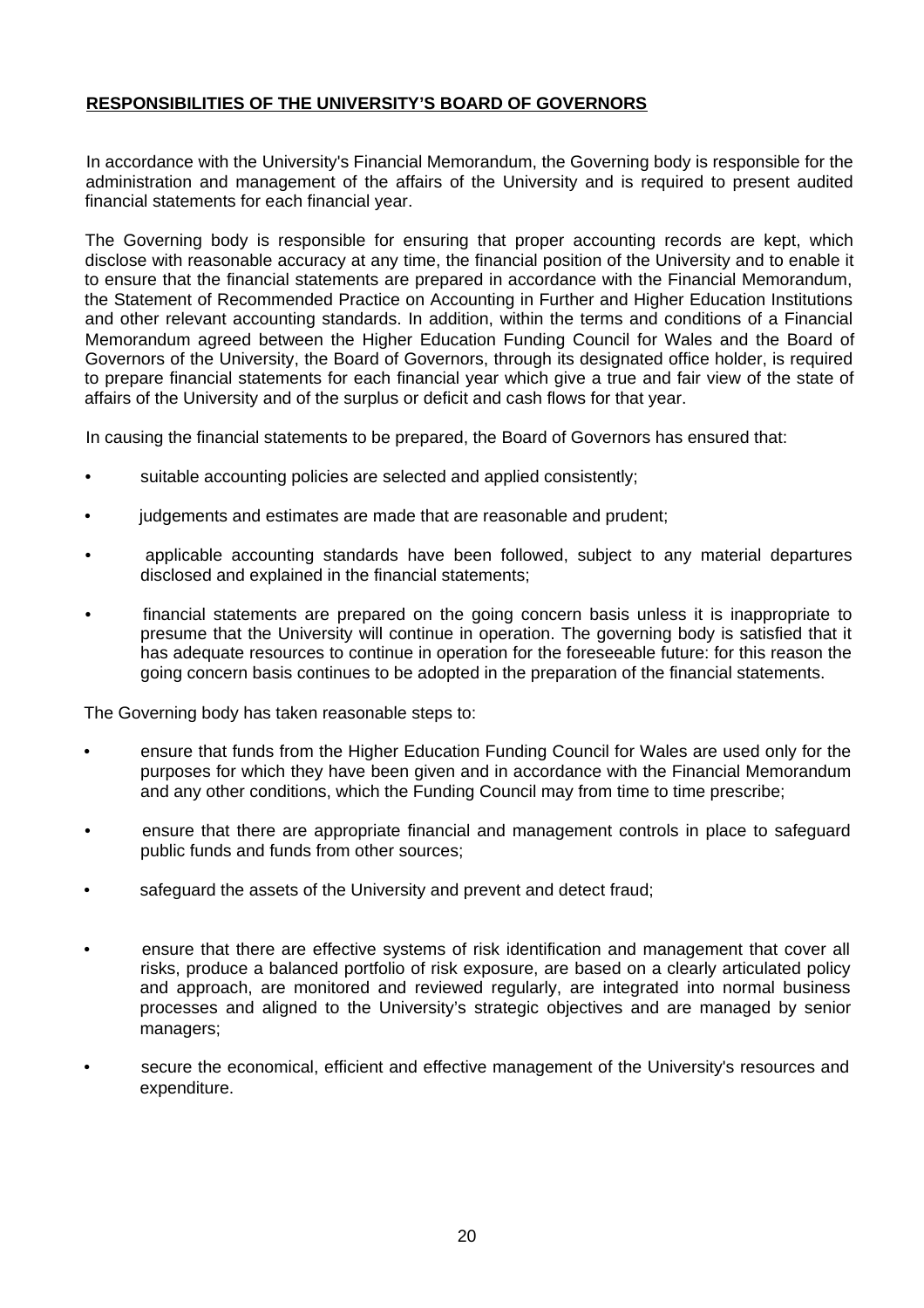## Independent auditors' report to the governing body of Glynd r University

We have audited the financial statements' of Glynd r University and its group for the year ended 31 July 2010 which comprise the Consolidated Income and Expenditure Account, the Consolidated Statement of Historic Cost Surpluses and Deficits, the Consolidated Statement of Total Recognised Gains and Losses, the Consolidated and Parent Balance Sheets and the Consolidated Cash Flow Statement, and the related notes. These financial statements have been prepared under thé historical cost convention.

## **Respective responsibilities of the governing body and auditors**

The governing body's responsibility for preparing the financial statements in accordance with the Accounts Direction issued by the Higher Education Funding Council for Wales, the Statement of Recommended Practice - Accounting for Further and Higher Education, applicable law and United Kingdom Accounting Standards (United Kingdom Generally Accepted Accounting Practice) is set out in the Statement of the Governing Body's Responsibilities.

Our responsibility is to audit the financial statements in accordance with relevant legal and regulatory requirements, and International Standards on Auditing (UK and Ireland). This report, including the opinion, has been prepared for and only for the governing body of the institution in accordance with the institution's *Articles of Government and* section 124B of the Education Reform Act 1988 and for no other purpose. We do not, in giving this opinion, accept or assume responsibility for any other purpose or to any other person to whom this report is shown or in to whose hands it may come save where expressly agreed by our prior consent in writing.

We report to you our opinion as to whether the financial statements give a true and fair view and are properly prepared in accordance with the Accounts Direction issued by the Higher Education Funding Council for Wales, the Statement of Recommended Practice - Accounting for Further and Higher Education and United Kingdom Generally Accepted Accounting Practice.

We report to you whether in our opinion, in all material respects, funds from whatever source administered by the Institution for specific purposes have been properly applied to those purposes and, managed in accordance with relevant legislation and any other terms and conditions attached to them and whether in our opinion, in all material respects, funds provided by the Higher Education Funding Council for Wales have been applied in accordance with the financial memorandum with the Higher Education Funding Council for Wales.

We report to you if, in our opinion, the information given in the Operating and Financial Review is not consistent with those financial statements, if the institution has not kept proper accounting records, or if we have not received all the information and explanations we require for our audit.

We read the other information contained in the Annual Report and consider the implications for our report if we become aware of any apparent misstatements or material inconsistencies with the financial statements. This other information comprises only the Report of the Board of Governors, the Board of Governors, the Operating and Financial Review, the Corporate Governance Statement, the key Elements of the University's System of Internal Controls statement and the Responsibilities of the University's Board of Governors.

We also review the key elements of the University's system of internal controls statement and comment if the statement is inconsistent with our knowledge of the institution and group. We are not required to consider whether the key elements of the University's system of internal control covers all risks and controls, or to form an opinion on the effectiveness of the group's corporate governance procedures or its risk and control procedures. We consider the implications for our report if we become aware of any apparent misstatements or material inconsistencies with the financial statements. Our responsibilities do not extend to any other information.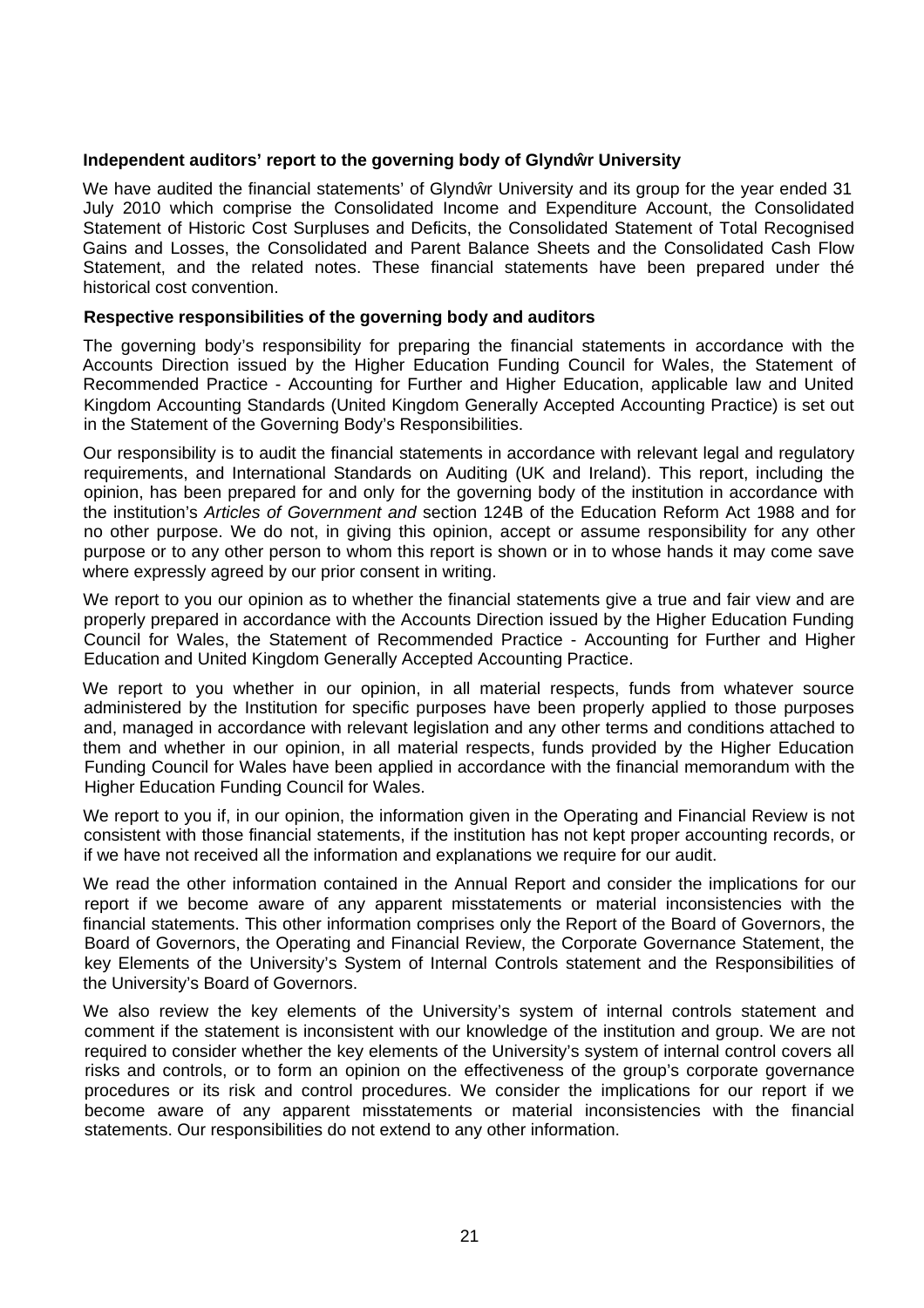## **Basis of audit opinion**

We conducted our audit in accordance with International Standards on Auditing (UK and Ireland) issued by the Auditing Practices Board and the Audit Code of Practice issued by the Higher Education Funding Council for Wales. An audit includes examination, on a test basis, of evidence relevant to the amounts and disclosures in the financial statements. It also includes an assessment of the significant estimates and judgements made by the governing body in the preparation of the financial statements, and of whether the accounting policies are appropriate to the group's and institution's circumstances, consistently applied and adequately disclosed.

We planned and performed our audit so as to obtain all the information and explanations which we considered necessary in order to provide us with sufficient evidence to give reasonable assurance that the financial statements are free from material misstatement, whether caused by fraud or other irregularity or error. In forming our opinion we also evaluated the overall adequacy of the presentation of information in the financial statements.

## **Opinion**

In our opinion:

- i. the financial statements give a true and fair view of the state of the group's and the institution's affairs as at 31 July 2010, and of the group's income and expenditure, recognised gains and losses and cash flows for the year then ended;
- ii. the financial statements have been properly prepared in accordance with the Accounts Direction issued by the Higher Education Funding Council for Wales, the Statement of Recommended Practice - Accounting for Further and Higher Education, and United Kingdom Generally Accepted Accounting Practice;
- iii. in all material respects, funds from whatever source administered by the Institution for specific purposes have been properly applied to those purposes and managed in accordance with relevant legislation and any other terms and conditions attached to them; and
- iv. in all material respects, income has been applied in accordance with the institution's Statutes and funds provided by the Higher Education Funding Council for Wales have been applied in accordance with the financial memorandum dated 19 November 2008 with the Higher Education Funding Council for Wales and any other terms and conditions attached to them.

PricewaterhouseCoopers LLP Chartered Accountants **Manchester December 2010** 

The maintenance and integrity of the Glynd r University website is the responsibility of the Governing Body; the work carried out by the auditors does not involve consideration of these matters and, accordingly, the auditors accept no responsibility for any changes that may have occurred to the financial statements since they were initially presented on the website.

Legislation in the United Kingdom governing the preparation and dissemination of financial statements may differ from legislation in other jurisdictions.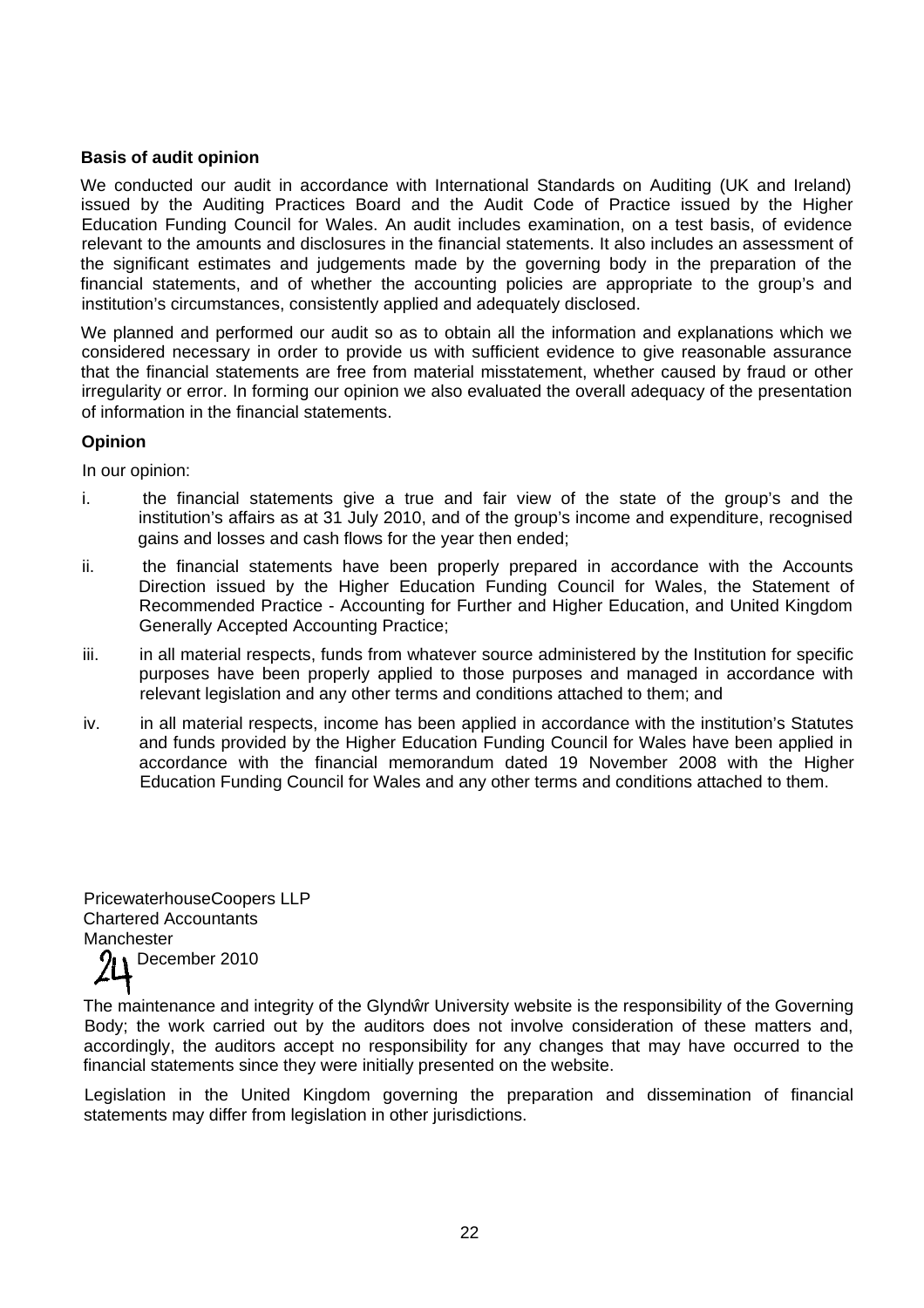## Glynd r University

Consolidated income and expenditure account for the year ended 31 July 2010

|                                      | <b>Notes</b> | Year ended<br>31 July 2010 | Year ended<br>31 July 2009 |
|--------------------------------------|--------------|----------------------------|----------------------------|
|                                      |              | £000                       | £000                       |
| Income                               |              |                            |                            |
| Funding Body grants                  | 2            | 18,128                     | 18,185                     |
| Tuition fees and education contracts | 3            | 16.168                     | 13,038                     |
| Research grants and contracts        | 4            | 2,323                      | 1,495                      |
| Other income                         | 5            | 6,872                      | 5,756                      |
| Endowment and investment income      | 6            | 17                         | 199                        |
| Total income                         |              | 43,508                     | 38,673                     |

## Expenditure

| Staff costs                                                                                                             |    | 24,765 | 22,301 |
|-------------------------------------------------------------------------------------------------------------------------|----|--------|--------|
| Exceptional restructuring costs                                                                                         |    | 634    | 47     |
|                                                                                                                         |    | 25,399 | 22,348 |
| Other operating expenses                                                                                                | 8  | 15,047 | 14,066 |
| Exceptional (reversal of impairment) / impairment of investment                                                         | 8  | (630)  | 1,500  |
| Exceptional impairment of goodwill                                                                                      | 13 | 513    |        |
|                                                                                                                         |    | 14,930 | 15,566 |
| Depreciation                                                                                                            | 12 | 1,342  | 1,090  |
| Interest and other finance costs                                                                                        | 9  | 671    | 511    |
| Total expenditure                                                                                                       |    | 42,342 | 39,515 |
| Surplus / (deficit) on continuing operations after depreciation of<br>tangible fixed assets at valuation and before tax |    | 1,166  | (842)  |
| Taxation                                                                                                                | 10 |        |        |
| Surplus / (deficit) after depreciation of assets at valuation and tax                                                   | 11 | 1,166  | (842)  |
| Surplus / (deficit) for the year retained within general reserves                                                       |    | 1,166  | (842)  |
|                                                                                                                         |    |        |        |

The income and expenditure account is in respect of continuing activities.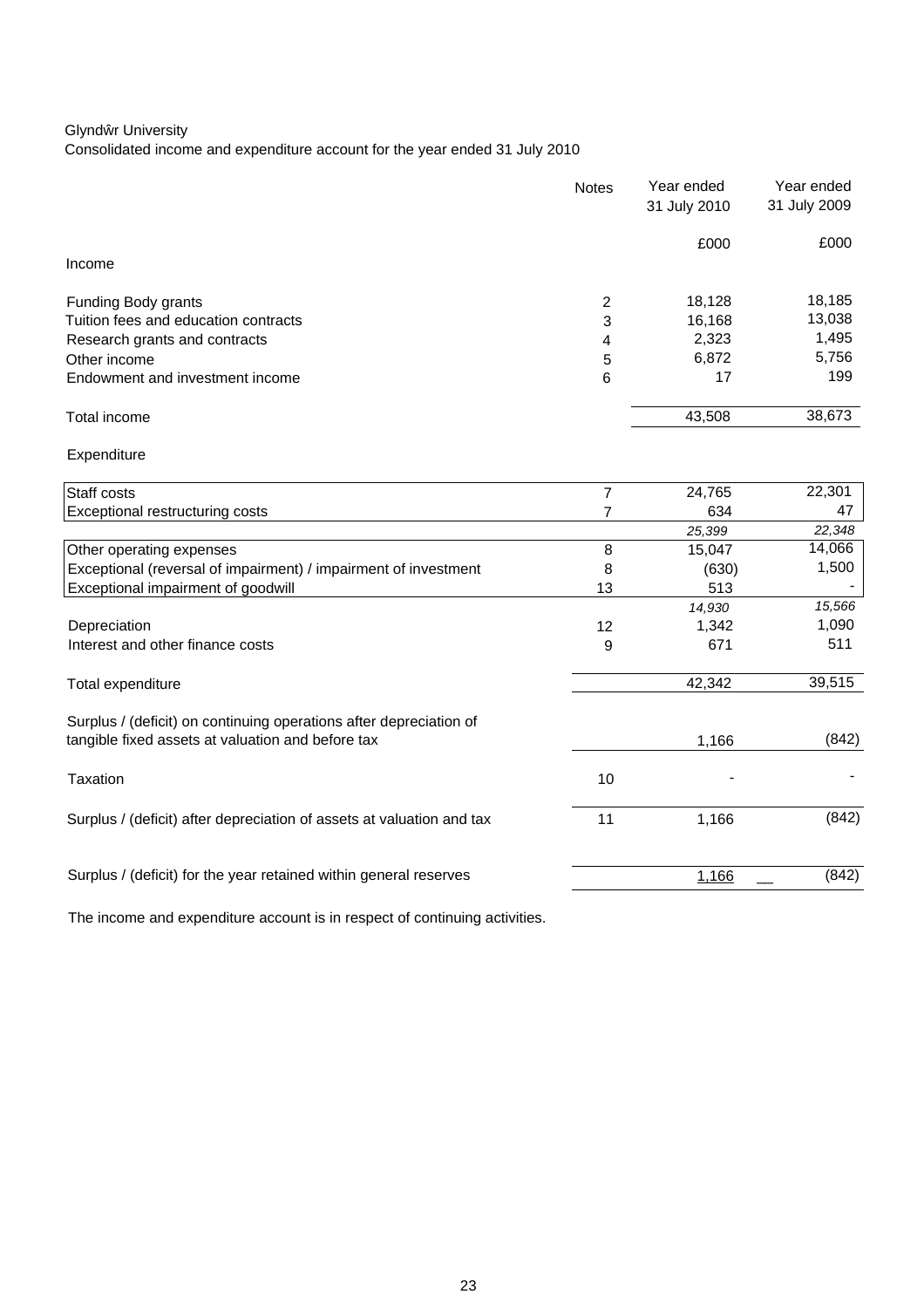### Glynd r University

Consolidated statement of historical cost surpluses and deficits for the year ended 31 July 2010

|                                                                                                                           | <b>Notes</b> | Year ended<br>31 July 2010 | Year ended<br>31 July 2009 |
|---------------------------------------------------------------------------------------------------------------------------|--------------|----------------------------|----------------------------|
|                                                                                                                           |              | £000                       | £000                       |
| Surplus / (deficit) on continuing operations before taxation                                                              |              | 1,166                      | (842)                      |
| Difference between historical cost depreciation and the actual<br>charge for the period calculated on the revalued amount | 25           | 446                        | 461                        |
| Historical cost surplus 1 (deficit) for the period before taxation                                                        |              | 1,612                      | (381)                      |
| Taxation                                                                                                                  |              |                            |                            |
| Historical cost surplus / (deficit) for the period after taxation                                                         |              | 1,612                      | (381)                      |

Consolidated statement of the total recognised gains and *losses for the year ended 31 July 2010*

|                                                                                                                          | <b>Notes</b> | Year ended<br>31 July 2010 | Year ended<br>31 July 2009 |
|--------------------------------------------------------------------------------------------------------------------------|--------------|----------------------------|----------------------------|
|                                                                                                                          |              | £000                       | £000                       |
| Surplus / (deficit) on continuing operations after depreciation<br>of assets at valuation and disposal of assets and tax |              | 1,166                      | (842)                      |
| Unrealised surplus on revaluation of fixed assets                                                                        | 25           |                            | 3,539                      |
| New endowments                                                                                                           | 24           |                            | 5                          |
| Actuarial loss in respect of pension scheme assets and liabilities                                                       | 35           | (173)                      | (509)                      |
| Actuarial gain in respect of pension scheme inflation change                                                             | 35           | 2,000                      |                            |
| Total recognised gains relating to the period                                                                            |              | 2,993                      | 2,193                      |
| Total recognised gains since last report                                                                                 |              | 2,993                      | 2,193                      |
| Reconciliation                                                                                                           |              |                            |                            |
| Opening reserves and endowments                                                                                          |              | 26,205                     | 24,012                     |
| Total recognised gains for the year                                                                                      |              | 2,993                      | 2,193                      |
| Closing reserves and endowments                                                                                          |              | 29,198                     | 26,205                     |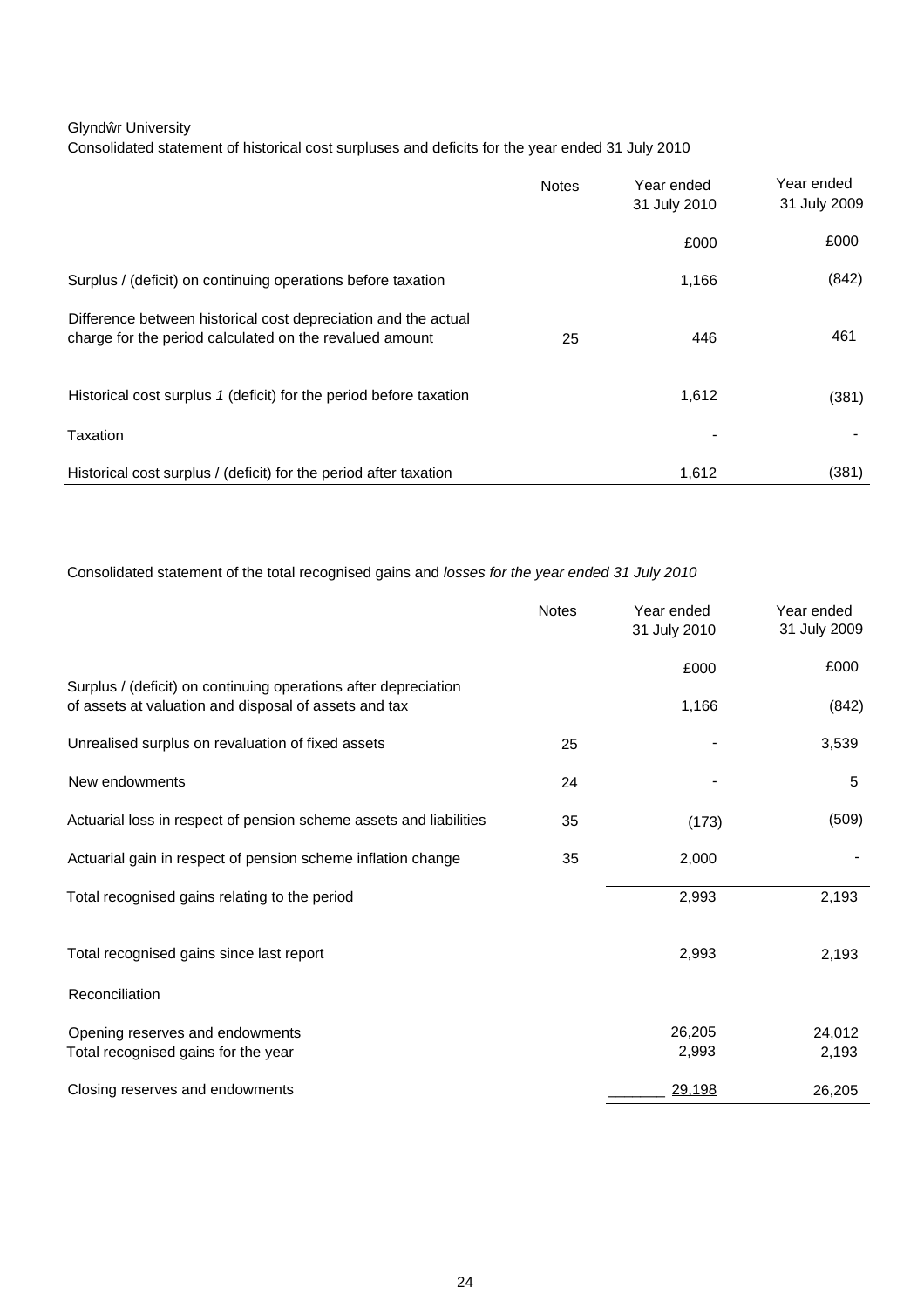Glynd r University Balance Sheets as at 31 July 2010

|                                                          | <b>Notes</b> | Consolidated    | University | Consolidated | University |
|----------------------------------------------------------|--------------|-----------------|------------|--------------|------------|
|                                                          |              | 2010            | 2010       | 2009         | 2009       |
|                                                          |              | £000            | £000       | £000         | £000       |
| <b>Fixed assets</b>                                      |              |                 |            |              |            |
| Intangible assets                                        | 13           | 69              | 69         | 651          |            |
| Tangible assets                                          | 12           | 48,222          | 47,407     | 43,590       | 41,569     |
| Investments                                              | 15           |                 | 2,800      |              | 2,800      |
| Total fixed assets                                       |              | 48,291          | 50,276     | 44,241       | 44,369     |
| <b>Endowment Assets</b>                                  | 16           | $\overline{17}$ | 17         | 17           | 17         |
| <b>Current assets</b>                                    |              |                 |            |              |            |
| Stocks and work in progress                              | 14           | 1,042           | 54         | 1,148        | 52         |
| Debtors                                                  | 17           | 3,782           | 3,260      | 5,136        | 5,035      |
| Investments                                              | 18           | 4,012           | 4,012      | 4,132        | 4,132      |
| Cash at bank and in hand                                 |              | 3,798           | 3,145      | 3.593        | 2,731      |
| Total current assets                                     |              | 12,634          | 10,471     | 14,009       | 11,950     |
| Creditors: amounts falling due within one year           | 19           | 0.193)          | (7, 849)   | (10, 871)    | (8, 238)   |
| Net current assets                                       |              | 3,441           | 2,622      | 3.138        | 3,712      |
|                                                          |              |                 |            |              |            |
| Total assets less current liabilities                    |              | 51,749          | 52,915     | 47.396       | 48.098     |
| Less: Creditors - amounts failing due after              |              |                 |            |              |            |
| more than one year                                       | 20           | (1,060)         | (2, 243)   | (1,237)      | (2, 243)   |
| Less: Provisions for liabilities & charges               | 22           | (2,862)         | (2,862)    | (2,808)      | (2,808)    |
|                                                          |              | 47,827          | 47,810     |              |            |
|                                                          |              |                 |            | 43,351       | 43,047     |
| Net pension liability                                    | 35           | (10, 375)       | (10, 375)  | (11,703)     | (11, 703)  |
| NETASSETS INCLUDING PENSION LIABILITY                    |              | 37,452          | 37,435     | 31,648       | 31.344     |
|                                                          |              |                 |            |              |            |
| Deferred capital grants                                  | 23           | 8,254           | 7,729      | 5,443        | 4,833      |
| Endowments                                               |              |                 |            |              |            |
| Expendable                                               | 24           |                 | «          |              |            |
| Permanent                                                | 24           | 17              | 17         | 17           | 17         |
| Total endowments                                         |              | 17              | 17         | 17           | 17         |
| Income and expenditure account excluding pension reserve |              | 17,594          | 18,375     |              |            |
| Pension reserve                                          | 35           | (10, 375)       |            | 15,483       | 16,070     |
|                                                          |              |                 | (10, 375)  | (11, 703)    | (11703)    |
| Income and expenditure account including pension reserve | 26           | 7,219           | 8,000      |              |            |
| Specific reserve                                         | 24           | 200             | 200        | 3,780        | 4,367      |
| <b>Revaluation reserve</b>                               | 25           | 21,762          | 21,489     | 200          | 200        |
|                                                          |              |                 |            | 22,208       | 21,927     |
| Total reserves                                           |              | 29,181          | 29,689     | 26,188       | 26.494     |
|                                                          |              |                 |            |              |            |
| <b>TOTAL</b>                                             |              | 37,452          | 37,435     | 31,648       | 31,344     |

The financial statements on pages 23 to 49 were approved by the governing body on 10th December 2010 and were signed on its behalf by:

Mr Michael Cant **A**strainman

Professor Michael Scott<br>Vice Chancellor and Chief Executive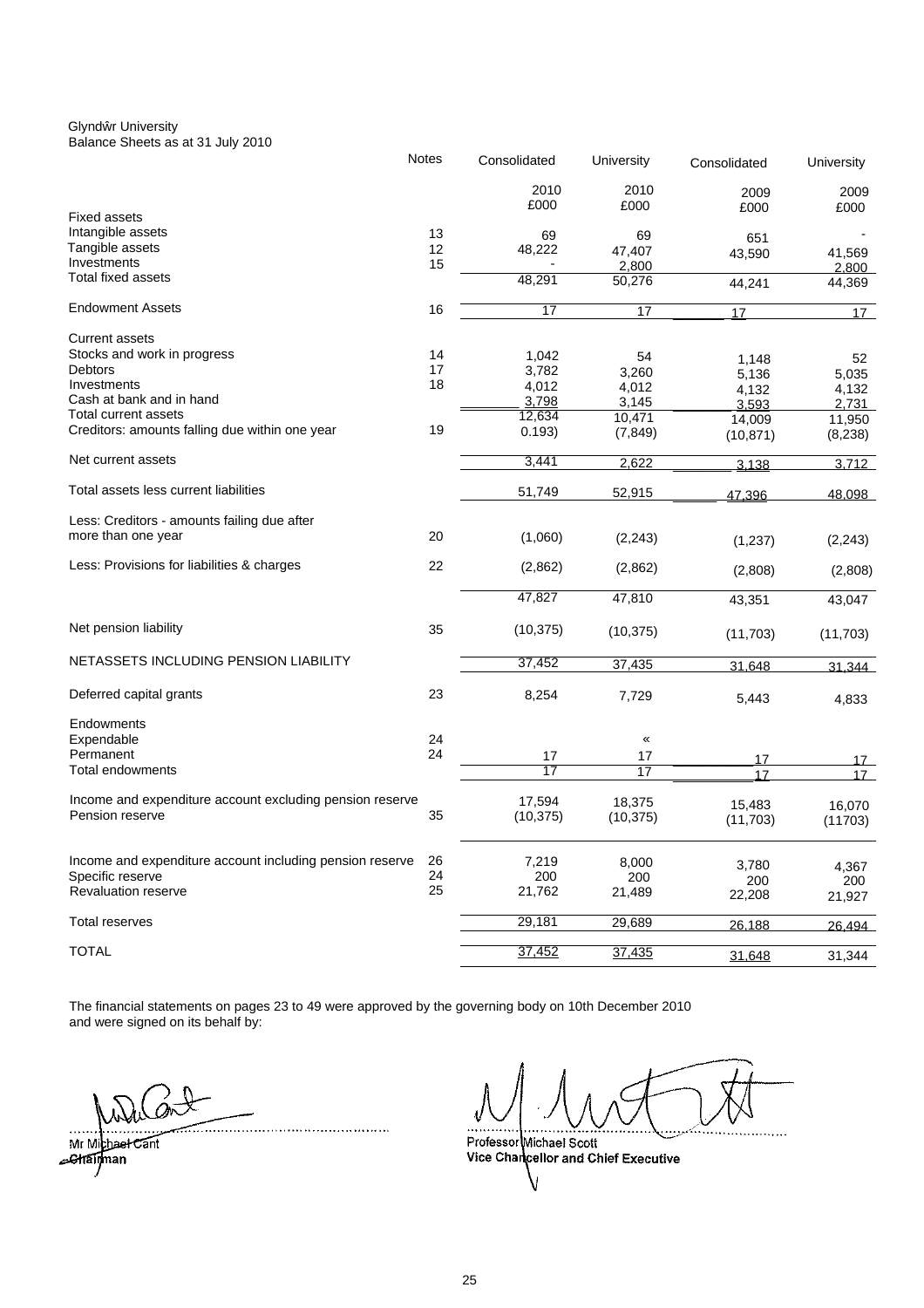## Glynd r University

Consolidated cash flow statement for the year ended 31 July 2010

|                                                                                   | <b>Notes</b> | Year ended<br>31 July 2010<br>£000 | Year ended<br>31 July 2009<br>£000 |
|-----------------------------------------------------------------------------------|--------------|------------------------------------|------------------------------------|
| Net cash inflow / (outflow) from operating activities                             | 27           | 2,714                              | (517)                              |
| Returns on investments                                                            | 28           | 17                                 | 204                                |
| Taxation                                                                          | 10           |                                    |                                    |
| Capital expenditure and financial investment                                      |              |                                    |                                    |
| Endowment assests aquired and received                                            | 29           |                                    | 5                                  |
| Payments to aquire tangible fixed assets                                          | 29           | (5,974)                            | (5,786)                            |
| Payments to aquire intangible fixed assets                                        | 29           |                                    | (678)                              |
| Deferred capital grants received                                                  | 29           | 3,505                              | 1,852                              |
| Management of liquid resources                                                    | 30           | 120                                | 2,132                              |
| Financing                                                                         | 31           | (177)                              | 1,237                              |
| Increase / (decrease) in cash in year                                             | 32           | 205                                | (1, 551)                           |
| Reconciliation of net cash flow to movement in net funds                          |              |                                    |                                    |
| Increase / (decrease) in cash in the period<br>Cash outflow from liquid resources |              | 205<br>(120)                       | (1, 551)<br>(2, 127)               |
| Movement in net funds in period                                                   |              | 85                                 | (3,678)                            |
| Net funds at 1 August                                                             |              | 7,742                              | 11,420                             |
| Net funds at 31 July                                                              |              | 7,827                              | 7,742                              |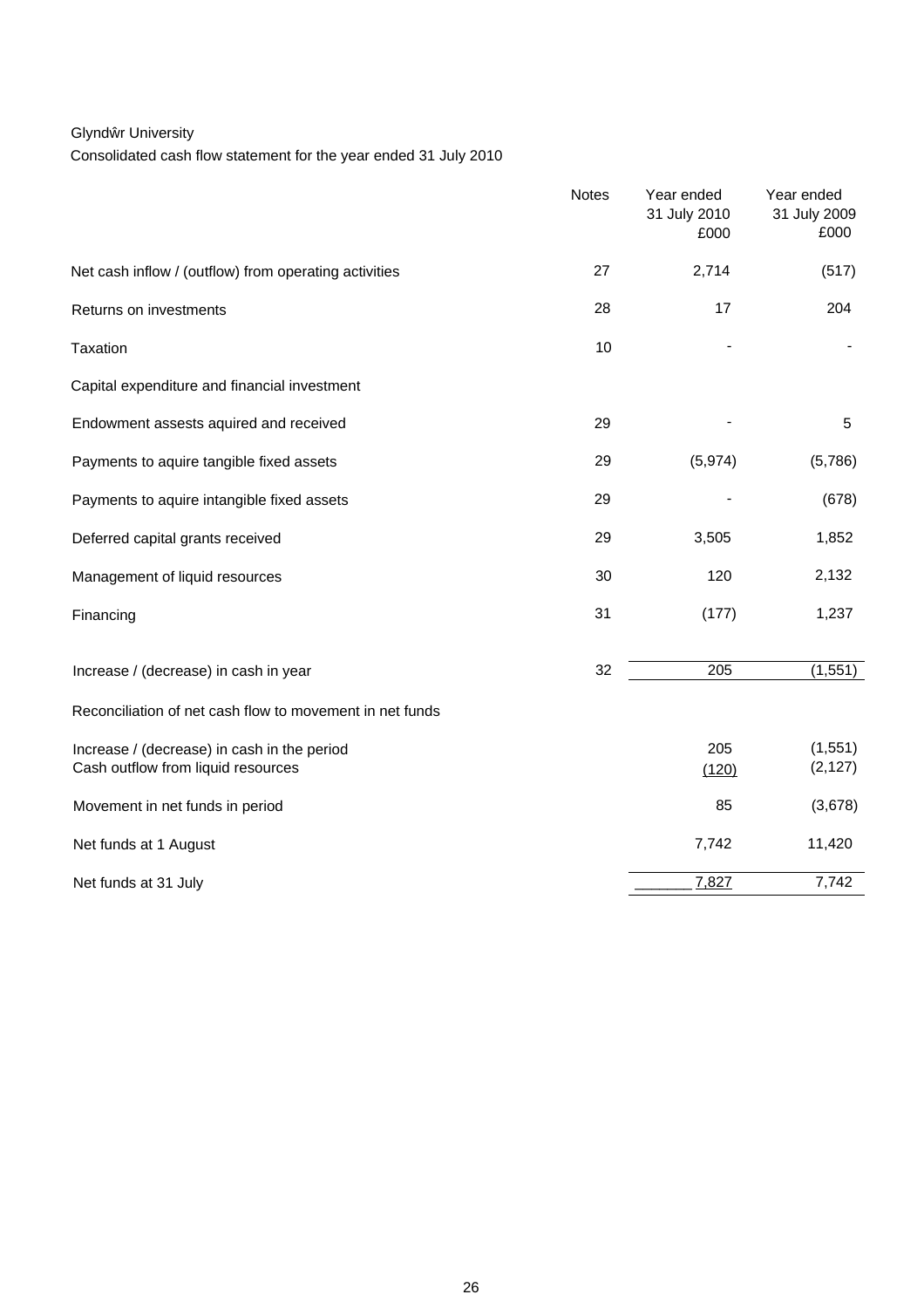## **NOTES TO THE FINANCIAL STATEMENTS**

## **ACCOUNTING POLICIES**

The following accounting policies have been applied consistently in dealing with items which are considered material in relation to the Financial Statements.

## (a) **Basis of preparation and accounting policies**

The financial statements have been prepared under the historical cost convention, as modified by the revaluation of certain fixed assets. They are in accordance with both the Statement of Recommended Practice: Accounting for Further and Higher Education (SORP 2007) and applicable accounting and financial reporting standards in the United Kingdom. Where relevant the accounts adhere to the accounting directives of HEFCW.

## **(b) Exceptional items**

At the year end the University has re-appraised the provision that it holds against the treasury deposit it has with Kaupthing, Singer and *Friedlander (who are* in administration). The *current provision level* has been reduced to 29% which is in line with our expectation to recover 71% and is also consistent with the midpoint outlined in LAAP Bulletin 82, May 2010, where a range for repayments in the pound was set between 65p and 78p.

Management have also disclosed other one-off costs in the Income and Expenditure Account which they regard as exceptional in cost or incidence.

## (c) **Basis of consolidation**

The consolidated financial statements consolidate the financial statements of the University and its subsidiary undertakings for the financial year to 31 July 2010 namely Plas Coch Sports Ltd, Glynd r Innovations Ltd, North Wales Science Ltd and Optic Glynd r Ltd.

Gains and losses on any intra-group transactions are eliminated in full/ Amounts in relation to debts between undertakings included in the consolidation are also eliminated.

## (d) **Recognition of Income**

Recurrent grants from the Funding Councils are recognised in the period in which they are receivable.

Income from tuition fees is recognised in the period for which it is received and includes all fees chargeable to students or their sponsors, e.g. National Health Service. The cost of any fees waived by the University is included as expenditure in Note 8.

Income from research grants, contracts and other services rendered is included to the extent of the expenditure incurred during the year or the completion of the contract or service concerned. This is generally equivalent to the sum of the relevant expenditure incurred during the year and any related contributions towards overhead costs. All income from short-term deposits is credited to the income and expenditure account in the period in which it is earned.

Non-recurrent grants from Funding Councils or other bodies received in respect of the acquisition or construction of fixed assets are treated as deferred capital grants and amortised in line with depreciation over the life of the assets.

Income from specific endowments is included to the extent of the relevant expenditure incurred during the year.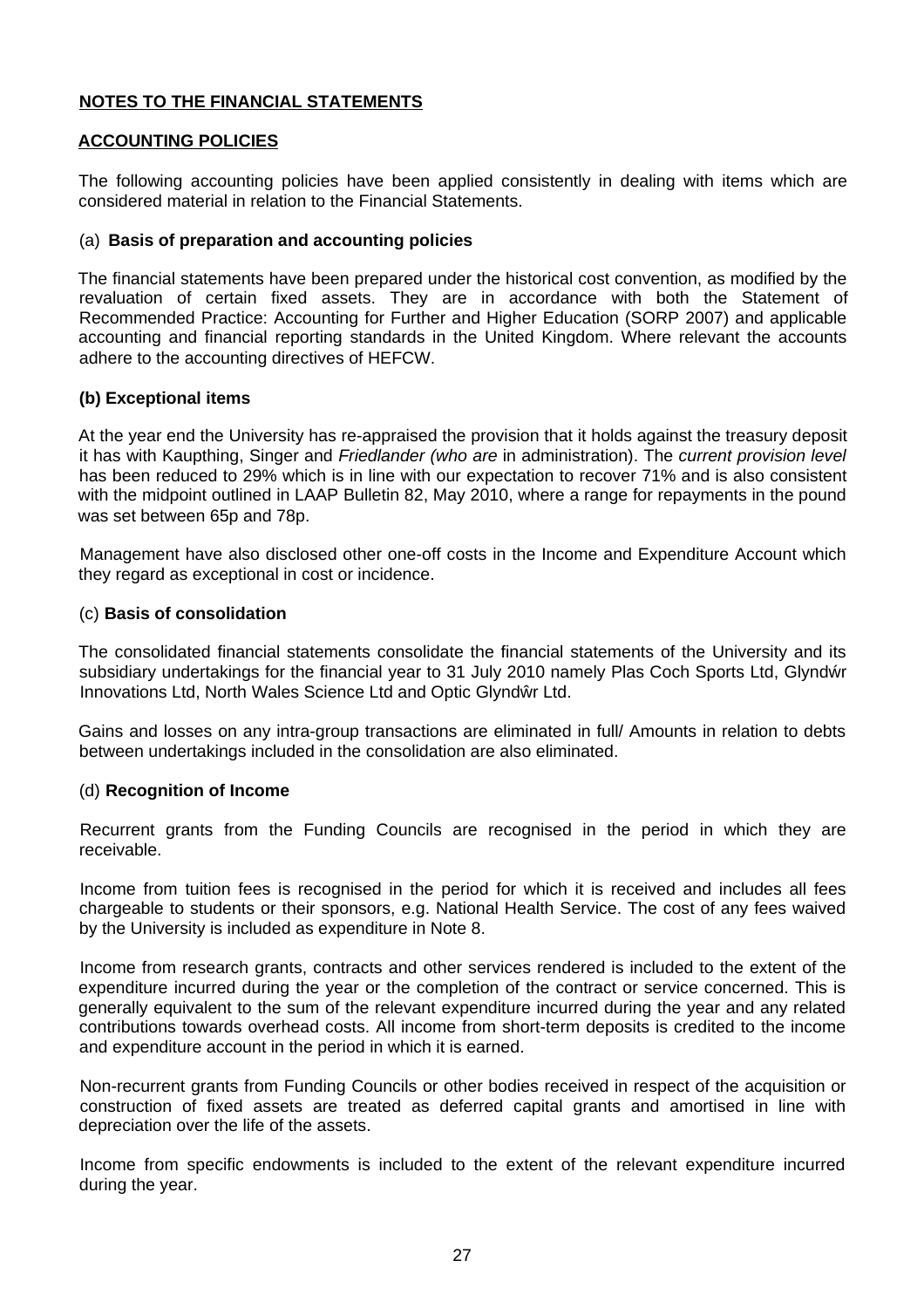## (e) **Pension contributions**

Retirement benefits to employees are provided by The Teachers' Pension Scheme (TPS), the Universities' Superannuation Scheme (USS) and the Local Government Pension Scheme (LGSS). These are defined benefit schemes which are externally managed and contracted out of the State Earnings Related Pension Scheme. Contributions to the scheme are charged to the income and expenditure account so as to spread the cost of pensions over the employees' working lives with the University in such a way that the pension cost is a substantially level percentage of current and future pensionable payroll. Variations from regular costs are spread over the expected average remaining working lifetime of members of the schemes after making allowances for further withdrawals. The contributions are determined by qualified actuaries on the basis of triennial valuations using the projected unit method. Glynd r University's financial element of the TPS and USS cannot be determined and as such these are treated as defined cost schemes under FRS17.

## **(f) Leases**

Rental costs under operating leases are charged to expenditure in equal instalments over the period of the lease.

## (g) **Foreign Currencies**

Transactions denominated in foreign currencies are recorded at the rate of exchange ruling at the dates of the transactions. Monetary assets and liabilities denominated in foreign currencies are translated into sterling at year end rates. The resulting exchange differences are dealt with in the determination of income and expenditure for the financial year.

## **(h)Tangible Fixed Assets**

## i. Land and Buildings

The University's buildings are specialised buildings and therefore it is not appropriate to value them on the basis of open market value.

Land and buildings inherited on incorporation are stated at valuation. Sites used by Glynd r University during the period are valued at depreciated replacement cost on an existing education use basis. In accordance with FRS15 the University is to revalue its properties every three years. Edwards Symmons (Chartered Surveyors) conducted a revaluation of Land and Buildings as at 31st July 2009 performed in accordance with the RICS Appraisal and Valuation Manual.

Freehold land is not depreciated. Freehold buildings are depreciated over the expected useful economic life to the University of 50 years. Capital expenditure applied to existing buildings is depreciated over its estimated useful life of 10 years.

Where land and buildings are acquired with the aid of specific grants they are capitalised and depreciated as above. The associated grants are credited to a deferred capital grant account and are released to the income and expenditure account over the expected useful economic life of the related asset on a basis consistent with the depreciation policy.

A review for impairment of a fixed asset is carried out if events or changes in circumstances indicate that the carrying amount of the fixed asset may not be recoverable.

## ii. Equipment

Equipment including microcomputer software costing less than £10,000 per individual item or group of related items is written off to the Income and Expenditure account in the period of acquisition. All other equipment is capitalised at cost. Equipment inherited from the local Education Authority is included in the balance sheet at valuation.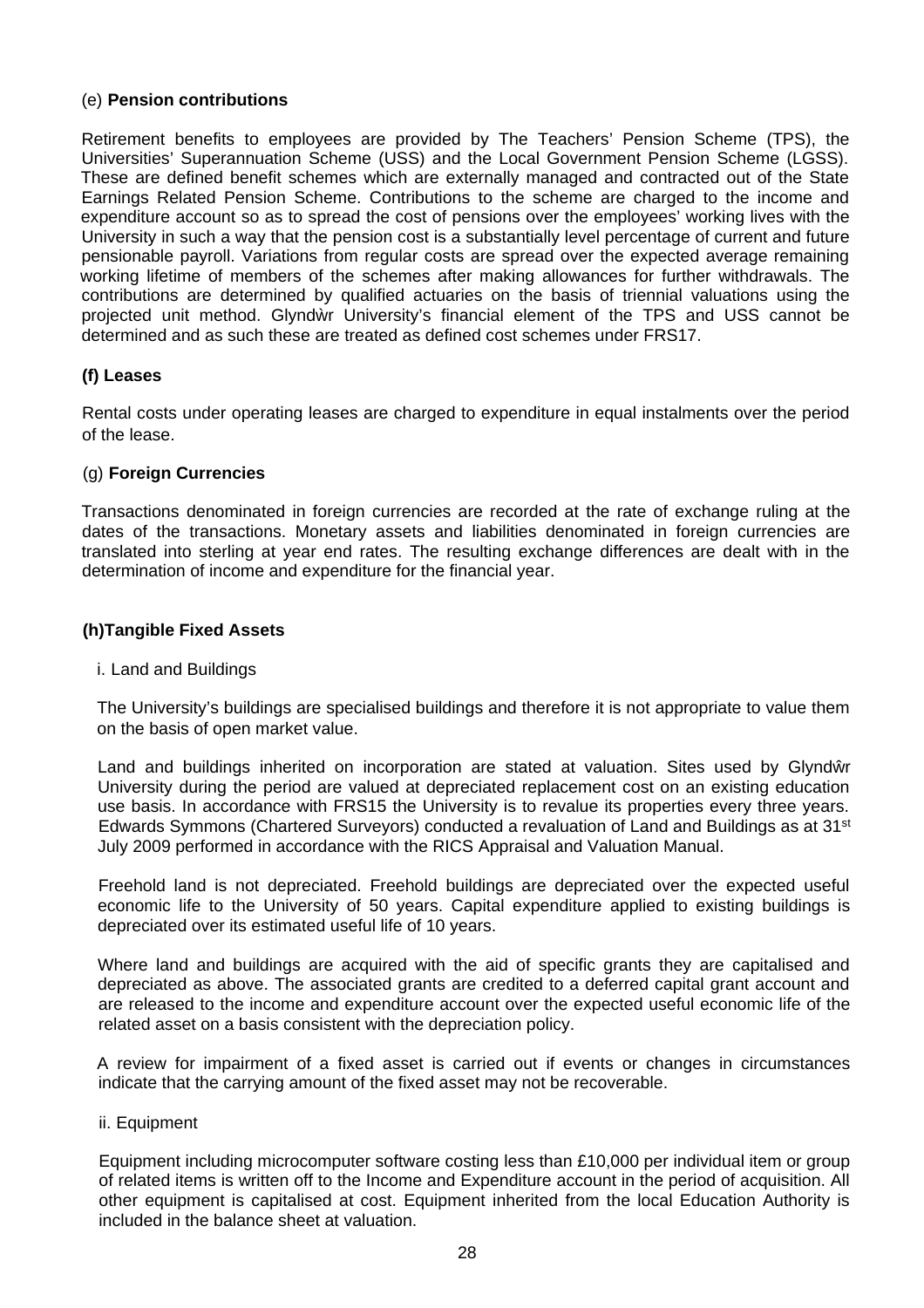The value of equipment included in the balance sheet is depreciated on a straight-line basis over its remaining useful economic life to the University of 5 years.

Where equipment is acquired with the aid of specific grants it is capitalised and depreciated in accordance with the above policy, with the related grant being credited to a deferred capital grant account, released to the income and expenditure account over the expected useful life of the related equipment

It is University policy not to revalue this class of assets.

## iii. Motor Vehicles

Vehicles are capitalised at cost and depreciated over three years factoring in a residual value.

## (i) **Stocks**

Stocks consist of provisions and resources stock and are stated at the lower of their cost and net realisable value.

## (j) **Maintenance of Premises**

The University has a ten-year rolling maintenance plan, which is reviewed on an annual basis. The cost of maintenance is charged to income and expenditure account as incurred.

## (k) **Cash flows and liquid resources**

Cash flows comprise increases or decreases in cash. Cash includes cash in hand and deposits repayable on demand. Deposits are repayable on demand if they are in practice available within 24 hours without penalty.

Liquid resources include sums on short-term deposit with recognised banks.

## (l) **Taxation status**

The University is an exempt charity within the meaning of Schedule 2 of the Charities Act 1993 and as such is a charity within the meaning the Section 506(1) of the Income & Corporation Taxes Act 1988. Accordingly, the University is potentially exempt from taxation in respect of income or capital gains received within categories covered by Section 505 of the Income & Corporation Taxes Act 1988 or Section 256 of the Taxation of Charitable Gains Act 1992 to the extent that such income or gains are applied to exclusively charitable purposes. The University receives no similar exemption in respect of Value Added Tax.

The University's subsidiary companies are subject to corporation tax and VAT in the same way as any commercial organisation.

## **(m) Provisions**

Provisions are recognised when the Institution has a present legal or constructive obligation as a result of a past event. It is probable that a transfer of economic benefit will be required to settle the obligation and a reliable estimate can be made of the amount of the obligation.

## (n) **Goodwill**

The University amortises any goodwill arising on acquisition of a subsidiary over a maximum of 10 years. A shorter time period will be used where deemed appropriate.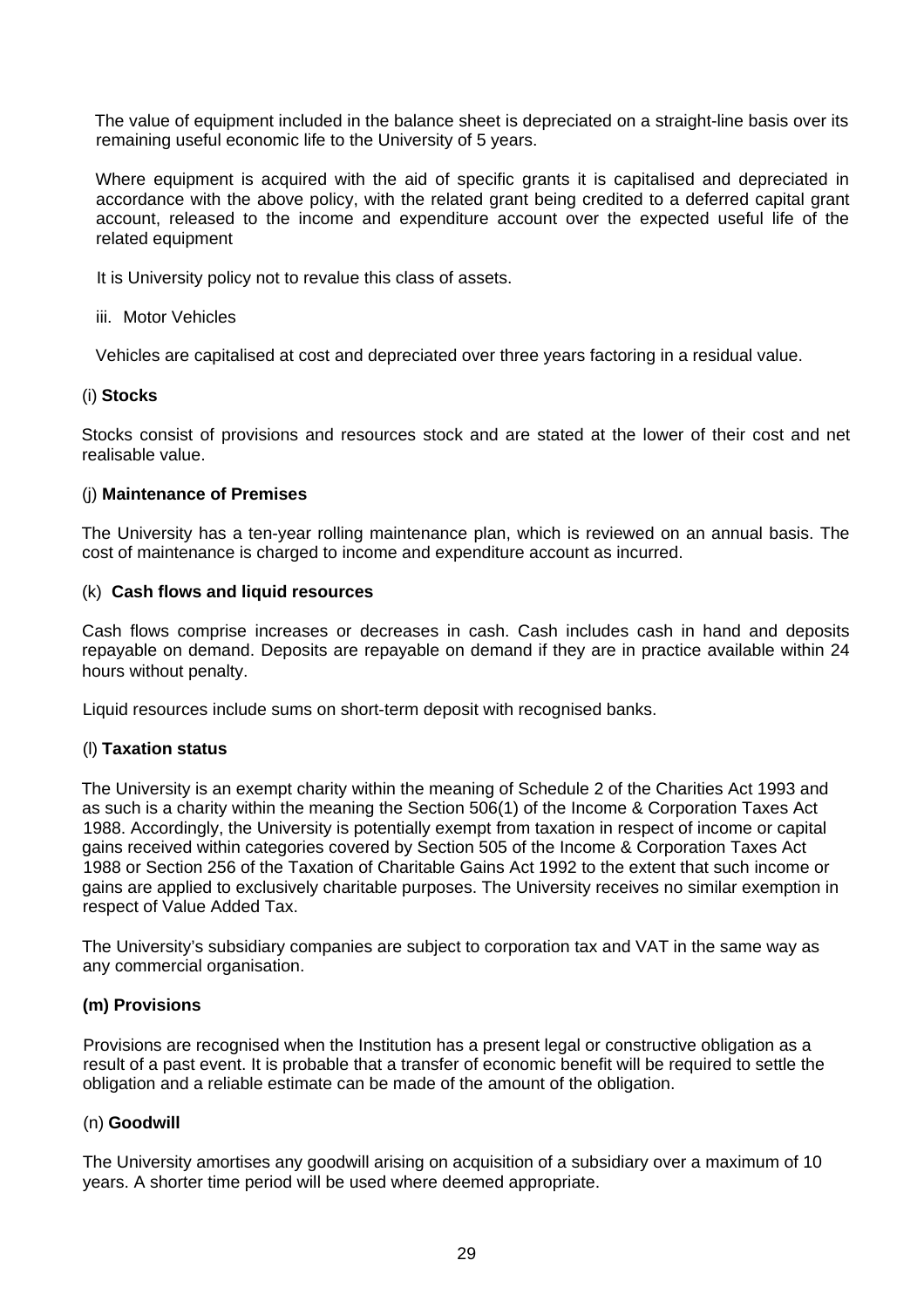## NOTES TO THE FINANCIAL STATEMENTS

## 2 Funding Body grants

|                                                   | <b>Notes</b> | Year ended<br>31 July 2010<br>£000 | Year ended<br>31 July 2009<br>£000 |
|---------------------------------------------------|--------------|------------------------------------|------------------------------------|
| Recurrent grant:                                  |              |                                    |                                    |
| <b>Higher Education Funding Council for Wales</b> |              | 14,826                             | 14,704                             |
| Specific grants:                                  |              |                                    |                                    |
| Release of deferred income                        |              | 1,803                              | 1,968                              |
| <b>HEFCW</b> other income                         |              | 636                                | 1,004                              |
| Research grants                                   |              | 338                                | 127                                |
| Releases of deferred capital grants:              |              |                                    |                                    |
| <b>Buildings</b>                                  | 23           | 420                                | 259                                |
| Equipment                                         | 23           | 105                                | 123                                |
| Total                                             |              | 18,128                             | 18,185                             |

## 3 Tuition fees and education contracts

|                                                        | Year ended<br>31 July 2010<br>£000 | Year ended<br>31 July 2009<br>£000 |
|--------------------------------------------------------|------------------------------------|------------------------------------|
| Full-time home and Ell students                        | 7.943                              | 6,387                              |
| Education contract income                              | 3,018                              | 2,897                              |
| Full-time international students                       | 3,706                              | 2,433                              |
| Part-time students                                     | 1,501                              | 1,321                              |
| Total fees paid by or on behalf of individual students | 16.168                             | 13,038                             |

| 4 Research grants and contracts |              |              |
|---------------------------------|--------------|--------------|
|                                 | Year ended   | Year ended   |
|                                 | 31 July 2010 | 31 July 2009 |
|                                 | £000         | £000         |
| <b>Research Council</b>         | 241          | 350          |
| UK based charities              | 12           | 71           |
| European Commission             | 37           | 104          |
| Other grants and contracts      | 2,033        | 970          |
| Total                           | 2,323        | 1,495        |
|                                 |              |              |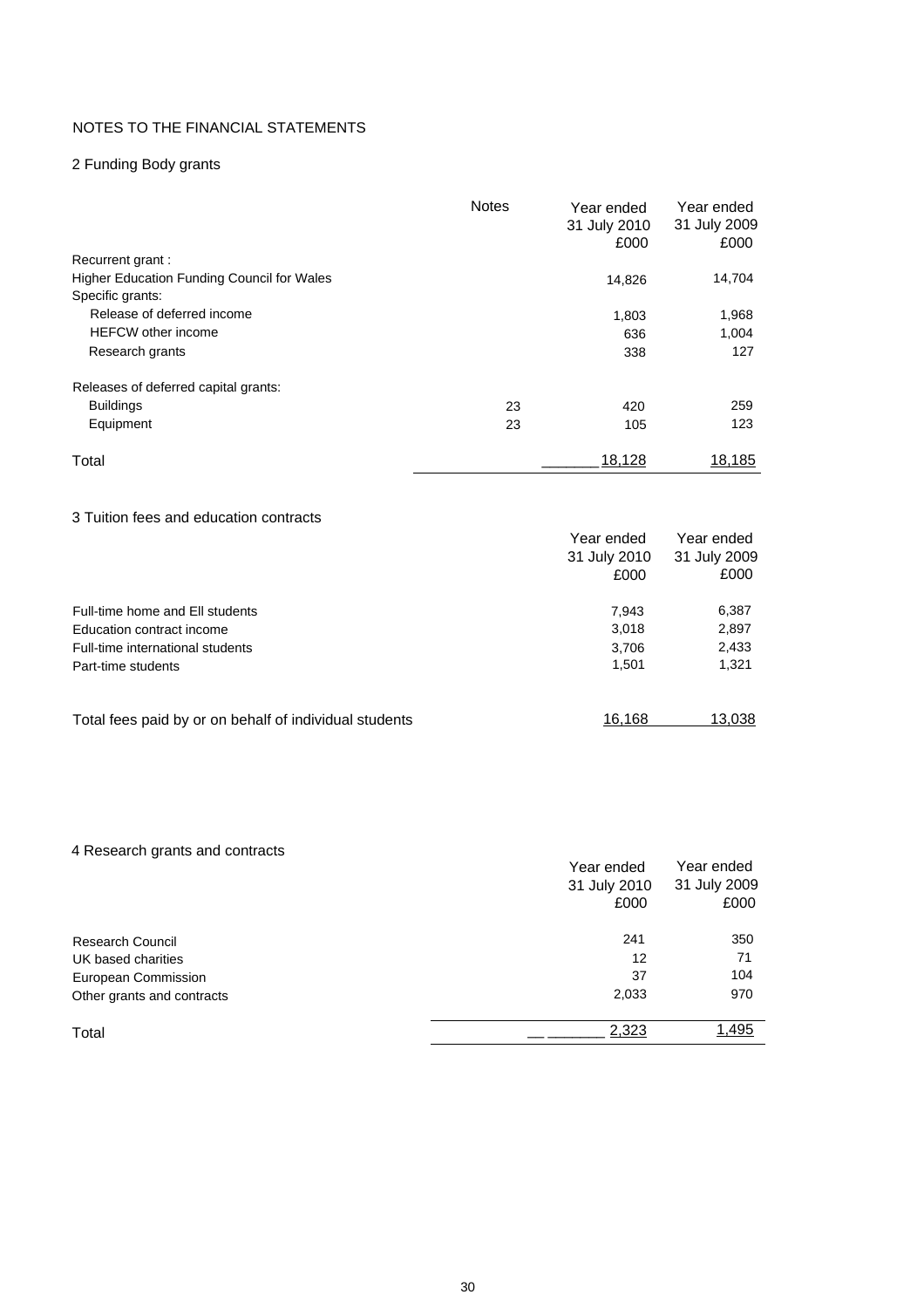| 5 Other income                                 | Note | Year ended<br>31 July 2010<br>£000 | Year ended<br>31 July 2009<br>£000 |
|------------------------------------------------|------|------------------------------------|------------------------------------|
| Residences, catering and conferences           |      | 1,912                              | 2,026                              |
| Other income generating activities             |      | 3,861                              | 3,457                              |
| Other income gift of land                      | 34   | 536                                |                                    |
| Research grants and contracts and other income |      | 394                                | 136                                |
| Releases from deferred capital grant           | 23   | 169                                | 137                                |
|                                                |      |                                    |                                    |

Total 6,872 5,756

| 6 Endowment and investment income                                   | Year ended<br>3IJuly 2010<br>£000 | Year ended<br>31 July 2009<br>£000 |
|---------------------------------------------------------------------|-----------------------------------|------------------------------------|
| Other interest receivable                                           | 17                                | 199                                |
| (This includes interest receivable in respect of specific reserves) |                                   |                                    |

| Total                                              | 17                                 | 199                                |
|----------------------------------------------------|------------------------------------|------------------------------------|
| 7 Staff costs                                      | Year ended<br>31 July 2010         | Year ended<br>31 July 2009         |
|                                                    | Number                             | Number                             |
| Teaching departments (teaching staff)              | 238                                | 226                                |
| Teaching support services                          | 52                                 | 55                                 |
| Other support services                             | 35                                 | 28                                 |
| Administration and central services                | 198                                | 165                                |
| Premises                                           | 30                                 | 29                                 |
| Total                                              | 553                                | 503                                |
| Staff costs for the above persons:                 | Year ended<br>31 July 2010<br>£000 | Year ended<br>31 July 2009<br>£000 |
| Wages and salaries                                 | 20,318                             | 18,168                             |
| Social security costs                              | 1,556                              | 1,406                              |
| Other pension costs (including FRS 17 adjustments) | 2,891                              | 2,727                              |
| Payroll sub-total                                  | 24,765                             | 22,301                             |
| Restructuring costs                                | 634                                | 47                                 |
| Total                                              | 25,399                             | 22,348                             |
|                                                    |                                    |                                    |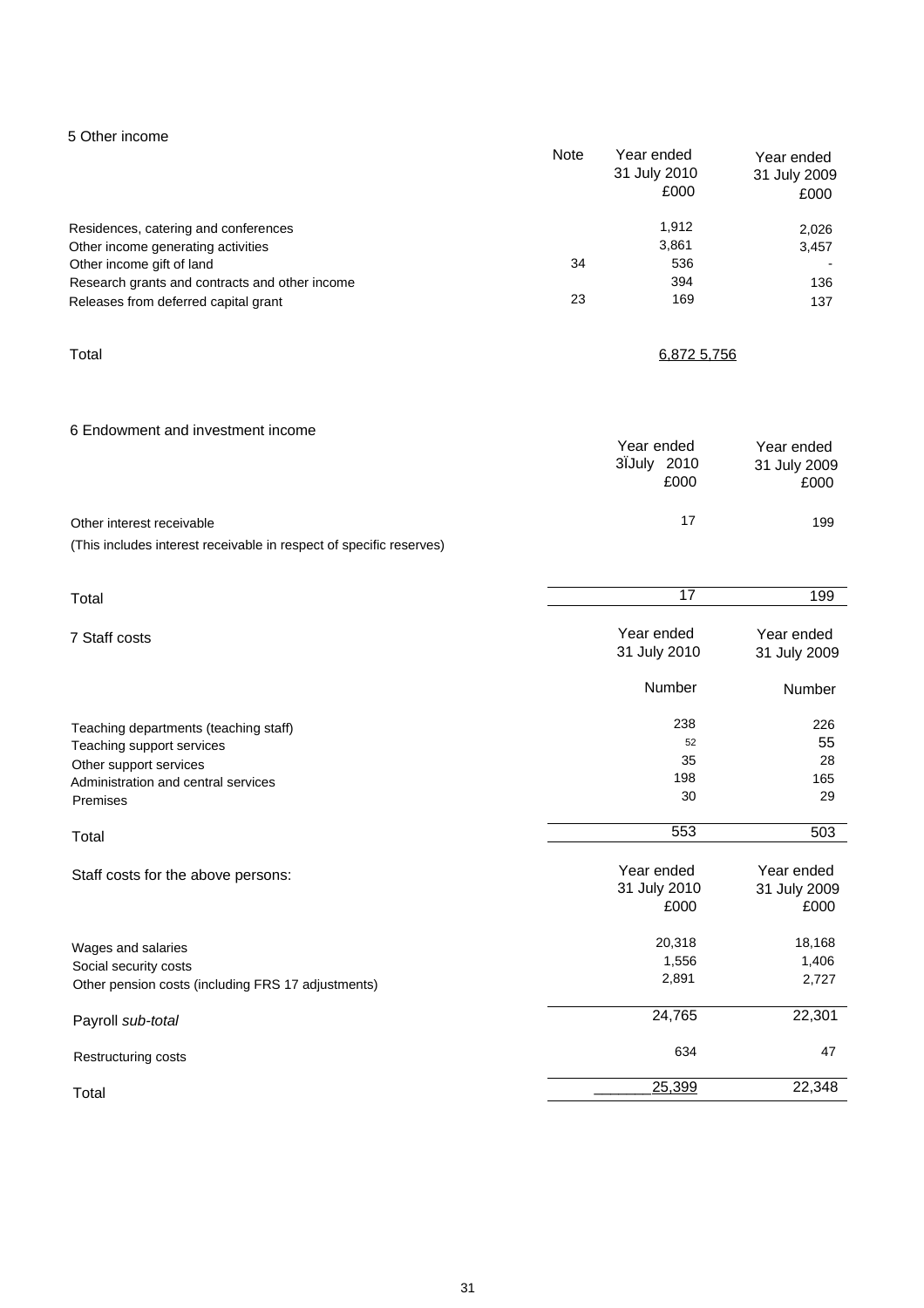### 7 Staff costs (continued)

|                                     | Year ended   | Year ended   |
|-------------------------------------|--------------|--------------|
|                                     | 31 July 2010 | 31 July 2009 |
|                                     | £000         | £000         |
| Teaching departments - staff        | 12,182       | 10,912       |
| Teaching support services           | 1,517        | 1,456        |
| Other support services              | 2,651        | 2,621        |
| Administration and central services | 5,160        | 4,456        |
| Premises                            | 859          | 875          |
| Other income generating activities  | 1,254        | 807          |
| Catering and residences             | 643          | 651          |
| FRS 17 retirement benefit charges   | 499          | 523          |
| Sub total                           | 24,765       | 22,301       |
| Exceptional restructuring costs     | 634          | 47           |
| Total                               | 25,399       | 22,348       |
| Emoluments of the Vice-Chancellor:  |              |              |
|                                     | £            | £            |
| Salary                              | 175,875      | 175,000      |
| Benefits in kind                    | 11,393       | 11,183       |
| Pension contributions               | 24,798       | 24,675       |
|                                     | 212,066      | 210,858      |

## Emoluments of higher paid employees:

Number of Number of Employees Employees

2

£100,001 -£110,000 £110,001 -£120,000 £120,001 -£130,000 £130,001 -£140,000 £140,001 -£150,000 £150,001 -£160,000 £160,001 -£170,000 £170,001 -£180,000 £180,001 -£190,000 £190,001 -£200,000 £200,001 -£210,000 £210,001 -£220,000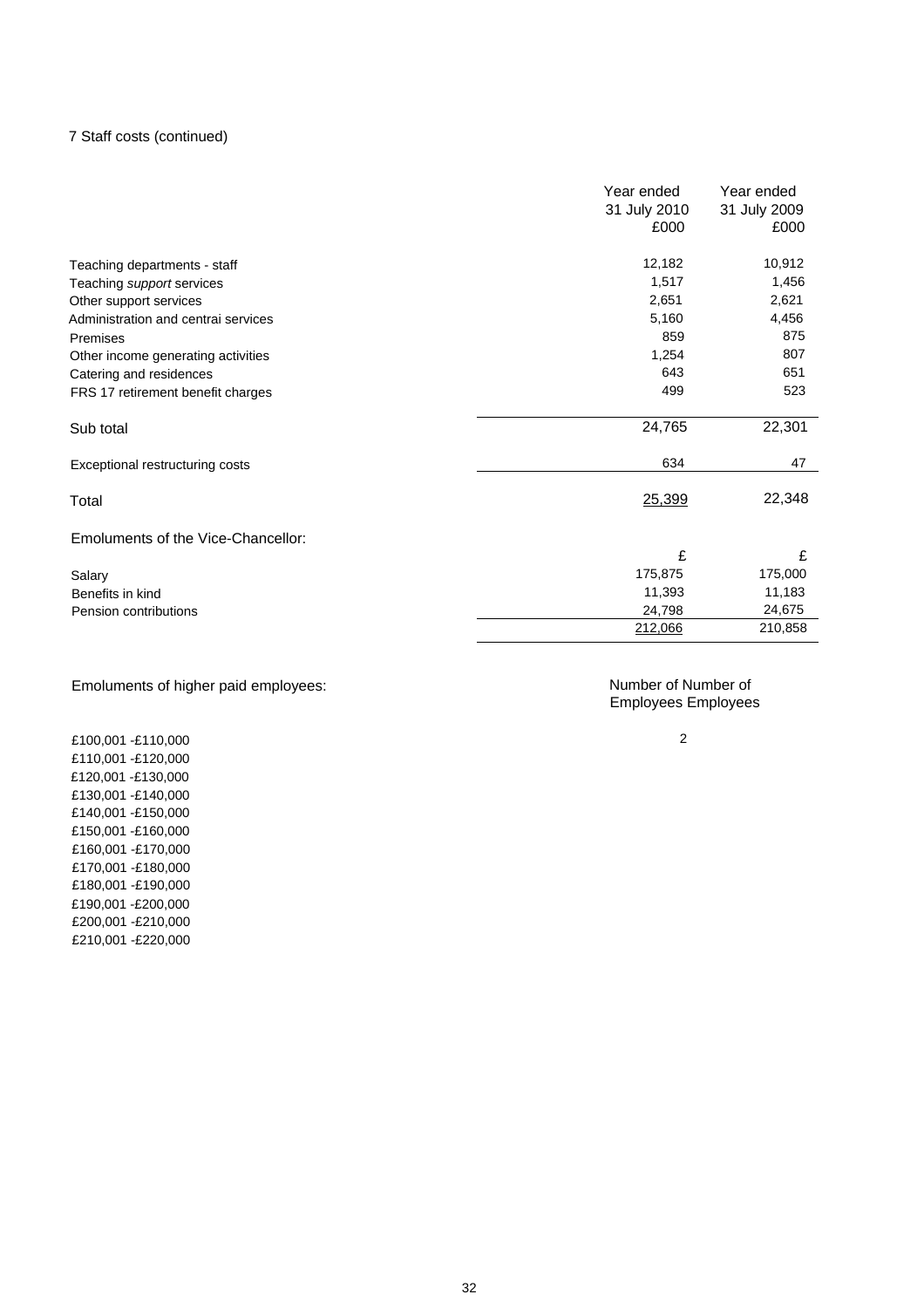### 8 Other operating expenses

|                                                                 | Year ended                         | Year ended                         |
|-----------------------------------------------------------------|------------------------------------|------------------------------------|
|                                                                 | 31 July 2010                       | 31 July 2009                       |
|                                                                 | £000                               | £000                               |
| Teaching departments                                            | 1,607                              | 1,538                              |
| Teaching support services                                       | 2,897                              | 2,093                              |
| Administration and central services                             | 429                                | 1,280                              |
| General education                                               | 1,439                              | 1,541                              |
| Premises costs: running costs                                   | 1,324                              | 1,354                              |
| Premises costs: maintenance                                     | 271                                | 196                                |
| Staff and student facilities                                    | 711                                | 783                                |
| Planned maintenance                                             | 130                                | 82                                 |
| Other income generating activities                              | 2,190                              | 1,783                              |
| Catering and residence operations                               | 261                                | 552                                |
| Franchised provision                                            | 975                                | 993                                |
| Research                                                        | 1,015                              | 540                                |
| Bursary payments (waived fees) to HE students                   | 1,410                              | 853                                |
| Other expenses                                                  | 388                                | 478                                |
| Total before exceptional item                                   | 15047                              | 14,066"                            |
| Exceptional (reversal of impairment) / impairment of investment | (630)                              | 1,500                              |
| Total other operating expenses                                  | 14,417"                            | 15,566                             |
| Other operating expenses include:                               | Year ended<br>31 July 2010<br>£000 | Year ended<br>31 July 2009<br>£000 |
| Auditors' remuneration:                                         |                                    |                                    |
| external audit - University                                     | 21                                 | 22                                 |
| external audit - Subsidiaries                                   | 17                                 | 13                                 |
| external audit - other services                                 |                                    | 2                                  |
| internal audit                                                  | 21                                 | 15                                 |
|                                                                 | 29                                 | 55                                 |
| Hire of other assets - operating leases                         | 30                                 | 69                                 |
| Hire of other assets - buildings                                |                                    |                                    |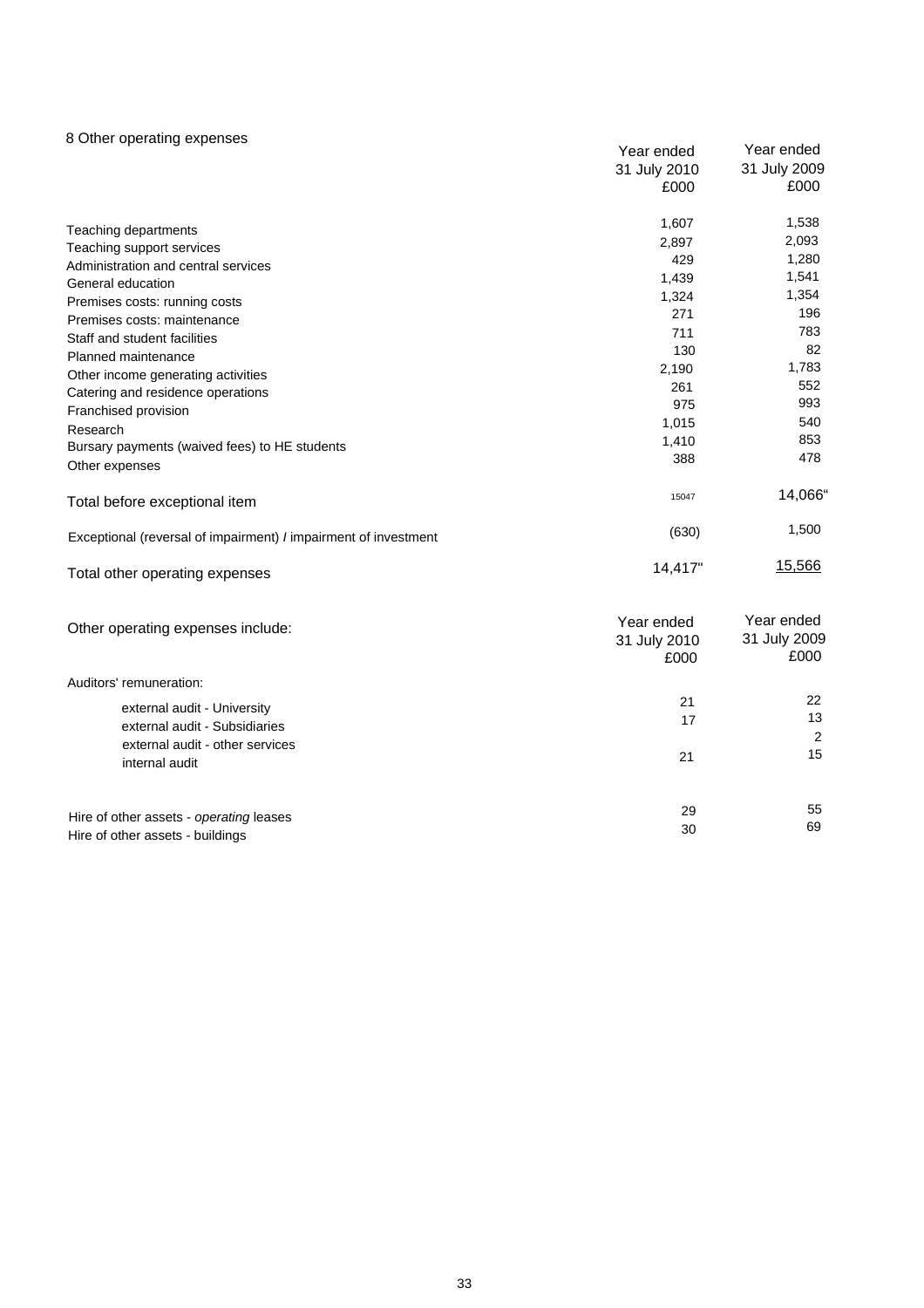9 Interest and other finance costs

|                                                                                                                                      | Note | Year ended<br>31 July 2010<br>£000 | Year ended<br>31 July 2009<br>£000 |
|--------------------------------------------------------------------------------------------------------------------------------------|------|------------------------------------|------------------------------------|
| Loans wholly repayable within 5 years<br>Repayable within 5 years, by instalments<br>Repayable wholly or partly in more than 5 years |      |                                    |                                    |
| On finance leases<br>Pension finance costs                                                                                           | 35   | 671                                | 12<br>499                          |
| Total                                                                                                                                |      | 671                                | 511                                |
| 10 Taxation                                                                                                                          |      | Year ended<br>31 July 2010<br>£000 | Year ended<br>31 July 2009<br>£000 |
| UK corporation tax<br>Provision for deferred corporation tax in the<br>accounts of the subsidiary company                            |      |                                    |                                    |
| Total                                                                                                                                |      |                                    |                                    |

In the opinion of the Board of Governers, the criteria of s505 IOTA 1988 and s256 TCGA 1992 are fulfilled and there is no Corporation Tax liability arising on the University's activities for the period ended 31 July 2010.

11 Surplus / (deficit) after depreciation of assets at valuation and tax

The surplus / (deficit) on continuing operations for the period is made up as follows:

|                                                              | Year ended<br>31 July 2010<br>£000 | Year ended<br>31 July 2009<br>£000 |
|--------------------------------------------------------------|------------------------------------|------------------------------------|
| University's surplus for the period before exceptional items | 1,885                              | 1,335                              |
| Exceptional restructuring costs                              | (634)                              | (47)                               |
| Exceptional gain / (loss) on impairment of deposit           | 630                                | (1,500)                            |
| Exceptional impairment of goodwill                           | (513)                              |                                    |
| University's surplus / (deficit) for the period              | 1,368                              | (212)                              |
| Surplus / (deficit) generated by subsidiary undertakings:    |                                    |                                    |
| Plas Coch Sports Ltd                                         | (60)                               | (26)                               |
| Glynd r Innovations Limited                                  | (16)                               |                                    |
| North Wales Science Limited                                  |                                    | 12                                 |
| Optic Glynd r Limited                                        | (126)                              | (616)                              |
| Total                                                        | 1.166                              | <u>(842)</u>                       |

The amounts noted above are after intergroup recharges from Optic Glynd r Limited which arose on restructuring.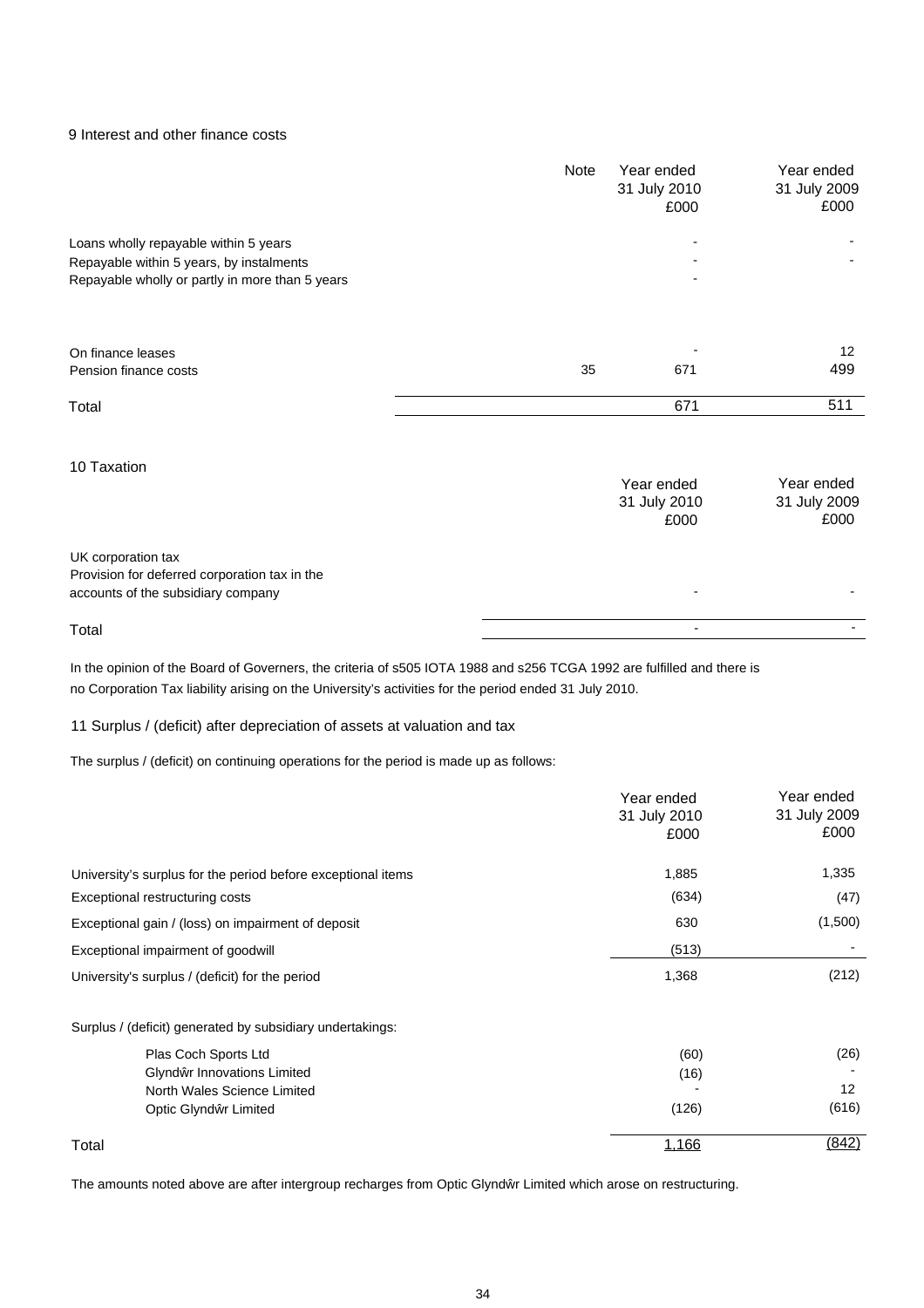## 12 Tangible fixed assets (Consolidated)

|                                    | Freehold<br>Land &<br><b>Buildings</b> | Fixtures,<br>Fittings<br>Equipment<br>and Motor<br>Vehicles | Assets in the<br>Course of<br>Construction | Total  |
|------------------------------------|----------------------------------------|-------------------------------------------------------------|--------------------------------------------|--------|
|                                    | £000                                   | £000                                                        | £000                                       | £000   |
| Cost or Valuation                  |                                        |                                                             |                                            |        |
| As at 1 August 2009                | 41,368                                 | 4,183                                                       | 1,128                                      | 46,679 |
| <b>Additions</b>                   | 2,961                                  | 1,482                                                       | 1,531                                      | 5,974  |
| Disposals                          |                                        | (34)                                                        |                                            | (34)   |
| At 31 July 2010                    | 44,329                                 | 5,631                                                       | 2,659                                      | 52,619 |
| Depreciation                       |                                        |                                                             |                                            |        |
| As at 1 August 2009                | 61                                     | 3,028                                                       |                                            | 3,089  |
| Charge for year                    | 786                                    | 556                                                         |                                            | 1,342  |
| Eliminated in respect of disposals |                                        | (34)                                                        |                                            | (34)   |
| At 31 July 2010                    | 847                                    | 3,550                                                       | $\overline{\phantom{a}}$                   | 4,397  |
| Net book value                     |                                        |                                                             |                                            |        |
| At 31 July 2010                    | 43,482                                 | 2,081                                                       | 2,659                                      | 48,222 |
| Net book value                     |                                        |                                                             |                                            |        |
| As at 1 August 2009                | 40,894                                 | 1,568                                                       | 1,128                                      | 43,590 |

The transitional rules set out in FRS 15 'Tangible Fixed Assets' have been applied on implementing FRS 15. Accordingly the book values at implementation have been retained.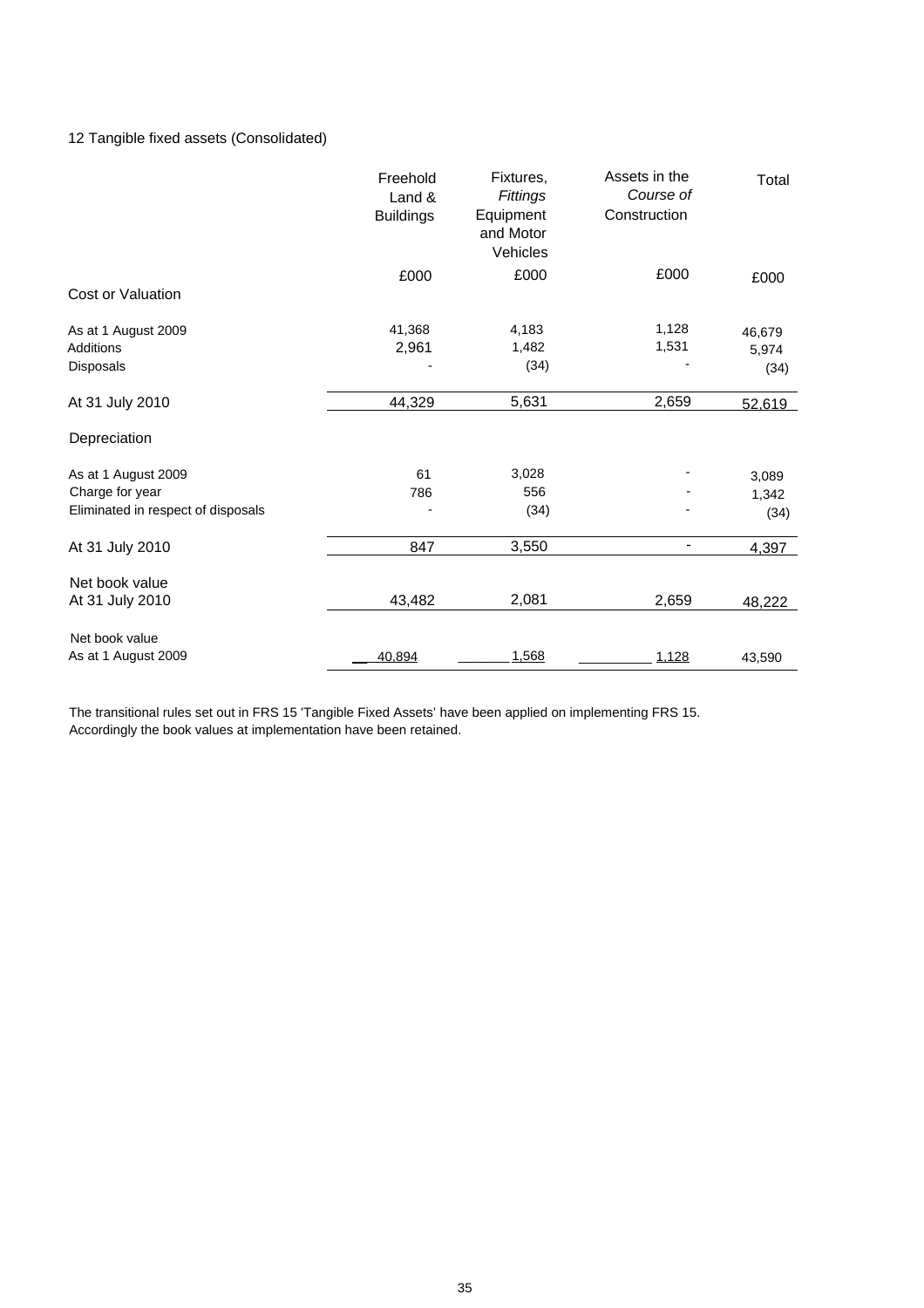## 12 Tangible fixed assets (University)

|                                    | Freehold<br>Land &<br><b>Buildings</b> | Fixtures,<br>Fittings<br>Equipment<br>and Motor<br>Vehicles | Assets in the<br>Course of<br>Construction | Total  |
|------------------------------------|----------------------------------------|-------------------------------------------------------------|--------------------------------------------|--------|
|                                    | £000                                   | £000                                                        | £000                                       | £000   |
| Cost or Valuation                  |                                        |                                                             |                                            |        |
| As at 1 August 2009                | 40,015                                 | 3,367                                                       | 1,078                                      | 44,460 |
| <b>Additions</b>                   | 2,961                                  | 259                                                         | 1,458                                      | 4,678  |
| Intercompany transfers             | 422                                    | 1,961                                                       | 122                                        | 2,505  |
| Disposals                          |                                        | (34)                                                        |                                            | (34)   |
| At 31 July 2010                    | 43,398                                 | 5,553                                                       | 2,658                                      | 51,609 |
| Depreciation                       |                                        |                                                             |                                            |        |
| As at 1 August 2009                |                                        | 2,891                                                       |                                            | 2,891  |
| Charge for year                    | 782                                    | 464                                                         |                                            | 1,246  |
| Intercompany transfers             | 9                                      | 90                                                          |                                            | 99     |
| Eliminated in respect of disposals |                                        | (34)                                                        |                                            | (34)   |
| At 31 July 2010                    | 791                                    | 3,411                                                       | $\overline{\phantom{a}}$                   | 4,202  |
| Net book value                     |                                        |                                                             |                                            |        |
| At 31 July 2010                    | 42,607                                 | 2,142                                                       | 2,658                                      | 47,407 |
| Net book value                     |                                        |                                                             |                                            |        |
| As at 1 August 2009                | 40,015                                 | 476                                                         | 1,078                                      | 41,569 |

See note on Tangible fixed assets (consolidated)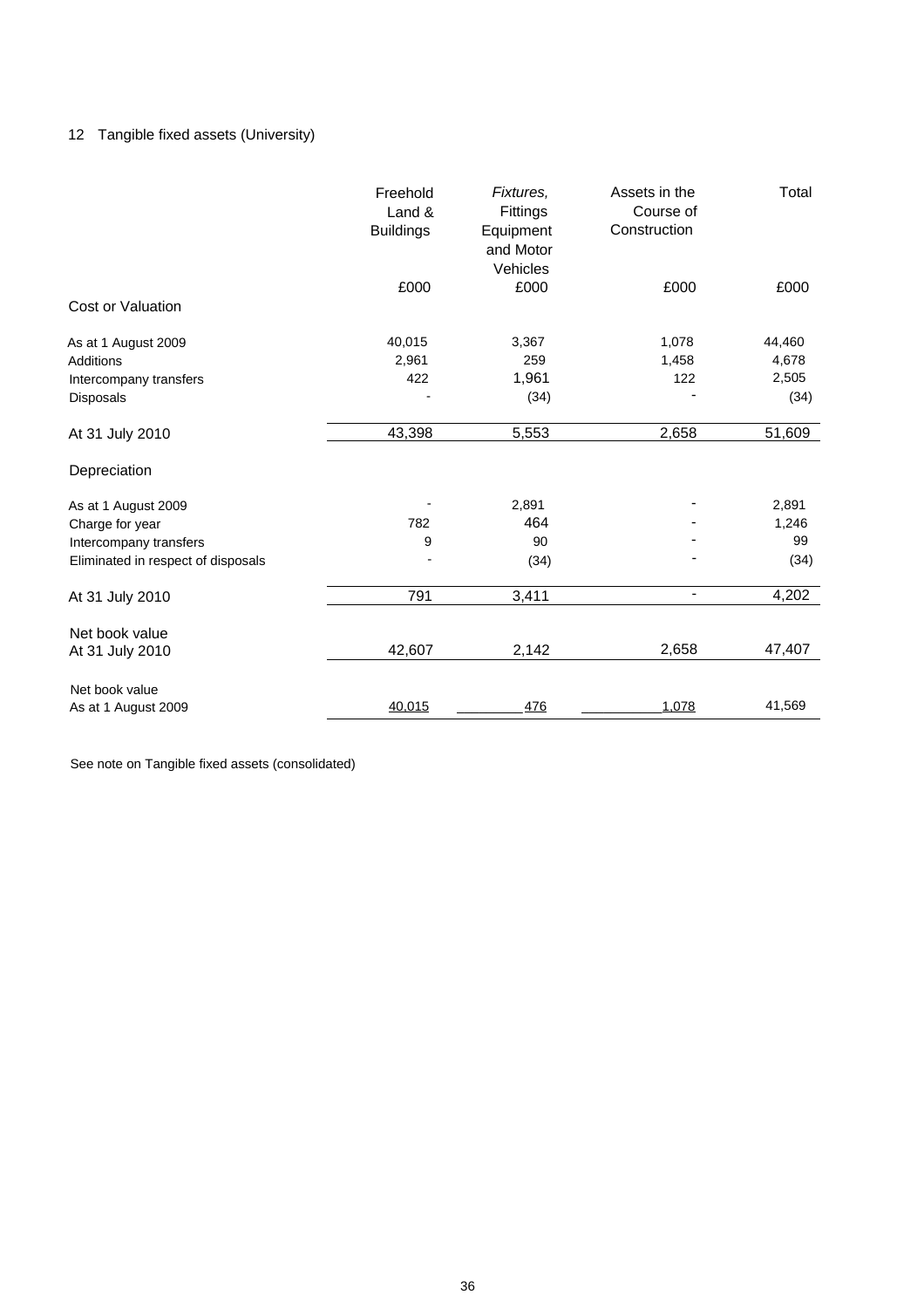### 13 Intangible assets - goodwill arising from acquisition (Consolidated and University)

|                            | Goodwill                           |                                    |
|----------------------------|------------------------------------|------------------------------------|
|                            | Year ended<br>31 July 2010<br>£000 | Year ended<br>31 July 2009<br>£000 |
| Cost                       |                                    |                                    |
| As at 1 August 2009        | 678                                |                                    |
| Additions                  |                                    | 678                                |
| As at 31 July 2010         | 678                                | 678                                |
| Amortisation               |                                    |                                    |
| As at 1 August 2009        | 27                                 |                                    |
| Charge in year             | 69                                 | 27                                 |
| Impairment in year         | 513                                |                                    |
| As at 31 July 2010         | 609                                | 27                                 |
| Net book value at year end | 69                                 | 651                                |

In accordance with FRS 7, during the current year 12 months have elapsed since the point of acquisition of Optropreneurs Limited trade, assets and liabilities via Optic Glynd r Limited (OGL), as such an impairment review has now been conducted. This impairment review considers the amount of business OGL anticipates in the next 5 years, and discounts the anticipated margin of 10% by a discount factor of 5% to give the NPV of the entity. When comparing this NPV with the associated Tangible and Intangible fixed assets, management determined that the Intangible assets should be impaired by £513,000.

#### 14 Stocks and work in progress

|                  | Year ended<br>31 July 2010<br>£000 | Year ended<br>31 July 2009<br>£000 |
|------------------|------------------------------------|------------------------------------|
| <b>Stocks</b>    | 61                                 | 60                                 |
| Work in progress | 981                                | 1,088                              |
| Total            | 1,042                              | 1,148                              |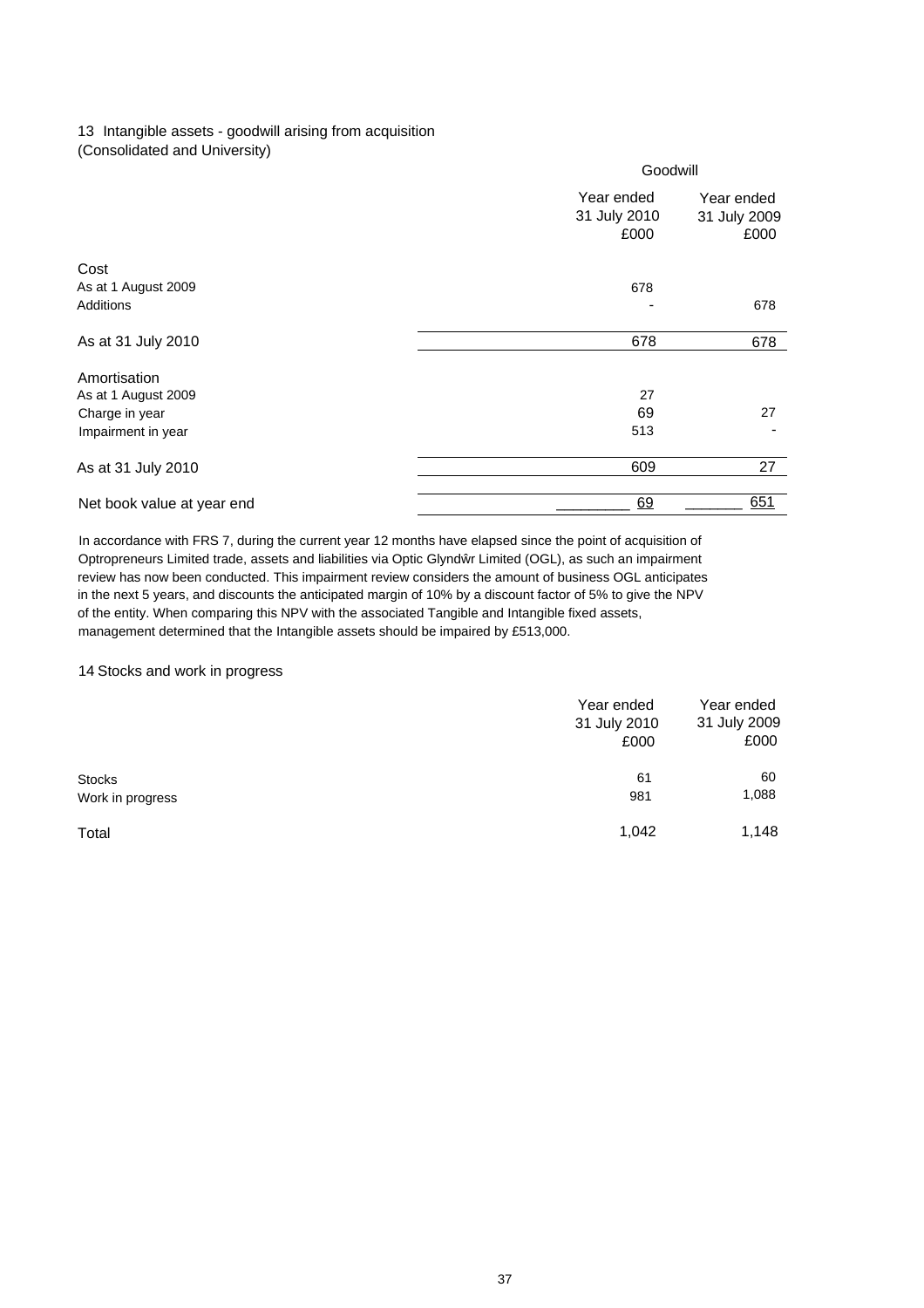15 Investments

|                                     | University   | University   |
|-------------------------------------|--------------|--------------|
|                                     | Year ended   | Year ended   |
|                                     | 31 July 2010 | 31 July 2009 |
|                                     | £000         | £000         |
| Investments in subsidiary companies | 2,800        | 2,800        |
| Total                               | 2,800        | 2,800        |

The University owns 100% of the issued ordinary £1 share capitai of Glynd r Innovations Ltd, formerly NEWI Innovations Limited, a company incorporated in England and Wales. It's principle activity is consultancy and training.

The University owns 100% of the issued ordinary £1 share capital of Plas Coch Sports Limited a company incorporated in England and Wales.

It's principle activity is the management of a sports centre.

The University owns 100% of the issued ordinary £1 share capital of Glynd r Business School Ltd, a company incorporated in England and Wales. It has not traded in this financial year.

The University owns 100% of the issued ordinary £1 share capital of Optic Glynd r Limited, a company incorporated in England and Wales.

It's principle activity is the development of optoelectronics.

The University also has an interest in North Wales Science which is a company limited by guarantee.

It's principal activity is the *management of a science discovery centre.*

16 Endowment assets

| Balance at 1 August 2009<br>17<br>17<br><b>Additions</b><br>Disposals<br>Appreciation on disposals/revaluation<br>Balance at 31 July 2010<br>17<br>17<br>Represented by:<br>Cash balances<br>17<br>17<br>32<br>Total<br>17<br>17 | <b>Notes</b> | Consolidated<br>Year ended<br>31 July 2010<br>£000 | University<br>Year ended<br>31 July 2010<br>£000 |
|----------------------------------------------------------------------------------------------------------------------------------------------------------------------------------------------------------------------------------|--------------|----------------------------------------------------|--------------------------------------------------|
|                                                                                                                                                                                                                                  |              |                                                    |                                                  |
|                                                                                                                                                                                                                                  |              |                                                    |                                                  |
|                                                                                                                                                                                                                                  |              |                                                    |                                                  |
|                                                                                                                                                                                                                                  |              |                                                    |                                                  |
|                                                                                                                                                                                                                                  |              |                                                    |                                                  |
|                                                                                                                                                                                                                                  |              |                                                    |                                                  |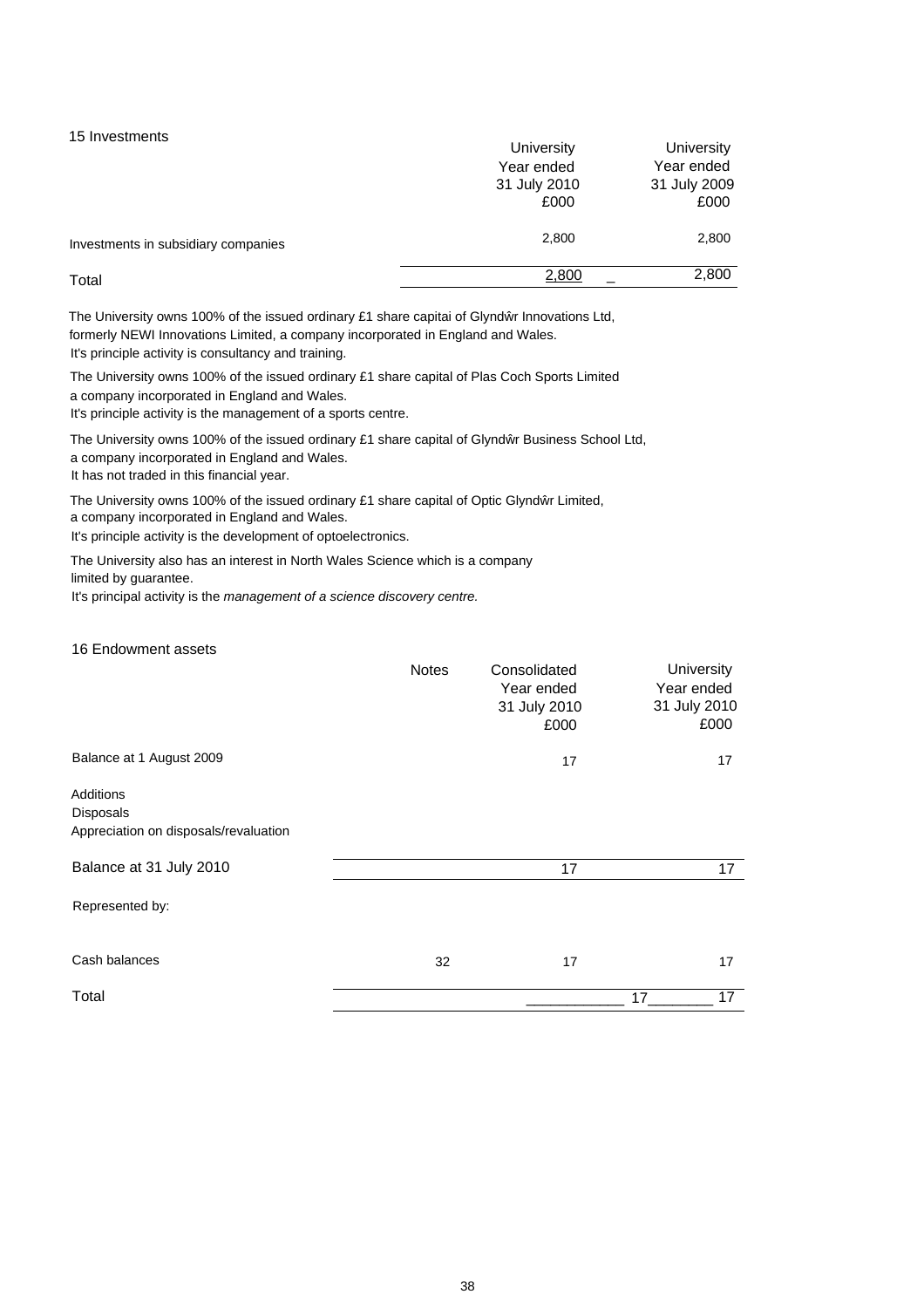## 17 Debtors

|                                      | Consolidated<br>Year ended | University<br>Year ended | Consolidated<br>Year ended | University<br>Year ended |
|--------------------------------------|----------------------------|--------------------------|----------------------------|--------------------------|
|                                      | 31 July 2010<br>£000       | 31 July 2010<br>£000     | 31 July 2009<br>£000       | 31 July 2009<br>£000     |
| Amounts falling due within one year: |                            |                          |                            |                          |
| Trade debtors                        | 3,280                      | 2,826                    | 4,085                      | 4,574                    |
| Amounts owed by group undertakings:  |                            |                          |                            |                          |
| Subsidiary undertakings              |                            | 61                       |                            |                          |
| Prepayments and accrued income       | 502                        | 373                      | 1,051                      | 461                      |
| Total                                | 3,782                      | 3,260                    | 5,136                      | 5,035                    |
| 18 Investments                       | Consolidated               | <b>University</b>        | Consolidated               | University               |
|                                      | Year ended                 | Year ended               | Year ended                 | Year ended               |
|                                      | 31 July 2010               | 31 July 2010             | 31 July 2009               | 31 July 2009             |
|                                      | £000                       | £000                     | £000                       | £000                     |
| Deposits maturing:                   |                            |                          |                            |                          |
| In one year or less                  | 4,012                      | 4,012                    | 4,132                      | 4,132                    |
| Between one and two years            |                            |                          |                            |                          |
| Total                                | 4,012                      | <u>4.012</u>             | 4,132                      | 4,132                    |
|                                      |                            |                          |                            |                          |

| 19 Creditors: amounts falling due within one year |                                                    |                                                  |                                                    |                                                  |
|---------------------------------------------------|----------------------------------------------------|--------------------------------------------------|----------------------------------------------------|--------------------------------------------------|
|                                                   | Consolidated<br>Year ended<br>31 July 2010<br>£000 | University<br>Year ended<br>31 July 2010<br>£000 | Consolidated<br>Year ended<br>31 July 2009<br>£000 | University<br>Year ended<br>31 July 2009<br>£000 |
| Trade creditors                                   | 1.021                                              | 830                                              | 1,623                                              | 754                                              |
| Other creditors                                   | 1.582                                              | 978                                              | 2,183                                              | 1,157                                            |
| Accruals and deferred income                      | 6,590                                              | 5,511                                            | 7,065                                              | 6,327                                            |
| Subsidiary undertakings                           |                                                    | 530                                              |                                                    |                                                  |
| Total                                             | 9,193                                              | <u>7,849</u>                                     | 10,871                                             | 8,238                                            |

| 20 Creditors: amounts falling due after more than one year |              |              |              |              |
|------------------------------------------------------------|--------------|--------------|--------------|--------------|
|                                                            | Consolidated | University   | Consolidated | University   |
|                                                            | Year ended   | Year ended   | Year ended   | Year ended   |
|                                                            | 31 July 2010 | 31 July 2010 | 31 July 2009 | 31 July 2009 |
|                                                            | £000         | £000         | £000         | £000         |
| Bank loans                                                 |              |              |              |              |
| Obligations under finance leases                           | 1.060        |              | 1,237        |              |
| Loans from subsidiary undertakings                         |              | 2,243        |              | 2,243        |
| Total                                                      | 1,060        | 2,243        | 1,237        | 2,243        |
|                                                            |              |              |              |              |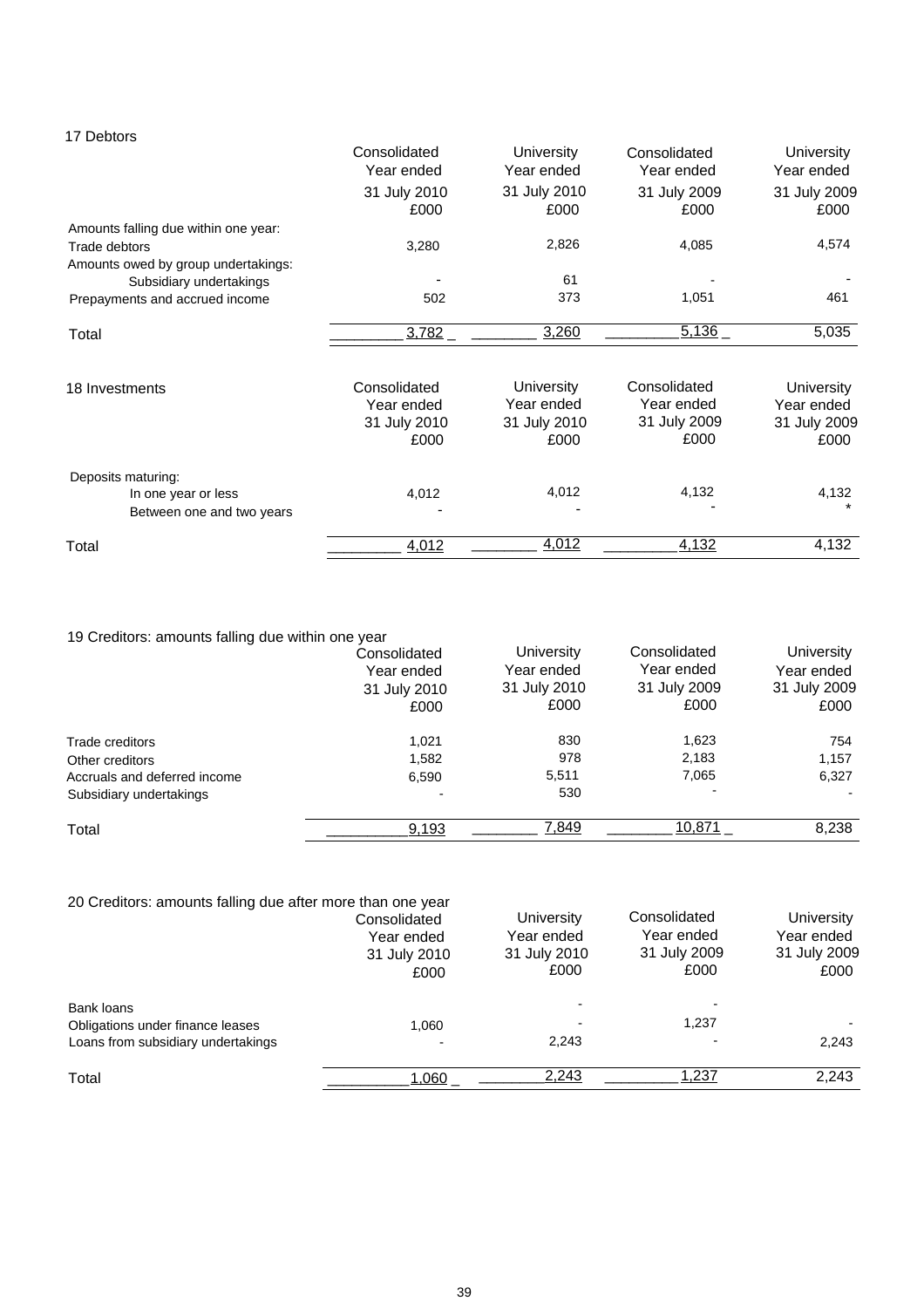| 21 Borrowings                    | Consolidated<br>Year ended<br>31 July 2010 | University<br>Year ended<br>31 July 2010 | Consolidated<br>Year ended<br>31 July 2009 | University<br>Year ended<br>31 July 2009 |
|----------------------------------|--------------------------------------------|------------------------------------------|--------------------------------------------|------------------------------------------|
| a) Loans                         | £000                                       | £000                                     | £000                                       | £000                                     |
| Loans are repayable as follows:  |                                            |                                          |                                            |                                          |
| In one year or less or on demand | 534                                        |                                          | 1.015                                      |                                          |
| Between one and two years        |                                            |                                          |                                            |                                          |
| Between two and five years       |                                            |                                          |                                            |                                          |
| In five years or more            |                                            |                                          |                                            | $\star$                                  |
| Total                            | 534                                        |                                          | 1,015                                      |                                          |

The University currently has no borrowings with banks or overdrafts.

#### b) Finance leases

The net finance lease obligations to which the institution is committed are:

|                            | Consolidated<br>Year ended<br>31 July 2010<br>£000 | University<br>Year ended<br>31 July 2010<br>£000 | Consolidated<br>Year ended<br>31 July 2009<br>£000 | <b>University</b><br>Year ended<br>31 July 2009<br>£000 |
|----------------------------|----------------------------------------------------|--------------------------------------------------|----------------------------------------------------|---------------------------------------------------------|
| In one year or less        | 220                                                | «                                                | 119                                                |                                                         |
| Between two and five years | 840                                                |                                                  | 951                                                |                                                         |
| In five years or more      |                                                    |                                                  | 167                                                |                                                         |
| Total                      | 1,060                                              |                                                  | 1,237                                              |                                                         |

#### 22 Provisions for liabilities and charges (Consolidated and University)

|                  | Enhanced<br>Pensions | Total |
|------------------|----------------------|-------|
|                  | £000                 | £000  |
| At 1 August 2009 | 2,808                | 2,808 |
| Provided in Year | 54                   | 54    |
| At 31 July 2010  | 2,862                | 2,862 |

Enhanced pension comprises an addition in year to reflect the actuarial liability remaining for all TPS members on enhanced pensions.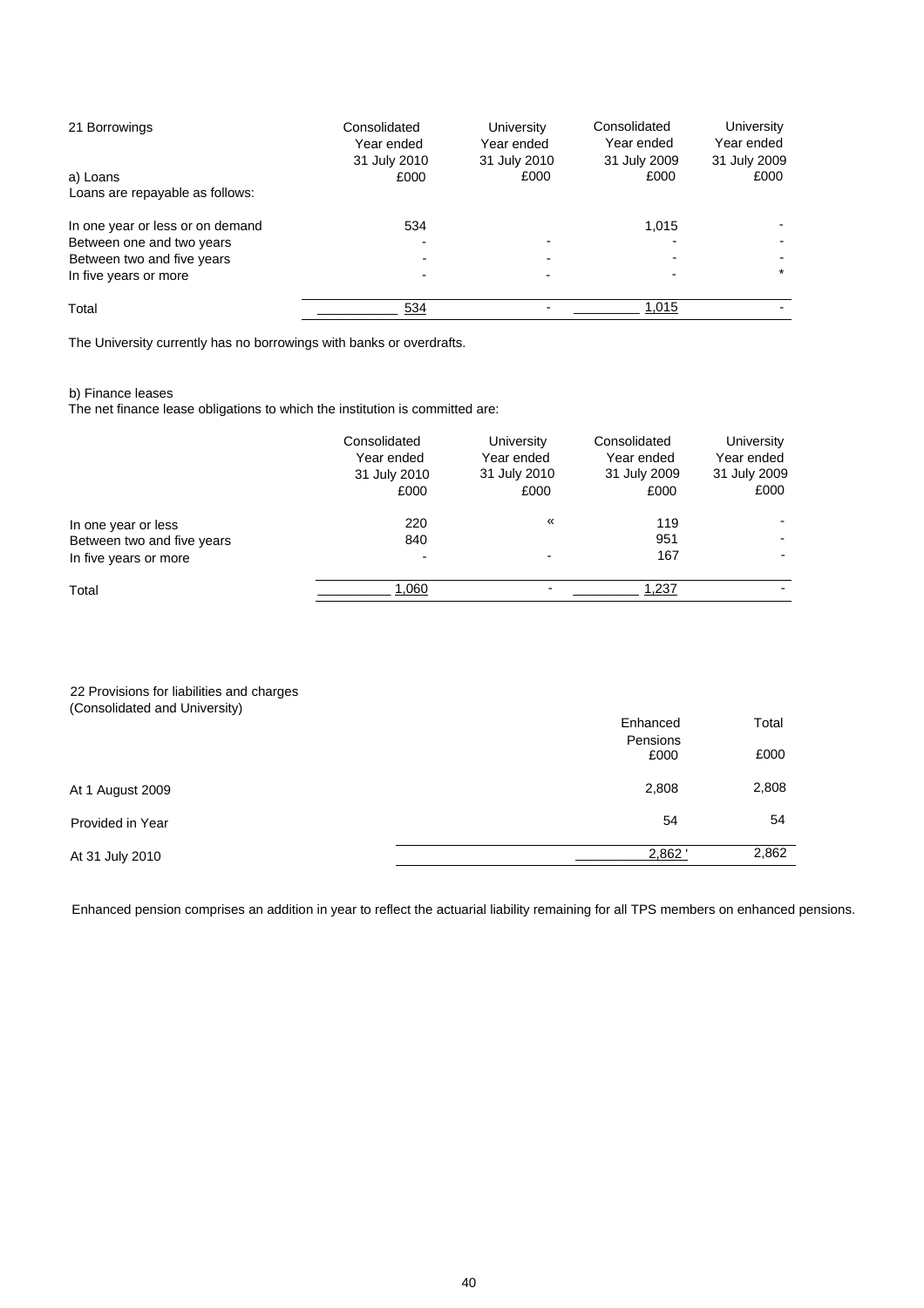| 23 Deferred capital grants |                                                                  |                |                                    |       |
|----------------------------|------------------------------------------------------------------|----------------|------------------------------------|-------|
|                            |                                                                  | <b>HEFCW</b>   | Consolidated                       |       |
|                            |                                                                  |                | Other grants                       | Total |
|                            |                                                                  | grants<br>£000 | £000                               | £000  |
| At 1 August 2009           |                                                                  |                |                                    |       |
|                            | Land and buildings                                               | 3,567          | 1,497                              | 5,064 |
|                            | Equipment                                                        | 277            | 102                                | 379   |
|                            |                                                                  | 3,844          | 1,599                              | 5,443 |
| Cash received              |                                                                  |                |                                    |       |
|                            | Land and buildings                                               | 3,303          |                                    | 3,303 |
|                            | Equipment                                                        | 35             | . 167                              | 202   |
|                            |                                                                  | 3,338          | 167                                | 3,505 |
|                            |                                                                  |                |                                    |       |
|                            | Released to income and expenditure account                       |                |                                    |       |
|                            | Land and buildings                                               | (420)          | (110)                              | (530) |
|                            | Equipment                                                        | (105)          | (59)                               | (164) |
|                            |                                                                  |                |                                    |       |
|                            |                                                                  | (525)          | (169)                              | (694) |
| At 31 July 2010            |                                                                  | 6,450          | 1,387                              | 7,837 |
|                            | Land and buildings<br>Equipment                                  | 207            | 210                                | 417   |
| Total                      |                                                                  | 6,657          | 1,597                              | 8,254 |
|                            |                                                                  |                |                                    |       |
|                            |                                                                  |                | University                         |       |
|                            |                                                                  | <b>HEFCW</b>   |                                    |       |
|                            |                                                                  | grants         | Other grants                       | Total |
|                            |                                                                  | £000           | £000                               | £000  |
| At 1 August 2009           |                                                                  |                |                                    |       |
|                            | Land and buildings                                               | 3,567          | 887                                | 4,454 |
|                            | Equipment                                                        | 277            | 102                                | 379   |
|                            |                                                                  | 3,844          | 989                                | 4,833 |
| Cash received              |                                                                  |                |                                    |       |
|                            | Land and buildings                                               | 3,303          | $\overline{\phantom{a}}$           | 3,303 |
|                            | Equipment                                                        | 35             | 167                                | 202   |
|                            |                                                                  | 3,338          | 167                                | 3,505 |
|                            |                                                                  |                |                                    |       |
|                            | Released to income and expenditure account<br>Land and buildings | (420)          | (25)                               | (445) |
|                            | Equipment                                                        | (105)          | (59)                               | (164) |
|                            |                                                                  |                |                                    |       |
|                            |                                                                  | (525)          | (84)                               | (609) |
| At 31 July 2010            |                                                                  |                |                                    |       |
|                            | Land and buildings                                               | 6,450          | 862                                | 7,312 |
|                            | Equipment                                                        | 207            | 210                                | 417   |
| Total                      |                                                                  | 6,657          | 1,072                              | 7,729 |
|                            |                                                                  |                |                                    |       |
|                            |                                                                  |                |                                    |       |
|                            | 24 Endowments and specific reserves                              |                |                                    |       |
|                            |                                                                  |                | <b>Consolidated and University</b> |       |

|                                                               | Restricted<br>£000 | Unrestricted<br>£000 | Total<br>£000 |
|---------------------------------------------------------------|--------------------|----------------------|---------------|
| At 1 August 2009                                              |                    | 17                   | 17            |
| <b>Additions</b>                                              |                    |                      |               |
| Appreciation of endowment asset investments                   |                    |                      |               |
| Income for year                                               |                    |                      |               |
| Expenditure for year                                          |                    |                      |               |
| At 31 July 2010                                               |                    | 17                   | 17            |
| Specific reserve                                              |                    |                      |               |
| Covenant on behalf of Charity Commission for sale of property | 200                |                      | 200           |
| Total                                                         | 200                |                      | 200           |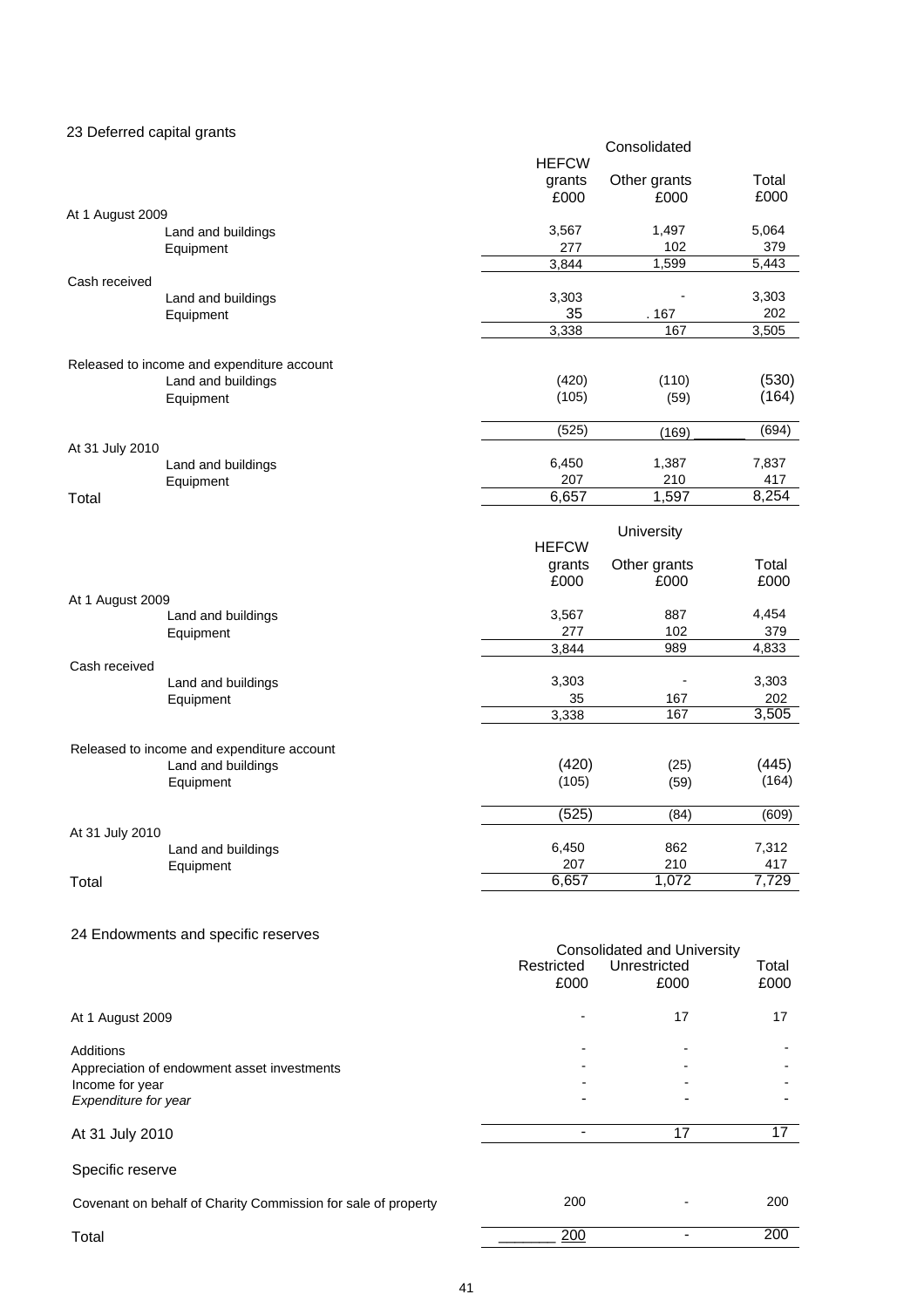## 25 Revaluation reserve

|                                                                                                                     | Consolidated<br>Year ended<br>31 July 2010<br>£000 | University<br>Year ended<br>31 July 2010<br>£000 | Consolidated<br>Year ended<br>31 July 2009<br>£000 | University<br>Year ended<br>31 July 2009<br>£000 |
|---------------------------------------------------------------------------------------------------------------------|----------------------------------------------------|--------------------------------------------------|----------------------------------------------------|--------------------------------------------------|
| At 1 August<br>Revaluations in the period<br>Transfer from revaluation reserve to general reserve<br>in respect of: | 22.208                                             | 21,927                                           | 19,130                                             | 19,093                                           |
| Revaluation adjustment<br>Depreciation on revalued assets                                                           | (446)                                              | (438)                                            | 3,539<br>(461)                                     | 3.291<br>(457)                                   |
| At 31 July                                                                                                          | 21,762                                             | 21,489                                           | 22,208                                             | 21,927                                           |

### 26 Movement on general reserves

|                                                                     | Consolidated<br>Year ended<br>31 July 2010<br>£000 | University<br>Year ended<br>31 July 2010<br>£000 | Consolidated<br>Year ended<br>31 July 2009<br>£000 | <b>University</b><br>Year ended<br>31 July 2009<br>£000 |
|---------------------------------------------------------------------|----------------------------------------------------|--------------------------------------------------|----------------------------------------------------|---------------------------------------------------------|
| Income and Expenditure Account Reserve                              |                                                    |                                                  |                                                    |                                                         |
| At 1 August                                                         | 3,780                                              | 4,367                                            | 4,670                                              | 4,631                                                   |
| Surplus / (deficit) retained for the year                           | 1,166                                              | 1,368                                            | (842)                                              | (212)                                                   |
| Transfer from revaluation reserve                                   | 446                                                | 438                                              | 461                                                | 457                                                     |
| Actuarial gain in respect of pension scheme valuation               | 2.000                                              | 2,000                                            |                                                    |                                                         |
| Actuarial loss in respect of pension scheme                         | (173)                                              | (173)                                            | (509)                                              | (509)                                                   |
| At 31 July                                                          | 7,219                                              | 8,000                                            | 3,780                                              | 4,367                                                   |
| Balance represented by:                                             |                                                    |                                                  |                                                    |                                                         |
| Pension reserve<br>Income and expenditure reserve excluding pension | (10, 375)                                          | (10, 375)                                        | (11,703)                                           | (11,703)                                                |
| reserve                                                             | 17.594                                             | 18,375                                           | 15,483                                             | 16,070                                                  |
| At 31 July                                                          | 7,219                                              | 8,000                                            | 3,780                                              | 4,367                                                   |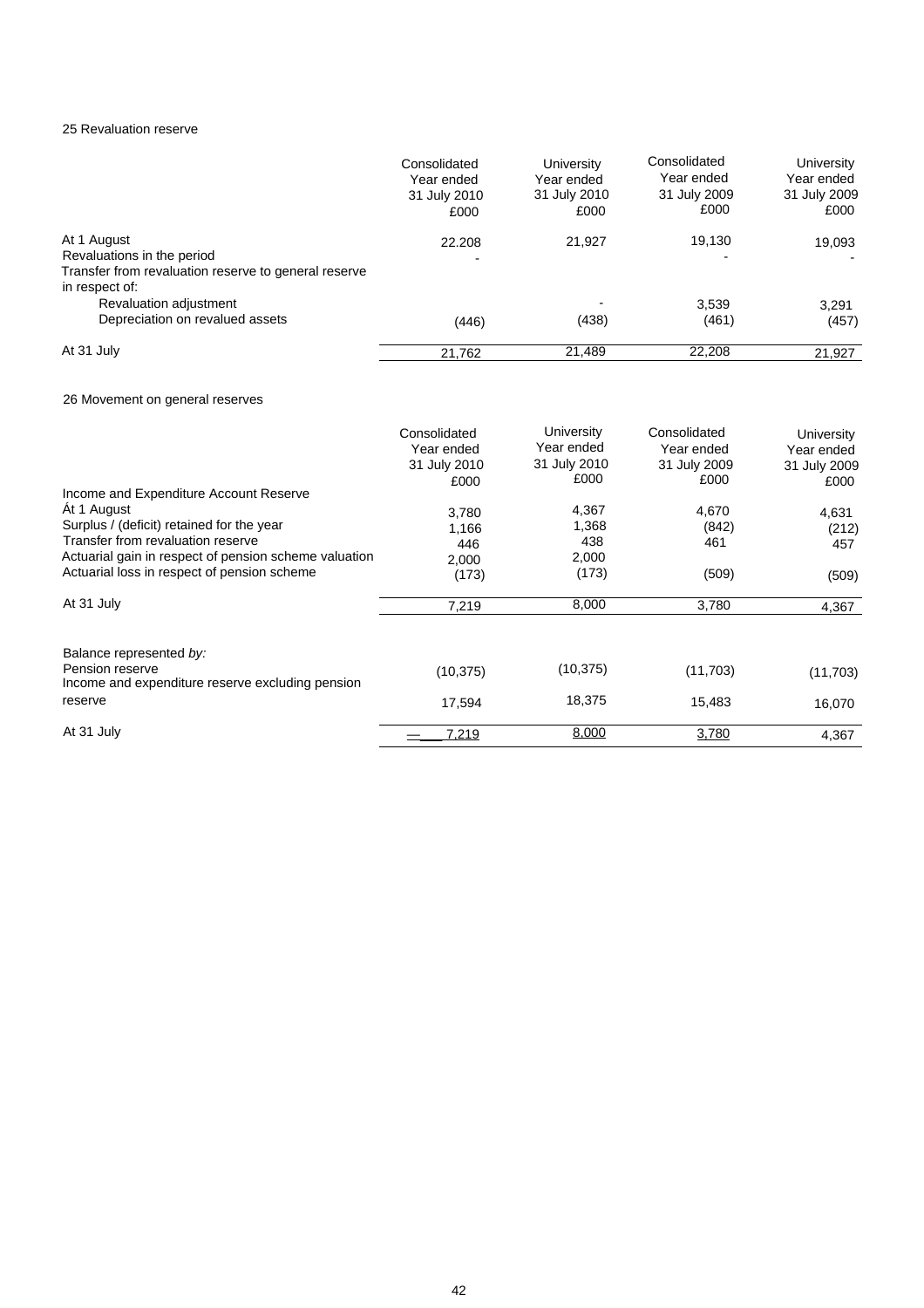27 Reconciliation of consolidated operating surplus / (deficit) to net cash inflow *I* (outflow) from operating activities

|                                                                                        | <b>Notes</b> | Year ended<br>31 July 2010<br>£000 | Year ended<br>31 July 2009<br>£000 |
|----------------------------------------------------------------------------------------|--------------|------------------------------------|------------------------------------|
| Surplus / (deficit) on continuing operations after depreciation of assets at valuation |              | 1,166                              | (842)                              |
| Depreciation                                                                           | 12           | 1,342                              | 1,090                              |
| Amortisation of goodwill                                                               | 13           | 69                                 | 27                                 |
| Impairment of goodwill                                                                 | 13           | 513                                |                                    |
| Deferred capital grants released to income                                             | 23           | (694)                              | (519)                              |
| Interest payable                                                                       | 9            | 671                                | 511                                |
| Pension cost less contributions payable                                                | 35           | (172)                              | 4                                  |
| Decrease ! (increase) in stocks and work in progress                                   | 14           | 106                                | (1,093)                            |
| Decrease / (increase) in debtors                                                       | 17           | 1,354                              | (2,398)<br>2,876                   |
| (Decrease) / increase in creditors<br>Increase in provisions                           | 19<br>22     | (1,678)<br>54                      | 26                                 |
| Interest receivable                                                                    | 6            | (17)                               | (199)                              |
|                                                                                        |              |                                    |                                    |
| Net cash inflow / (outflow) from operating activities                                  |              | 2,714                              | (517)                              |
| 28 Returns on investments                                                              |              |                                    |                                    |
|                                                                                        |              | Year ended                         | Year ended                         |
|                                                                                        |              | 31 July 2010                       | 31 July 2009                       |
|                                                                                        |              | £000                               | £000                               |
| Income from endowments                                                                 |              |                                    | 5                                  |
| Other interest received                                                                | 6            | 17                                 | 199                                |
| Total                                                                                  |              | 17                                 | 204                                |
|                                                                                        |              |                                    |                                    |
| 29 Capital expenditure and financial investment                                        |              |                                    |                                    |
|                                                                                        |              | Year ended                         | Year ended                         |
|                                                                                        |              | 31 July 2010                       | 31 July 2009<br>£000               |
|                                                                                        |              | £000                               |                                    |
| Purchase of tangible fixed assets                                                      | 12           | (5, 974)                           | (5,786)                            |
| Intangible assets deemed acquired                                                      | 13           |                                    | (678)                              |
| Deferred capital grants received                                                       | 23           | 3,505                              | 1,852                              |
| <b>Endowments received</b>                                                             | 24           |                                    | 5                                  |
| Net cash outflow from capital expenditure and financial investment                     | $=$          | (2,469)                            | (4,607)                            |
|                                                                                        |              |                                    |                                    |
| 30 Management of liquid resources                                                      |              |                                    |                                    |
|                                                                                        |              | Year ended                         | Year ended                         |
|                                                                                        |              | 31 July 2010                       | 31 July 2009<br>£000               |
|                                                                                        |              | £000                               |                                    |
| Withdrawals from deposits                                                              |              | (120)                              | (632)                              |
| Impairment of deposits                                                                 |              |                                    | (1,500)                            |
| Net cash outflow from management of liquid resources                                   |              | (120)                              | (2, 132)                           |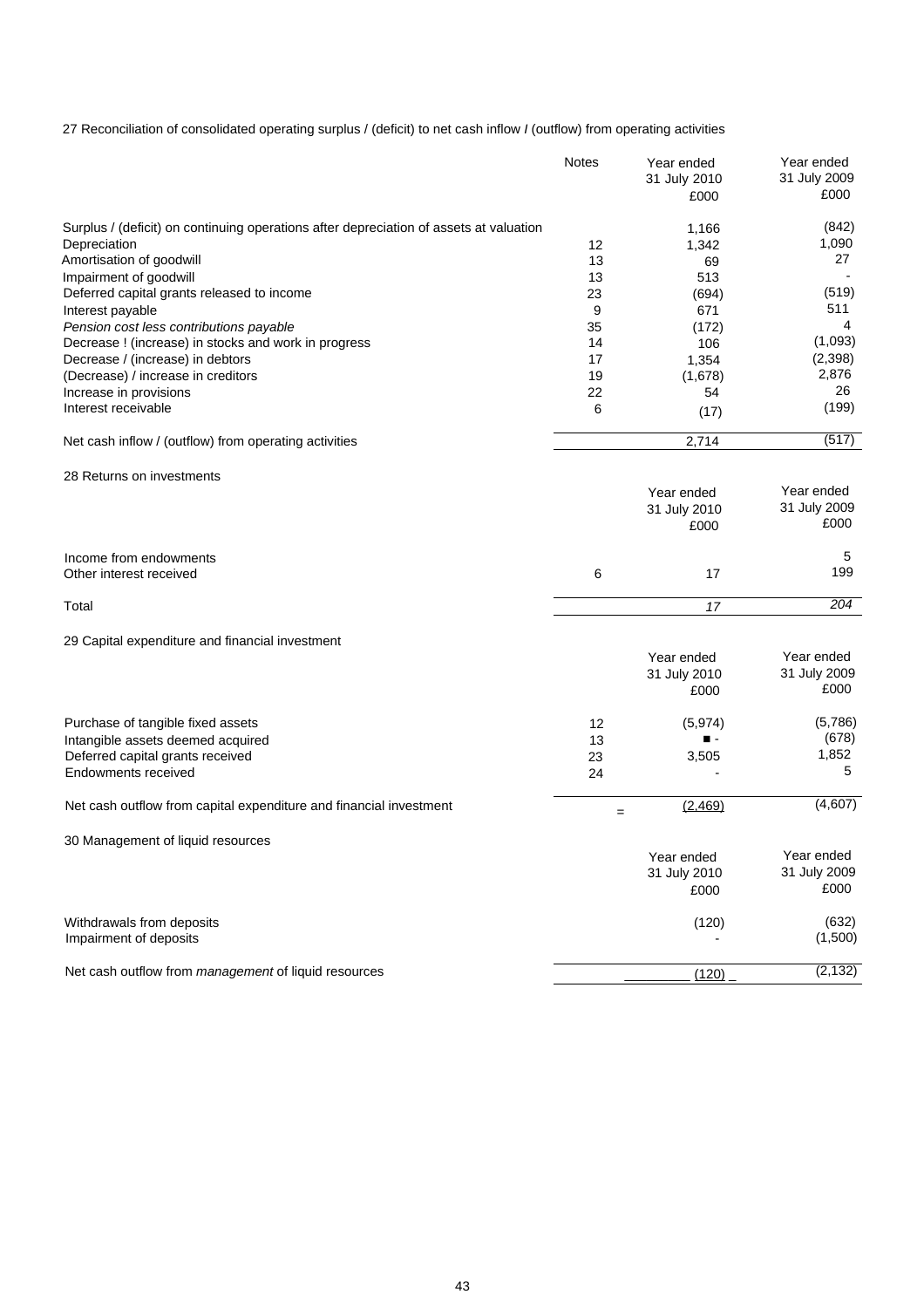| 31 Financing                                     |      |             |           |               |              |
|--------------------------------------------------|------|-------------|-----------|---------------|--------------|
|                                                  | Note |             |           | Year ended    | Year ended   |
|                                                  |      |             |           | 31 July 2010  | 31 July 2009 |
| Debt due beyond a year                           |      |             |           | £000          | £000         |
|                                                  |      |             |           |               |              |
| Capital grants received                          |      |             |           |               | 1,237        |
| Capital element of finance lease rental payments |      |             |           | (177)         |              |
| Net cash inflow from financing                   |      |             |           | (177)         | 1,237        |
| 32 Analysis of changes in net funds              |      |             |           |               |              |
|                                                  |      | At 1 August |           |               | At 31 July   |
|                                                  |      | 2009        | Cashflows | Other changes | 2010         |
|                                                  |      | £000        | £000      | £000          | £000         |
| Cash at bank and in hand                         |      | 3,593       | 205       |               | 3,798        |
| Endowment asset investments                      | 16   | 17          |           |               | 17           |
| Overdrafts                                       |      |             |           |               |              |
| Total                                            |      | 3.610       | 205       | ٠             | 3,815        |
| Debt due within 1 year                           |      |             |           |               |              |
| Debt due after 1 year                            |      |             |           |               |              |

Current asset investments 4,132 (120)  $\qquad \qquad 4,012$ 

Total \_\_\_\_\_\_\_ 7,742 \_\_\_\_\_\_\_\_\_ 85 - 7,827

### 33 Cash flow *relating to exceptional items*

There were no cashflow movements relating to exceptional items.

### 34 Major non-cash transactions

Agricultural land (31 hectares) has been gifted to the University from the Welsh Assembly Government as part of the transfer of the assets of the former Welsh College of Horticulture at Northop, Flintshire. The current market value of £17,290 per hectare has been used to value the land.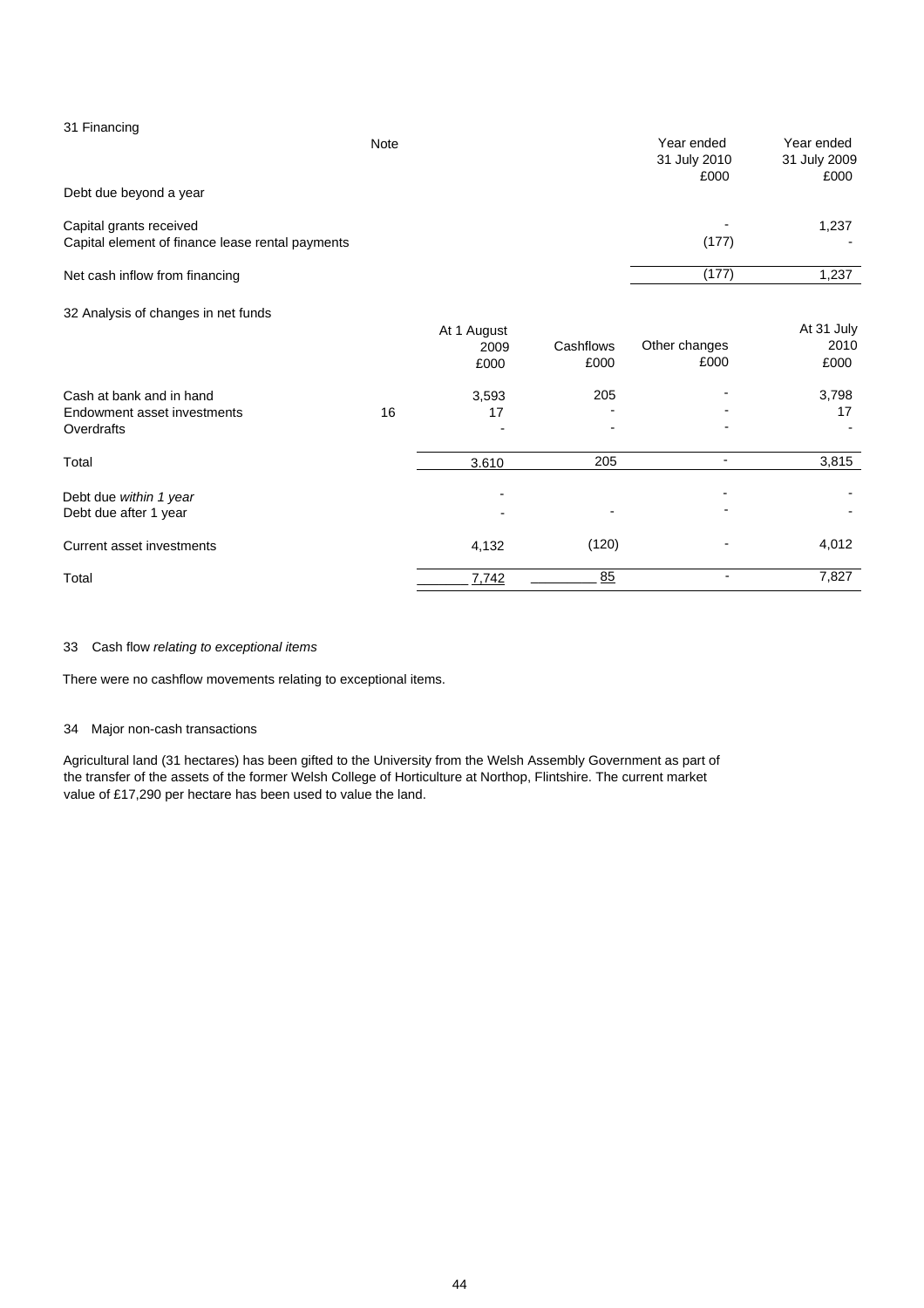#### 35 Pension and similar obligations

The University's employees belong to three principal pension schemes: the Teachers Pension Scheme England and Wales (TPS) for academic and related staff; and the Local Government Pension Scheme (LGPS) for nonteaching staff, both are defined benefit schemes and the University Superannuation Scheme. The total pension cost for the period was £2,891,000 (2009 - £2,727,000).

### Teachers\* Pension Scheme

The Teachers' Pension Scheme is an unfunded defined benefit scheme. Contributions on a pay as you go basis are credited to the exchequer under arrangements governed by the Superannuation Act 1972. A notional asset value is ascribed to the Scheme for the purposes of determining contribution rates.

The pensions cost is assessed every five years in accordance with the advice of independent qualified actuaries. The latest actuarial valuations of the TPS was 31 March 2004 as follows:

| Latest actuarial valuation                       | 31st March 2004             |
|--------------------------------------------------|-----------------------------|
| Actuarial method                                 | <b>Prospective Benefits</b> |
| Investment returns per annum                     | 6.5% per annum              |
| Salary scale increases per annum                 | 5-0% per annum              |
| Market value of assets at date of last valuation | £162,650 million            |
|                                                  |                             |

Proportion of members' accrued benefits covered by the actuarial value of the assets 98.88%

Following the implementation of Teachers' Pensions (Employers' Supplementary Contributions) Regulations 2000 the Government Actuary carried out a further review on the level of employer contributions. For the period from 1 August 2009 to 31 July 2010 the employer contribution was 14.1%. The employee rate of contribution is 6.4%.

#### Universities Superannuation Scheme (USS)

The university participates in the Universities Superannuation Scheme, a defined benefit scheme which is externally funded and contracted out of the State Second *Pension (S2P). The* assets of the scheme are held *in a separate fund administered by the* trustee, Universities Superannuation Scheme Limited. Under the scheme trust deed and rules, the employer contribution rate is determined by the trustee acting on actuarial advice.

The institution is unable to identify its share of the underlying assets and Habilites of the scheme on a consistent and reasonable basis and therefore, as required by FRS 17 Retirement Benefits, accounts for the scheme as if it were a defined contribution scheme. As a result, the amount charged to the income and expenditure account represents the contributions payable to the scheme in respect of the accounting period.

The latest actuarial valuation of the scheme was at 31 March 2005. The valuation was carried out using the projected unit method. The assumptions which have the most significant effect on the result of the valuation are those relating to the rate of return on investments (i.e. the valuation rate of interest) and the rates of increase in salary and pensions and the assumed rates of mortality. In relation to the past service liabilities the financial assumptions were derived from market yields prevailing at the valuation date.

Under the definitions set out in Financial Reporting Standard 17 (FRS17) Retirement Benefits, the TPS and the USS are multi employer pension scheme. The University is unable to identify its share of the *underlying assets and* liabilities of the scheme. The total cost for the period was £483,000 (2009: £523,000).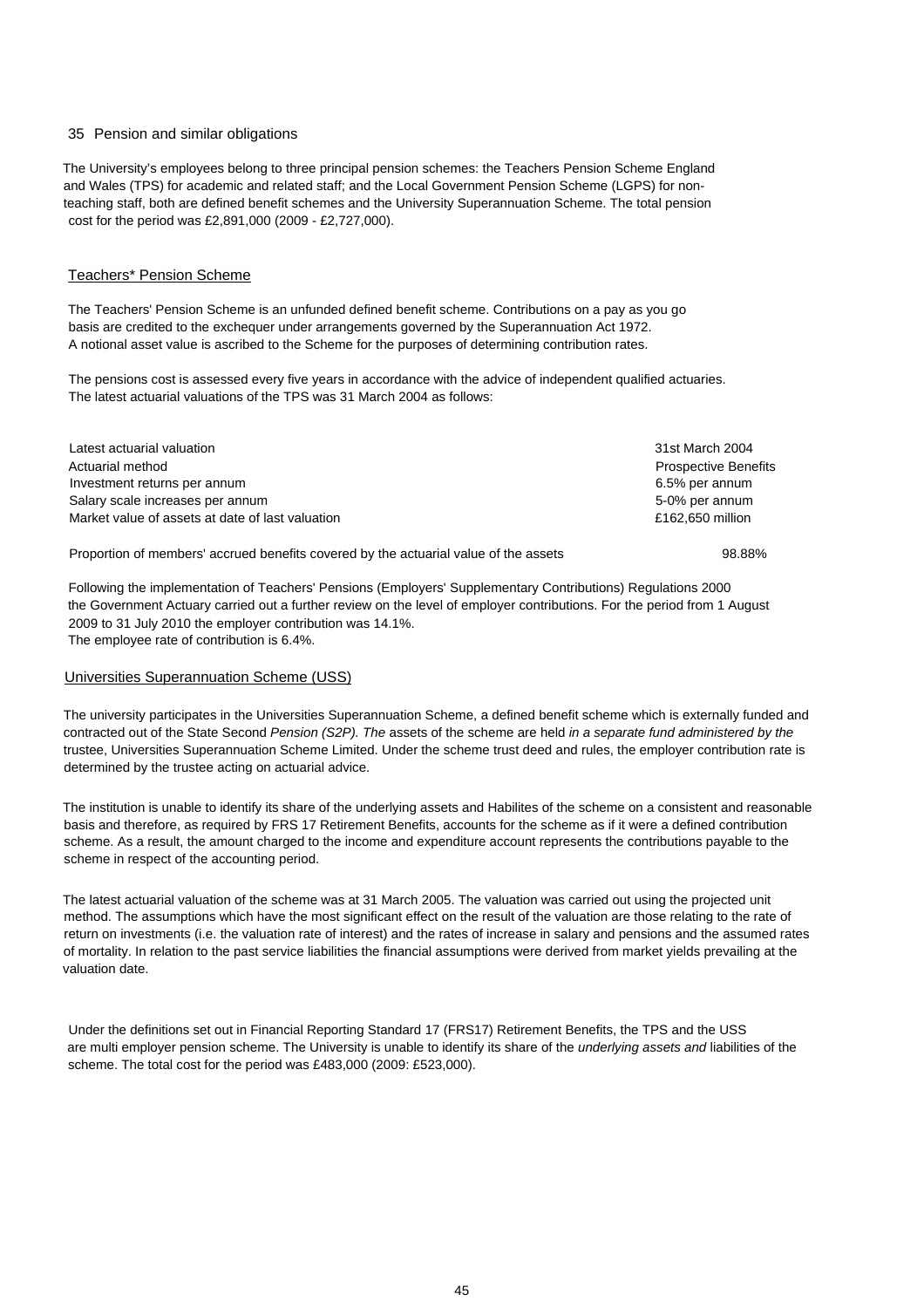### 35 Pension and similar obligations {continued)

Locai Government Pension Scheme

The foliowing information is based upon a full actuarial valuation of the Fund at 31 March 2009 updated to 31 July 2010 by a qualified independent actuary.

|                                                    | At 31 July 2010 | At 31 July 2009 | At 31 July 2008 |
|----------------------------------------------------|-----------------|-----------------|-----------------|
| Rate of increase in salaries                       | 4.45%           | 4.95%           | 5.1%            |
| Rate of increase for pensions in payment/inflation | 2.7%            | 3.7%            | 3.8%            |
| Discount rate for liabilities                      | 5.5%            | 6.3%            | 5.9%            |

The current mortality assumptions include sufficient allowance for future improvements in mortality rates. The assumed<br>Iife expectations on retirement at age 65 are:

| - of a male (female) future pensioner aged 65 in 20 years' time | At 31 July 2010<br>22.2 years<br>$(25 \text{ years})$ | At 31 July 2009<br>22.2 years<br>$(25 \text{ years})$ |
|-----------------------------------------------------------------|-------------------------------------------------------|-------------------------------------------------------|
| - of male (female) current pensioner aged 65                    | 21.1 years<br>$(24 \text{ years})$                    | 21.1 years<br>$(24 \text{ years})$                    |

The assets in the scheme and the expected rates of return were:

|                                                                                 | Long-term rate of  | Value at 31      | Long-term rate of  | Value at 31      | Long-term rate of  | Value at 31      |
|---------------------------------------------------------------------------------|--------------------|------------------|--------------------|------------------|--------------------|------------------|
|                                                                                 | return expected at | <b>July 2010</b> | return expected at | <b>July 2009</b> | return expected at | <b>July 2008</b> |
|                                                                                 | 31 July 2010       | £000             | 31 July 2009       | £000             | 31 July 2008       | £000             |
| Equities                                                                        | 7.5%               | 10,839           | 7.5%               | 8,491            | 7.5%               | 8,838            |
| <b>Government Bonds</b>                                                         | 4.2%               |                  | 4.5%               |                  | 4.8%               |                  |
| <b>Other Bonds</b>                                                              | 5.1%               | 2,422            | 5.8%               | 1.918            | 5.9%               | 1,840            |
| Property                                                                        | 6.5%               | 1,384            | 6.5%               | 1,027            | 6.5%               | 1,022            |
| Cash                                                                            | 0.5%               | 38               | 0.5%               | 196              | 0.5%               | 660              |
| Other                                                                           | 7.5%               | 4,536            | 7.5%               | 3,474            | 7.5%               | 3,365            |
| Total market value of assets                                                    |                    | 19,219           |                    | 15,106           |                    | 15,725           |
| Present value of scheme liabilities                                             |                    | (29, 594)        |                    | (26, 809)        |                    | (26, 396)        |
| Related deferred tax liability                                                  |                    |                  |                    |                  |                    |                  |
| Deficit in the scheme                                                           |                    | (10, 375)        |                    | (11, 703)        |                    | (10, 671)        |
|                                                                                 |                    |                  | Year ended         | Year ended       |                    |                  |
|                                                                                 |                    |                  | 31 July 2010       | 31 July 2009     |                    |                  |
|                                                                                 |                    |                  | £000               | £000             |                    |                  |
| Analysis of the amount charged to income and expenditure account                |                    |                  |                    |                  |                    |                  |
| Employer service cost (net of employee contributions)<br>Past service cost      |                    |                  | (1, 155)           | (1,307)          |                    |                  |
| Total operating charge                                                          |                    |                  | (1, 155)           | (1, 307)         |                    |                  |
|                                                                                 |                    |                  |                    |                  |                    |                  |
| Analysis of pension finance income / (costs)                                    |                    |                  |                    |                  |                    |                  |
| Expected return on pension scheme assets                                        |                    |                  | 1,059              | 1,101            |                    |                  |
| Interest on pension liabilities                                                 |                    |                  | (1,730)            | (1,600)          |                    |                  |
| Pension finance income / (costs)                                                |                    |                  | (671)              | (499)            |                    |                  |
|                                                                                 |                    |                  |                    |                  |                    |                  |
| Amount recognised in the statement of total recognised gains and losses (STRGL) |                    |                  |                    |                  |                    |                  |
| Actual return less expected return on pension scheme assets                     |                    |                  | 1,564              | (3, 149)         |                    |                  |
| Experience gains and losses arising on the scheme liabilities                   |                    |                  | (1,737)            | 2,640            |                    |                  |
|                                                                                 |                    |                  |                    |                  |                    |                  |
| Actuarial (loss) / gain recognised in STRGL                                     |                    |                  | (173)              | (509)            |                    |                  |
| Movement in deficit during year                                                 |                    |                  |                    |                  |                    |                  |
| Deficit in scheme at 1 August                                                   |                    |                  | (11,703)           | (10, 671)        |                    |                  |
| Movement in yean                                                                |                    |                  |                    |                  |                    |                  |
| Current employer service charge                                                 |                    |                  | (1, 155)           | (1,307)          |                    |                  |
| <b>Employer Contributions</b>                                                   |                    |                  | 1,343              | 1,283            |                    |                  |
| Past service costs                                                              |                    |                  | 2,000              |                  |                    |                  |
| Curtailments                                                                    |                    |                  | (16)               |                  |                    |                  |
| Net interest / return on assets                                                 |                    |                  | (671)              | (499)            |                    |                  |
| Actuarial gain or loss                                                          |                    |                  | (173)              | (509)            |                    |                  |
| Deficit in scheme at 31 July                                                    |                    |                  | (10.375)           | (11,703)         |                    |                  |
|                                                                                 |                    |                  |                    |                  |                    |                  |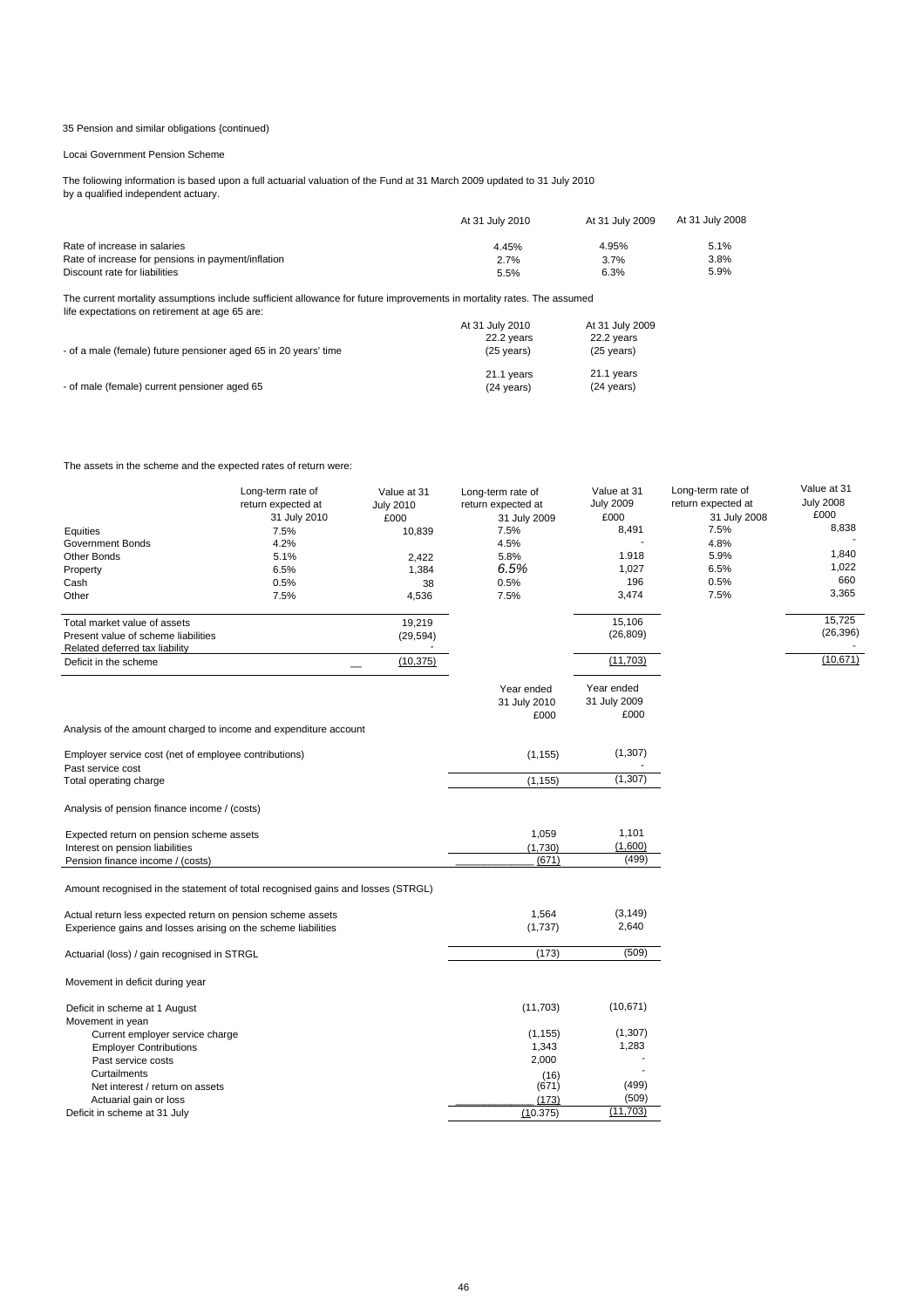## 35 Pension and similar obligations (continued)

| Analysis of the movement in the present value of the scheme liabilities | 2010    | 2009     |          |
|-------------------------------------------------------------------------|---------|----------|----------|
|                                                                         | £000    | £000     |          |
| At beginning of the year                                                | 26,809  | '26,396  |          |
| Current service cost                                                    | 1,155   | 1,307    |          |
| interest cost                                                           | 1,730   | 1,600    |          |
| Contributions by scheme participants                                    | 463     | 433      |          |
| Actuarial gains and losses                                              | 1,737   | (2,640)  |          |
| Benefits paid                                                           | (316)   | (287)    |          |
| Past service costs                                                      | (2,000) |          |          |
| <b>Business combinations</b>                                            |         |          |          |
| Curtailments                                                            | 16      |          |          |
| Settlements                                                             |         |          |          |
| At end of year                                                          | 29,594  | 26,809   |          |
|                                                                         |         |          |          |
| Analysis of the movement in the present value of the scheme assets      | 2010    | 2009     |          |
|                                                                         | £000    | £000     |          |
| At beginning of the year                                                | 15,106  | 15,725   |          |
| Expected rate of return on scheme assets                                | 1,059   | 1,101    |          |
| Actuarial gains and losses                                              | 1,564   | (3, 149) |          |
| Contributions by employer                                               | 1,343   | 1,283    |          |
| Contributions by scheme participants                                    | 463     | 433      |          |
| Benefits paid                                                           | (316)   | (287)    |          |
|                                                                         |         |          |          |
| At end of year                                                          | 19,219  | 15,106   |          |
|                                                                         |         |          |          |
| History of experience gains and losses                                  |         |          |          |
|                                                                         | 2010    | 2009     | 2008     |
| Difference between the expected and actual return on assets:            |         |          |          |
| amount £'000                                                            | 1,564   | (3, 149) | (1, 916) |
| % of scheme assets                                                      | 8.10%   | 20.80%   | 12.20%   |
| Experience gains and losses on scheme liabilities:                      |         |          |          |
| amount £'000                                                            | (1,737) | 2,640    | (2, 119) |
| % of scheme liabilities                                                 | 5.90%   | 9.80%    | 8.20%    |
| Total amount recognised in STRGL                                        |         |          |          |
| amount £'000                                                            | (173)   | (509)    | (4,035)  |
| % of scheme liabilities                                                 | 0.60%   | 1.90%    | 15.29%   |
|                                                                         |         |          |          |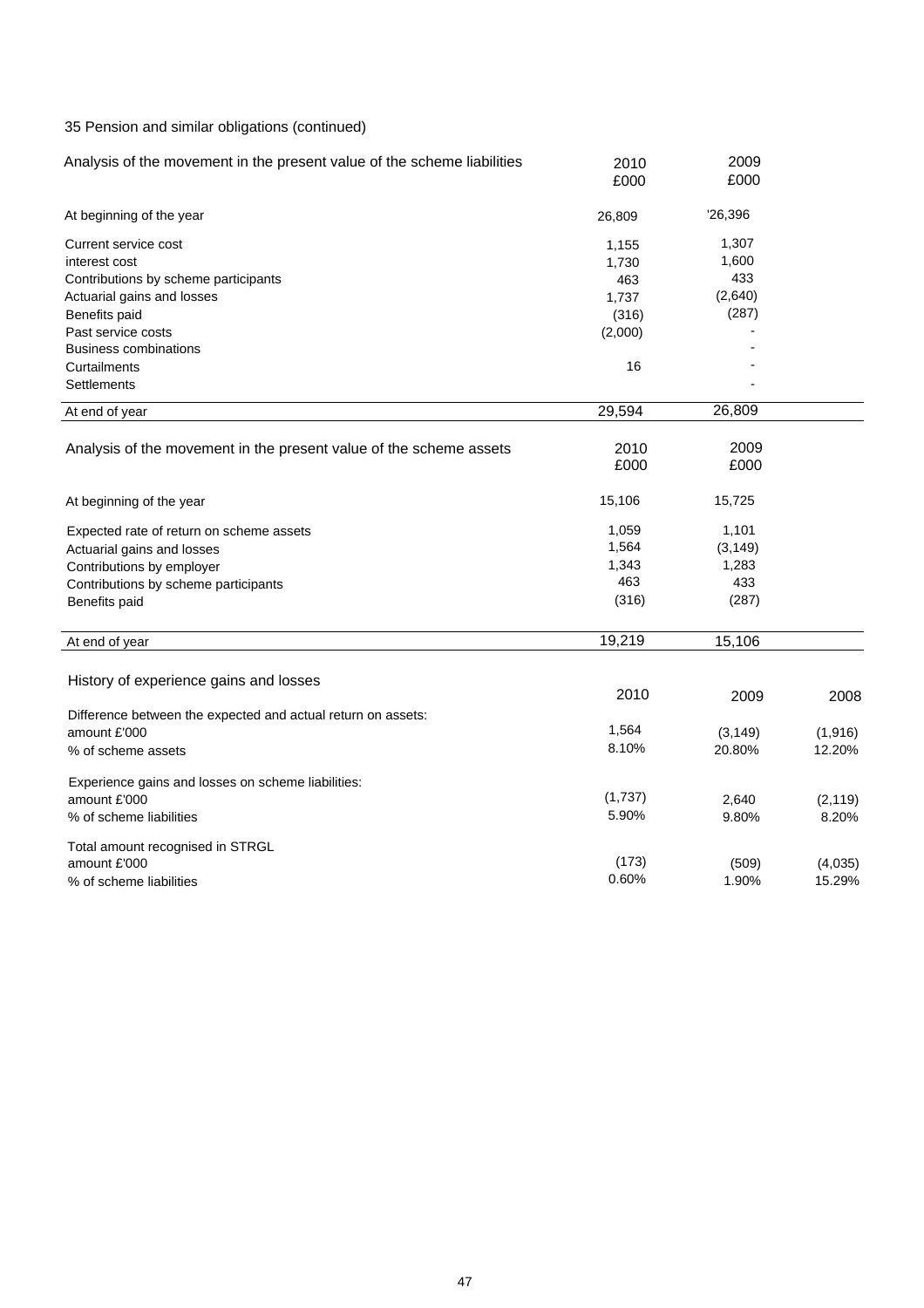### 36 Capital commitments

|                                       | Consolidated |              |
|---------------------------------------|--------------|--------------|
|                                       | Year ended   | Year ended   |
|                                       | 31 July 2010 | 31 July 2009 |
| Commitments contracted for at 31 July | £000         | £000         |
| <b>Creative Industries Building</b>   | 5,000        |              |
| Centre for the Child Building         | 2,100        |              |
| Flintshire Campus Development         |              | 1,364        |
| Total                                 | 7.100        | 1,364        |

#### 37 Financial commitments

At 31 July the Group had annual commitments under non-cancellable operating leases as follows:

|                                              |                                    |               | Consolidated                       |                                    |
|----------------------------------------------|------------------------------------|---------------|------------------------------------|------------------------------------|
|                                              | Land &<br><b>Buildings</b><br>£000 | Other<br>£000 | Year ended<br>31 July 2010<br>£000 | Year ended<br>31 July 2009<br>£000 |
| Expiring within one year                     | $\overline{\phantom{a}}$           | 29            | 29                                 | 55                                 |
| Expiring within two and five years inclusive | $\overline{\phantom{a}}$           | 30            | 30                                 | 69                                 |
| Expiring in over five years                  | $\overline{\phantom{a}}$           | -             |                                    |                                    |
| Total                                        | $\overline{\phantom{a}}$           | 59            | 59                                 | 124                                |

#### 38 Contingent liability

The University are standing as guarantor for the NatWest Bank in respect of a 5 million Euro contract between Optic Glynd  $\,$  r Limited and the European Southern Observatory (ESO) organisation in respect of delivery of works on the ESO Extra Large Telescope project for completion in January 2012. These monies may become payable if the contract is not completed successfully in the alloted timescale.